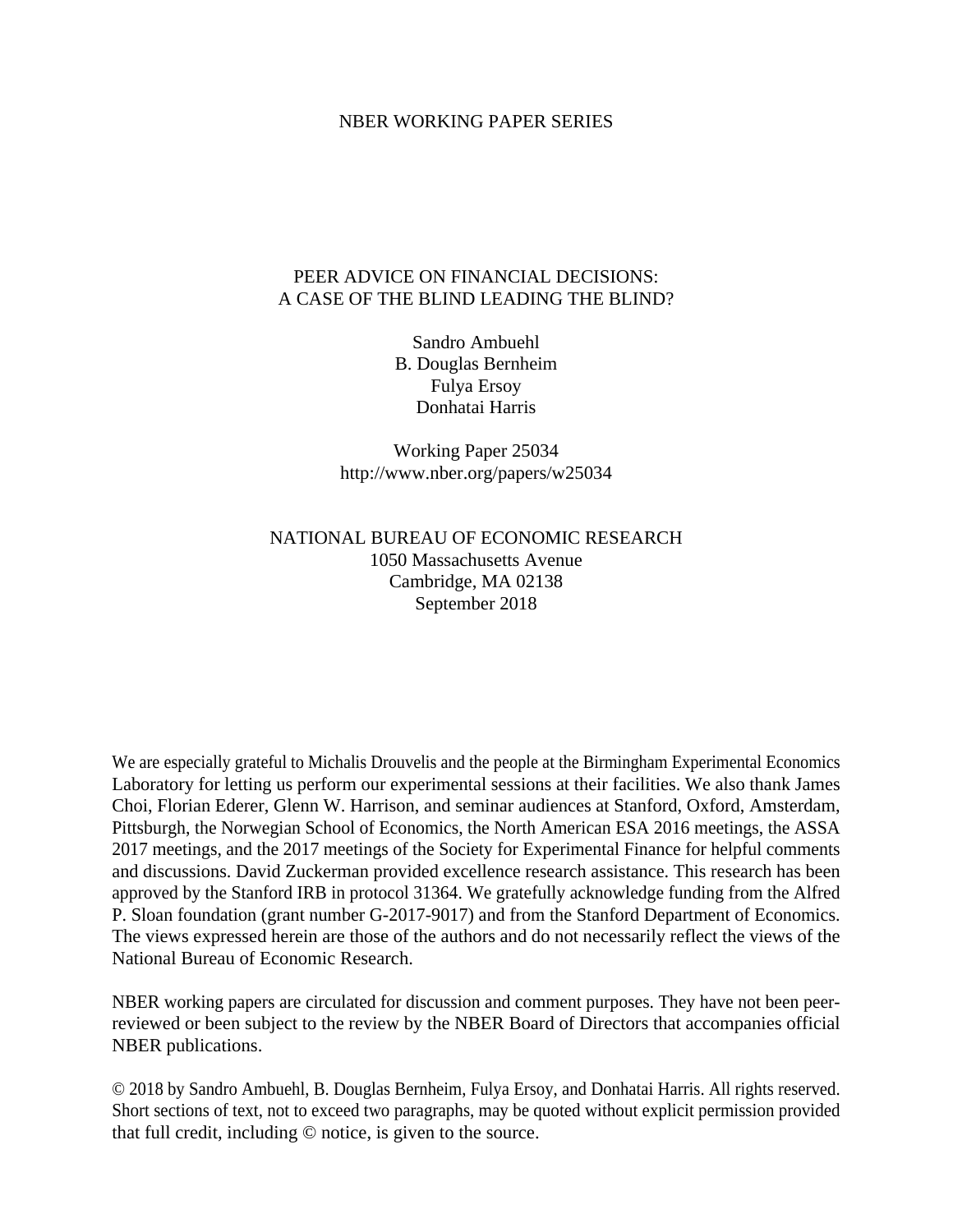Peer Advice on Financial Decisions: A case of the blind leading the blind? Sandro Ambuehl, B. Douglas Bernheim, Fulya Ersoy, and Donhatai Harris NBER Working Paper No. 25034 September 2018 JEL No. D03,D12,D69,G02

### **ABSTRACT**

Previous research shows that many people seek financial advice from non-experts, and that peer interactions influence financial decisions. We investigate whether such influences are beneficial, harmful, or simply haphazard. In our laboratory experiment, face-to-face communication with a randomly assigned peer significantly improves the quality of private decisions, measured by subjects' ability to choose as if they properly understand their opportunity sets. Subjects do not merely mimic those who know better, but also make better private decisions in novel tasks. People with low financial competence experience greater improvements when their partners also exhibit low financial competence. Hence, peer-to-peer communication transmits financial decision-making skills most effectively when peers are equally uninformed, rather than when an informed decision maker teaches an uninformed peer. Qualitative analysis of subjects' discussions supports this interpretation. The provision of effective financial education to one member of a pair influences the nature of communication but does not lead to additional improvements in the quality of the untreated partner's decisions, particularly in novel tasks.

Sandro Ambuehl Department of Management UTSC Rotman School of Management University of Toronto 105 St. George Street Toronto, ON, M5S 3E6 CANADA sandro.ambuehl@utoronto.ca

B. Douglas Bernheim Department of Economics Stanford University Stanford, CA 94305-6072 and NBER bernheim@stanford.edu

Fulya Ersoy Loyola Marymount University Department of Economics 1 LMU Drive University Hall 4216 Los Angeles, CA 94043 fulya.ersoy@lmu.edu

Donhatai Harris Department of Economics University of Oxford Manor Road Building, Manor Road Oxford OX13UQ UNITED KINGDOM donhatai.harris@economics.ox.ac.uk

A data appendix is available at http://www.nber.org/data-appendix/w25034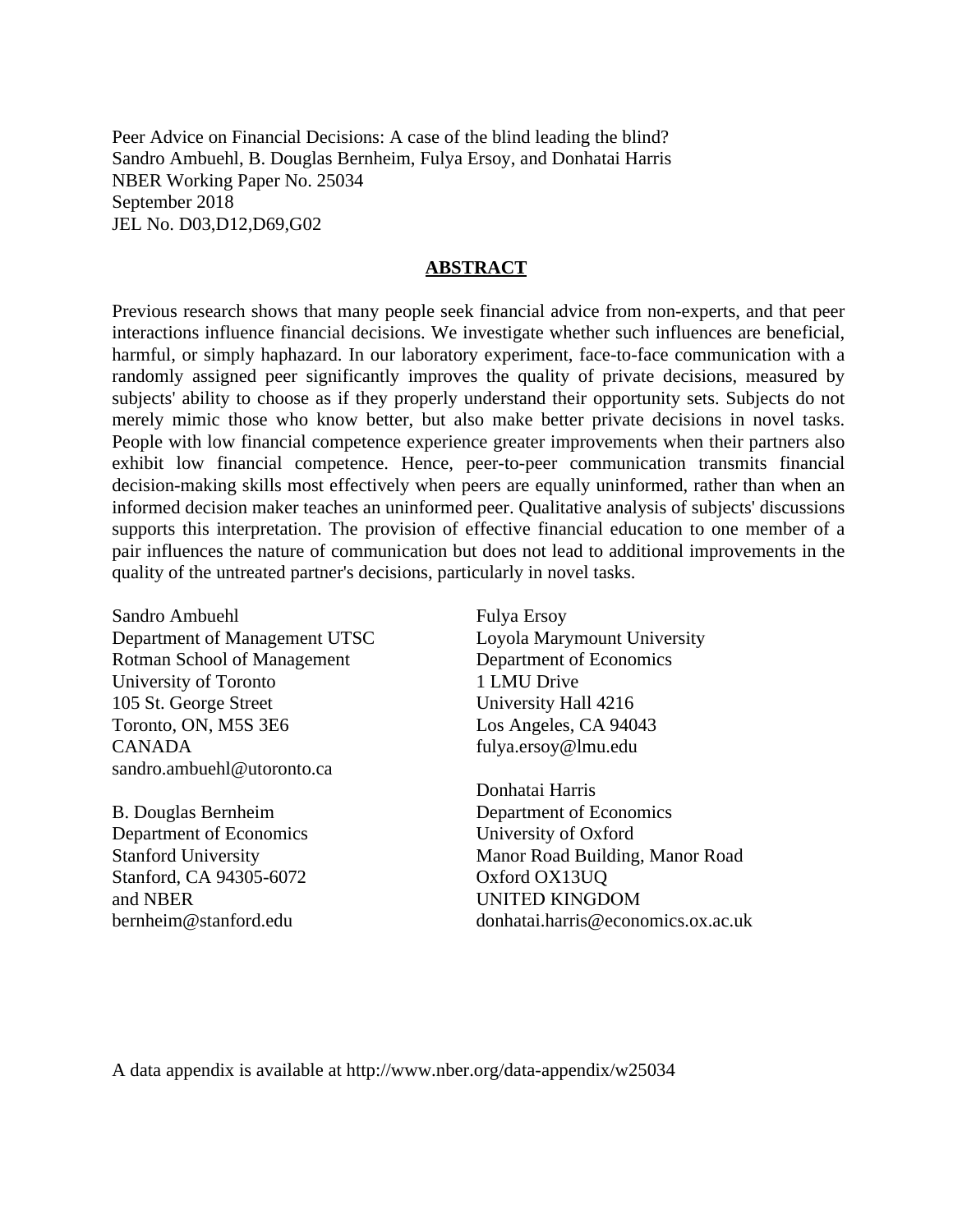# 1 Introduction

When making financial decisions, people often seek advice from family and friends, rather than from experts (Bernheim, 1998; Lusardi, 2003, 2008; van Rooij, Lusardi and Alessie, 2011; Lusardi and Mitchell, 2014). A substantial literature shows that these social interactions *affect* personal financial choices,<sup>1</sup> but little is known about the extent to which they improve or degrade the quality of decision making (Hastings, Madrian and Skimmyhorn, 2013).<sup>2</sup> Related literature tentatively points in both directions. On the one hand, even professionally designed educational interventions can fail to improve decision making (Ambuehl, Bernheim and Lusardi, 2018). By comparison, peercommunication would appear to involve the blind leading the blind.<sup>3</sup> On the other hand, a sizable experimental literature finds that when groups make *collective* decisions, they often perform better than individuals (see Charness and Sutter (2012) and Kerr and Tindale (2004) for reviews). In principle, if members of a group internalize the group's decision-making principles, the benefits of social interaction could spill over into their private decisions.

In this paper, we study the effect of peer advice on the quality of financial decision making in an experiment with face-to-face interaction. The choices we study require an understanding of some simple financial principles, but they also implicate personal preferences; there are no right or wrong decisions. We adopt this approach for two reasons. First, most financial decisions depend on idiosyncratic preferences such as patience and risk aversion. Second, the problem of learning from peers becomes more challenging when preferences enter the mix. Merely mimicking a wellinformed decision maker is a sensible strategy when everyone shares the same objectives, but can be highly suboptimal when they do not. To benefit from peer-to-peer communication, people must be able to either (i) separate principles from preferences and apply the principles based on their own preferences, or (ii) recognize and mimic those with better information and similar preferences. In contrast to our approach, previous studies that speak to the effects of peer communication on the quality of financial decision making employ tasks with dominant alternatives, which remove preferences from the mix, thereby simplifying the problem of social learning (Hvide and Östberg,

<sup>&</sup>lt;sup>1</sup>Recent contributions include (Beshears, Choi, Laibson, Madrian and Milkman, 2015; Brown, Collins, Schmeiser and Urban, 2014; Bursztyn, Ederer, Ferman and Yuchtman, 2014; Cai, De Janvry and Sadoulet, 2015; Duflo and Saez, 2003; Hvide and Östberg, 2015; Hong, Kubik and Stein, 2004, 2005; Kast, Meier and Pomeranz, 2016; Ivković and Weisbenner, 2007; Lieber and Skimmyhorn, 2017; McCartney and Shah, 2017)

<sup>&</sup>lt;sup>2</sup>See Mobius and Rosenblat (2014) for a general review of social learning in economics.

<sup>3</sup>Relatedly, Linnainmaa, Melzer and Previtero (2016) find that even professional financial advisors often make mistakes with their private investments, and successfully convince their clients to do likewise.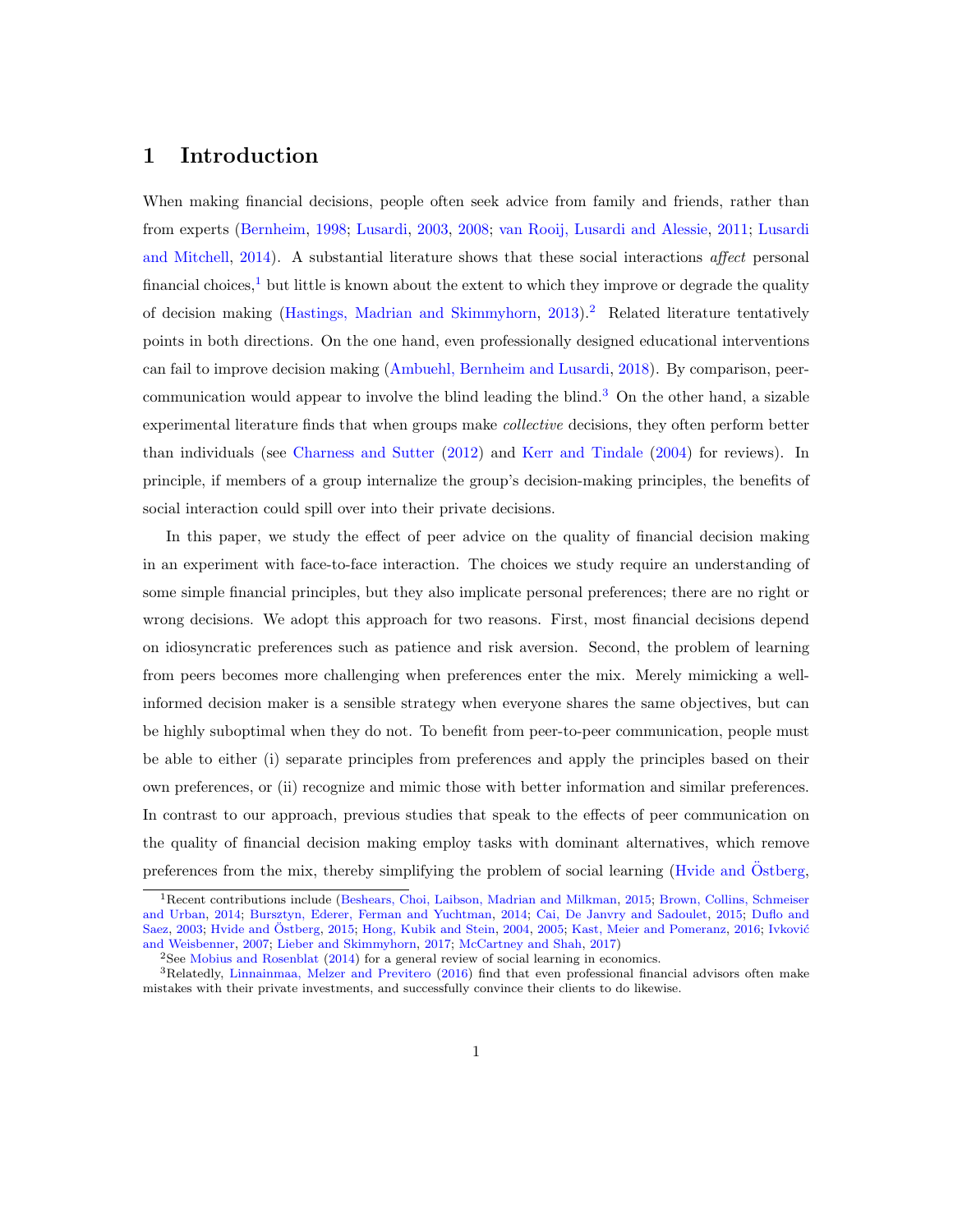2015; Haliassos, Jansson and Karabulut, 2017). For many (but not all) purposes, this simplification is artificial.

We evaluate the quality of decision making using the notion of *financial competence* due to Ambuehl, Bernheim and Lusardi (2018). The method consists of comparing decisions subjects actually make to those they would have made if they properly understood their opportunity sets. The main advantage of this approach is that it allows us to study the quality of decision making in settings where the attractiveness of each alternative depends on preferences (so that dominance-based approaches do not apply), and where decision makers may suffer from consistent misunderstandings (so that approaches based on measures of WARP and GARP violations, e.g. Choi, Kariv, Müller and Silverman (2014), do not apply); see the general methodological discussion in Bernheim and Taubinsky (2018). The approach is non-paternalistic in the sense that it evaluates outcomes according to subjects' own preferences rather than some external judgment.

Our study involves a laboratory experiment. We employ this approach for two reasons. First, we can measure the quality of decision making more accurately in the laboratory than in the field. Studies of field data typically focus on decision problems with arguably dominant alternatives, which limits their applicability (see above), or on indirect measures of decision quality, such as directional changes in behavior and/or financial literacy. As Ambuehl, Bernheim and Lusardi (2018) demonstrate, those indirect measures can be misleading, and may point toward false conclusions about the quality of decision making. Second, inferring peer effects from observational data poses various econometric challenges (Manski, 1993). An experiment allows us to overcome these difficulties through exogenous assignment of treatments and peers.

Our subjects are undergraduate students at the University of Birmingham, UK.<sup>4</sup> University students comprise an important demographic group, the members of which are just beginning to make important personal financial decisions. However, may of them may be ill-equipped to do so: a mere 45% of our sample correctly answer three standard financial literacy questions; see Lusardi 2008. Students are also a target demographic group for many financial education interventions.<sup>5</sup>

<sup>4</sup>We are grateful to Michalis Drouvelis for allowing us to use the Birmingham Experimental Economics Laboratory. <sup>5</sup>In the UK, financial literacy education for students aged 11-16 became part of the National Curriculum in September 2014, as part of citizenship requirements (House of Commons Library, 2016). Given their age and the time at which we completed the study, the subjects in our sample were not affected by this policy. The National Curriculum covers simple interest in Grades 7, 8, or 9, and compound interest in Grades 10 and 11 (Department for Education, 2014).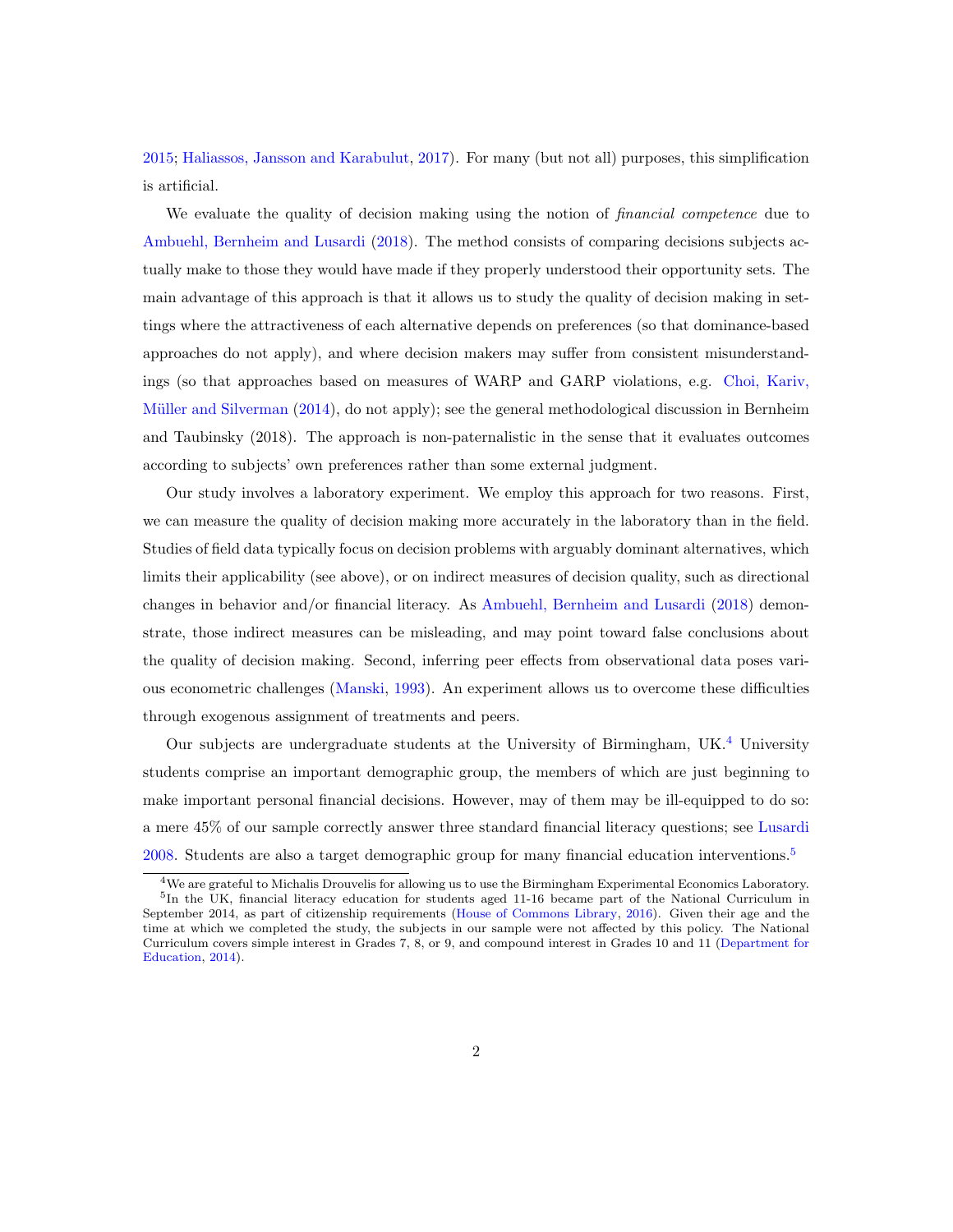Our subjects make decisions concerning investments that accrue compound interest. Optimal choices depend on subjects' idiosyncratic time preferences, as well as their subjective assessments of factors such as experimenter reliability.<sup>6</sup> We compare subjects in a *Communication* treatment with others in a *Solitary* treatment. In both treatments, subjects start by making private decisions about investments. Those in the *Communication* condition then proceed to a face-to-face discussion about similar investments with a randomly assigned peer, while those in the *Solitary* control condition study the same investments on their own. Finally, subjects return to their terminals and make additional private decisions. A third treatment, *Indirect Education*, mirrors the *Communication* treatment, except that half of the subjects complete an education intervention about compound interest that demonstrably improves the quality of their decision making before they speak with peers. This treatment allows us to assess whether the benefits of an effective educational intervention propagate through through social contacts.

We find that peer-communication is, on average, beneficial. It substantially improves the quality of decision making evaluated according to subjects' own preferences, and it does so relative to solitary contemplation. Once we document this finding, we turn our attention to the mechanisms by which communication influences decision quality.

After communicating with a peer, subjects make private decisions involving both the interestbearing assets they discussed, as well as assets they have not previously encountered. We find that peer-communication improves the quality of subjects' decisions in both cases, and to similar extents. Hence, peer-to-peer communication does not improve the quality of decision making merely because subjects can identify others who are better informed, without comprehending how the other person arrived at their decision. Instead, communication appears to provide our subjects with generalizable decision skills that are applicable beyond the specific problems they discuss.

Next we ask whether subjects learn more effectively from some types of peers than from others. Specifically, we classify subjects according to whether their initial decision quality is in the top or bottom half of our sample. We address two competing hypotheses. The first holds that the transmission of decision making skills simply involves information flowing from the informed to

 $6W$ e remain agnostic, however, about the reasons why a subject may exhibit some specific discount factor. All that matters for our purposes is that subjects have some utility function they attempt to maximize, no matter its determinants.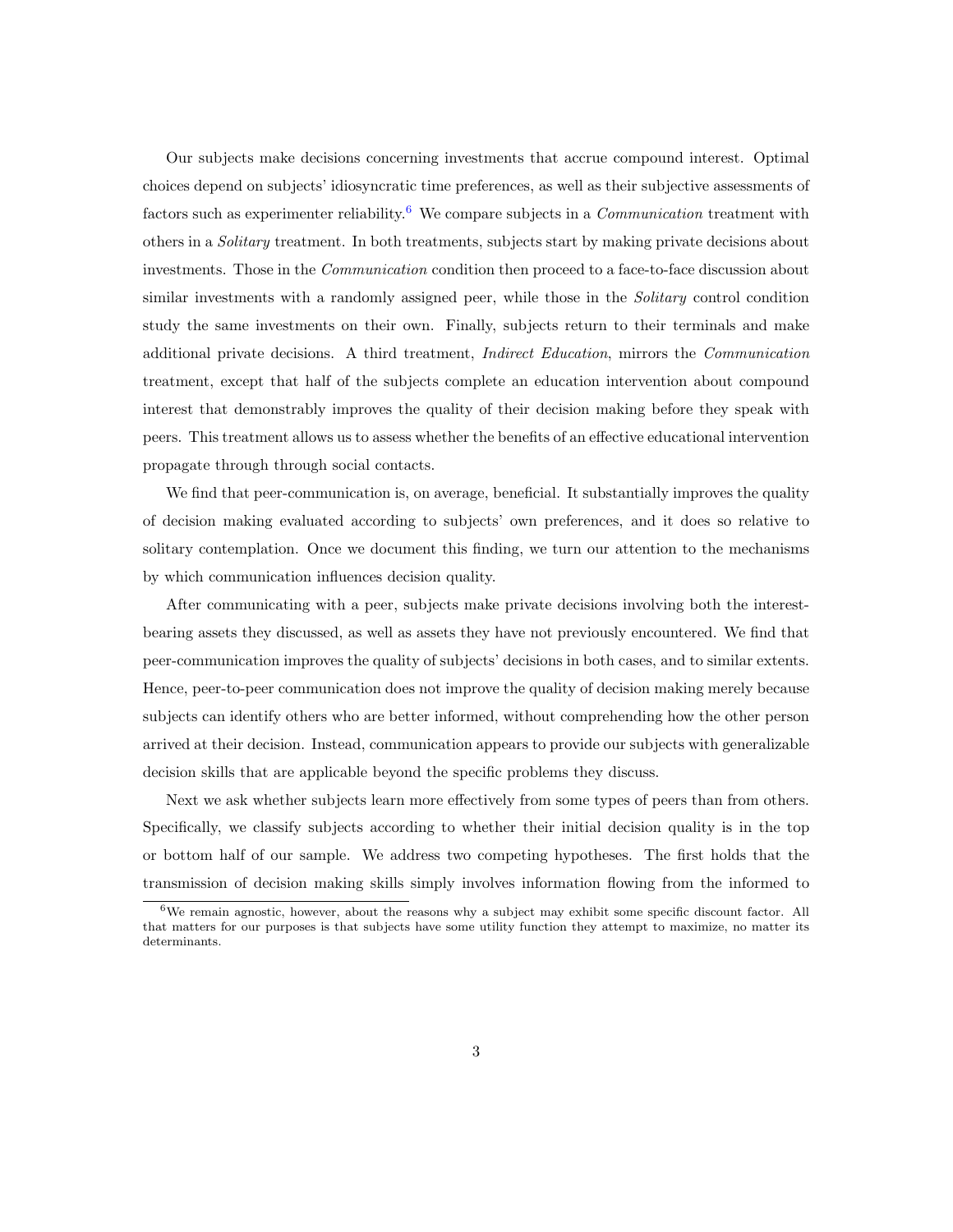the uninformed.<sup>7</sup> According to this hypothesis, the better the decision quality of the discussion partner, the larger the beneficial effect of peer communication on a subject's own decision quality. The second hypothesis holds that communication is more effective between people who appreciate each others' gaps in knowledge, reasons for confusion, and preferred pace. According to this hypothesis, the benefits from communication may be largest when peers are most similar, even when greater similarity requires the peer to be less financially competent.<sup>8</sup> Consistent with the second hypothesis, we find that people in the bottom half of the financial competence distribution experience greater improvements when interacting with others in the bottom half than when interacting with others in the top half. Hence, peer-to-peer communication transmits financial decision making skills most effectively when peers are equally uninformed, rather than when an informed decision maker teaches an uninformed peer. Qualitative analysis of subjects' discussions supports this interpretation. Similarly skilled partners engage in longer discussions without discussing more problems or engaging in more small talk. Instead, they appear to discuss each problem in greater depth.<sup>9</sup>

Finally, we study the extent to which peer-to-peer communication can help to augment the effects of beneficial financial education interventions that target limited numbers of consumers by propagating their effects through the population. Based on the preceding discussion, two countervailing mechanisms may be at work. On the one hand, treated consumers acquire new skills, which they may transmit to others. On the other hand, an effective treatment reduces the similarity between treated and untreated consumers, potentially stymying the transmission process. Consumers may also have greater difficulty communicating recently acquired conceptual knowledge. Overall, we find that communication with a treated peer is no more beneficial than communication with an untreated peer (even though the treatment improves the quality of peer's decisions). However, there is an important qualification. Communication with a treated peer is more beneficial for choices involving assets that the pair discussed, and less beneficial for choices involving novel assets.<sup>10</sup> An analysis of the content of conversations reveals that pairs with similar initial skills are

<sup>&</sup>lt;sup>7</sup>Effects consistent with this mechanism have been documented in different choice contexts by Bursztyn, Ederer, Ferman and Yuchtman (2014) (financial choice) and by Jackson and Bruegmann (2009) (peer learning amongst elementary school teachers).

 $8E$  Effects consistent with this mechanism have been documented by Hoxby and Weingarth (2005) (elementary school students), and by Booij, Leuven and Oosterbeek (2016) and Feld and Zölitz (2017) (university students).

<sup>9</sup>A possibly related finding by Bhattacharya, Hackethal, Kaesler, Loos and Meyer (2012) is that retail investors who receive unbiased financial advice from experts (who have better financial decision making skills than their clients) largely fail to follow it, perhaps because adviser and advisee are too different.

 $10$ The difference-in-differences is statistically significant, but simple differences are not.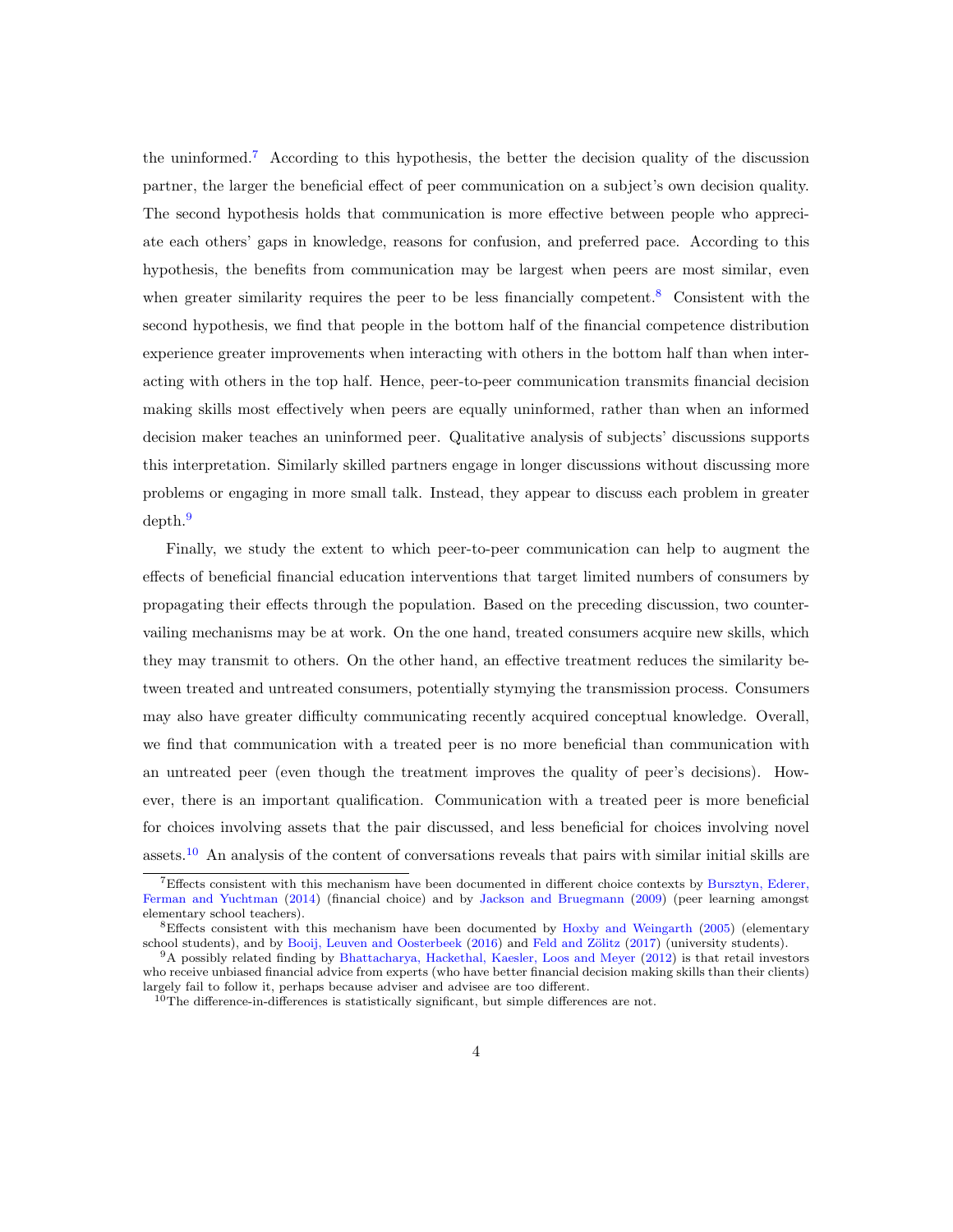significantly less likely to highlight their similarity when one member is treated. Instead, it becomes more likely that one member of the pair attempts to assert superior expertise. Additionally, while the treatment dramatically increases the frequency at which subjects discuss a heuristic rule that the treatment covers (the Rule of 72), this effect comes at the cost of crowding out discussions of the compound interest formula.

We contribute to three strands of literature. The first concerns peer effects in financial decision making (starting with Duflo and Saez (2003) and Hong, Kubik and Stein (2004)). Bursztyn, Ederer, Ferman and Yuchtman (2014) examine the nature of peer effects among Brazilian investors. They document two types of peer influences: first, investors learn from each other; second, they mimic others' asset holdings. Other papers delve into the effects of peers' characteristics. Ouimet and Tate (2017) study employee stock purchase plans for U.S. public firms, and find that employees who are poorly (highly) informed are most influenced by others who are poorly (highly) informed. Relatedly, Ko and Pirinsky (2017) find that sociability within a county promoted more conservative demand for housing and more stable real estate prices during the 2008 housing bubble, particularly when the number of financially sophisticated residents in an area was high. Haliassos, Jansson and Karabulut (2017) study both the nature of peer effects and the relevance of peers' characteristics, finding that proxies for the quality of financial decisions among refugees in Sweden increase more strongly when neighbors have economics or business education, but only for educated or maleheaded households. They conclude that the underlying mechanism involves knowledge transfer rather than mere imitation. We contribute to this literature in several ways. First, we focus on peer effects involving the *quality* of financial decision making, which we measure in a precise and theoretically rigorous way. Second, we study peer effects in a controlled laboratory setting, thereby identifying causal influences and associated mechanisms with greater confidence. Third, we distinguish between a peer's baseline competence and recently acquired skills, showing that people have little ability to transmit the latter.

The second related strand of literature concerns financial education (see Lusardi and Mitchell (2014) and Hastings, Madrian and Skimmyhorn (2013) for reviews, and Miller, Reichelstein, Salas and Zia (2014) and Fernandes, Lynch Jr. and Netemeyer (2014) for meta analyses). Some have argued for targeting interventions at influencers and relying on social diffusion to leverage the effects of financial education (see, e.g., Haliassos, Jansson and Karabulut (2017) and Ouimet and Tate  $(2017)$ ). Because the indirect beneficial effects of education in our experiment arise from mimicry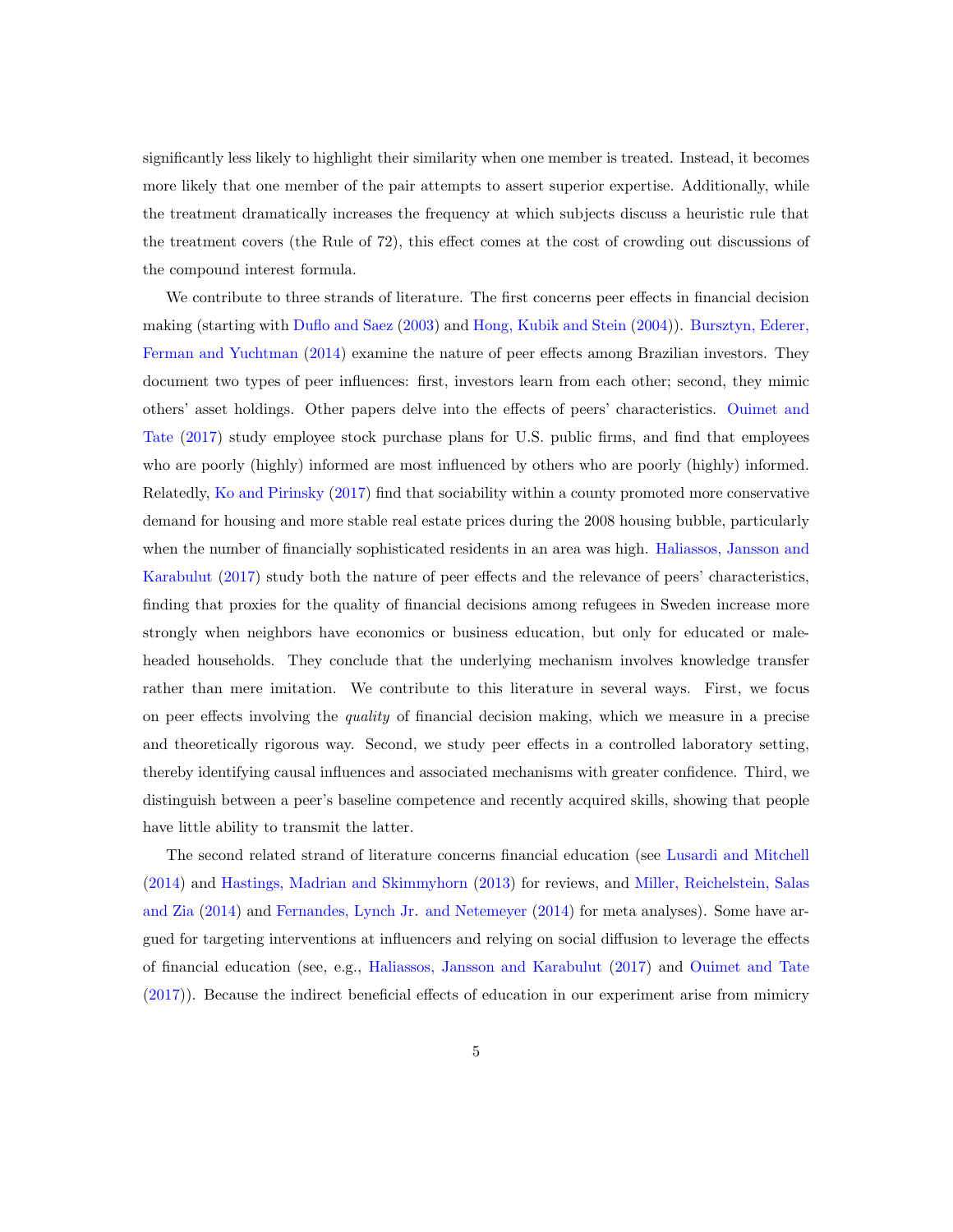rather than from improved conceptual understanding, our experiment calls the effectiveness of many such diffusion strategies into question. Beneficial diffusion may be limited to the transmission of descriptive information; conceptual decision strategies are less likely to propagate through social networks.<sup>11</sup> As an anecdotal example, many consumers appear to have learned the mantra that small investors should achieve diversification through index funds without processing sensible principles for making tradeoffs between diversification and management fees (Hortaçsu and Syverson, 2004).

Third, we contribute to an experimental literature on peer effects in learning. Our paper is most closely related to Kimbrough, McGee and Shigeoka (2017), which studies the transmission of skills for solving Sudoku puzzles. It finds that peer-teching improves learning, but that ability-tracking has a detrimental effect. One important difference from the current study is that our financial decision-making tasks implicate preferences. Additionally, subjects are likely to have different familiarity with, and misconceptions about, financial decision making and Sudoko puzzles. Because of these differences peer communication could be less beneficial in the settings we study.<sup>12</sup> That said, potential instances of "the blind leading the blind" arise even with neutral tasks. For example, Boudreau and McCubbins (2010) find that providing subjects taking a mathematics test with polls of their peers' beliefs about the correct answers leads them to perform less well.

The remainder of this paper proceeds as follows. Section 2 explains the design of our experiment. Section 3 describes our data and performs preliminary analyses. Section 4 presents our main results. Finally, Section 5 explores policy implications and concludes.

# 2 Design

Measuring decision quality To assess the quality of decision making, we use the *financial competence* approach of Ambuehl, Bernheim and Lusardi (2018). Subjects make substantively equivalent decisions in two frames. In the *complex frame* of the present experiment, a future payment amount is described as an investment that accrues compound interest: "We will invest *y*

<sup>11</sup>While the data of Haliassos, Jansson and Karabulut (2017) point to a social multiplier of education, their identification is based on whether peers happen to be educated or not. Therefore, while the indirect effects of financial education they document could be caused by the education itself, they could also be a consequence of the different personalities and skills of individuals who chose to educate themselves.

 $12$ Another difference is that all treatments in Kimbrough, McGee and Shigeoka (2017) involve an education intervention.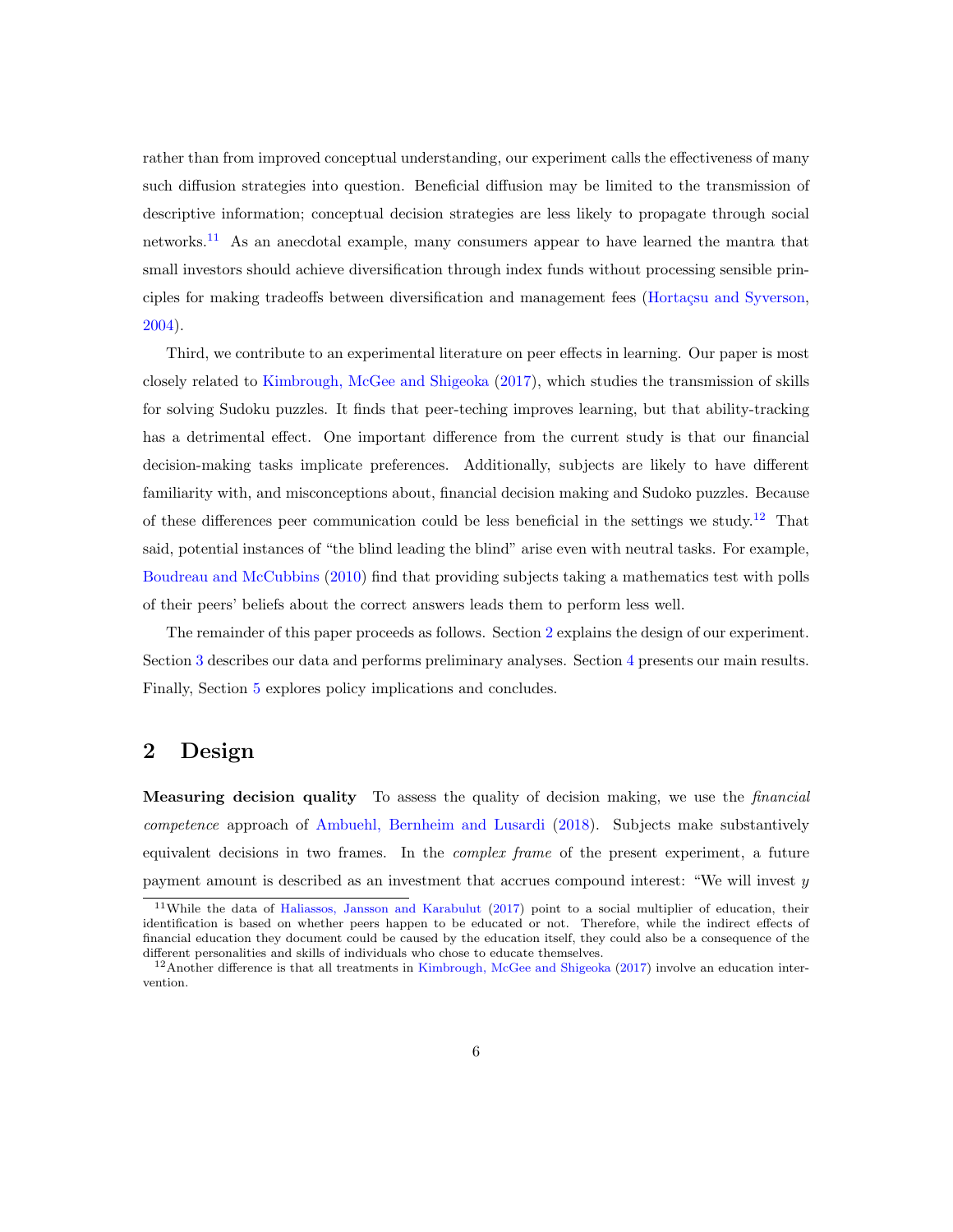tokens in an account with *r*% interest per day. Interest is compounded daily. We will pay you the proceeds in *t* days." We then elicit the present dollar amount the subject considers equivalent to that investment. The *simple frame* is similar, except that we directly reveal the future payment amount to the subjects: "You will receive *x* tokens in *t* days". A subject who fully understands the consequences of her decisions should make the same choice in substantively equivalent choice problems even if they are framed differently. A divergence in valuations indicates that the subject lacks the ability to choose her preferred outcome in at least one of the frames. The extent of this divergence provides a measure of the quality of decision making.

The absolute value of the difference in valuations across frames serves as our main outcome variable. Ambuehl, Bernheim and Lusardi (2018) shows that one can interpret this measure as the maximal welfare loss a subject incurs by having to make a choice in the complex frame rather than in the simple frame, as judged by the preferences she reveals in the simple frame.

A potential reservation concerning this welfare measure is that the preferences revealed in the simple frame may be tainted by other cognitive limitations and biases. For example, a subject who suffers from 'present bias' may exhibit excessive impatience in the simple frame, and overestimating compound interest might offset that bias. In principle, one could factor such ancillary biases into the welfare measure (*comprehensive welfare analysis*). In practice, this approach encounters two problems. First, it requires a comprehensive positive and normative understanding of all cognitive biases that may affect the decision in question. It admits neither the existence of unknown biases, nor the possibility of disagreements about the magnitudes or normative implications of other known biases. Second, broadening the scope of the analysis to include other known biases without simultaneously expanding it to include other measures that could address those biases can lead to problematic conclusions—for example, that misleading communication is beneficial if it exaggerates the benefits of compound interest. Arguably, it is better to promote communication that improves comprehension while simultaneously addressing present bias through more targeted measures, such as the provision of commitment opportunities or tax incentives.

Ambuehl, Bernheim and Lusardi (2018) advocate an alternative to comprehensive welfare analysis, which they call *idealized welfare analysis*. The essence of this approach is to conduct welfare analysis under the assumption that other biases will be (but have not yet been) addressed through other measures. For example, when focusing on comprehension of compound interest, one could image that present bias will be (but has not yet been) addressed by offering appropriate com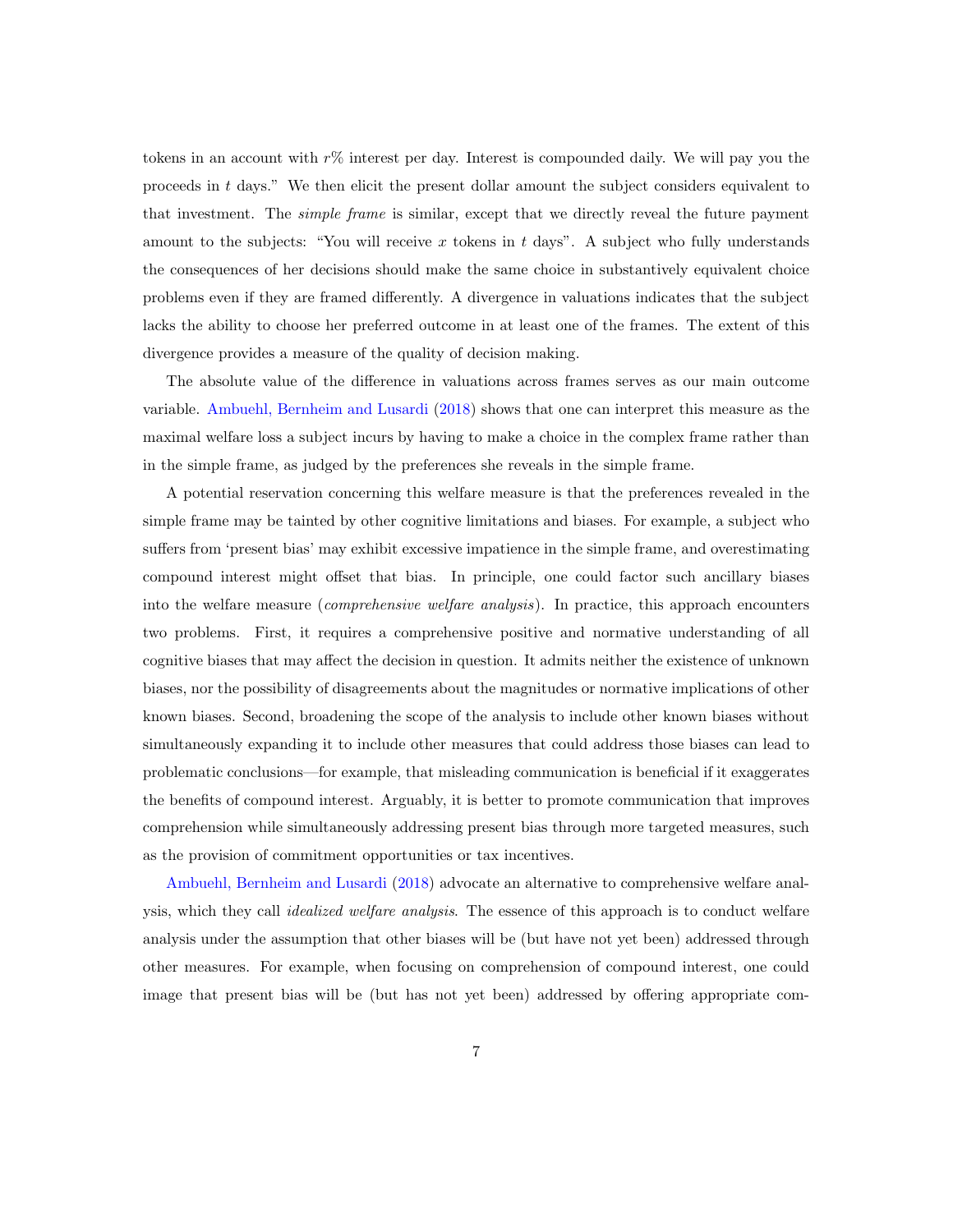mitment opportunities. Idealized welfare analysis provides a conceptually coherent framework for compartmentalizing biases in parallel with measures designed to address them, thereby permitting the analyst to focus on solving one problem at a time.

At first, it might appear that idealized welfare analysis also requires a deep understanding of all decision-making flaws and their solutions.<sup>13</sup> On the contrary, Ambuehl, Bernheim and Lusardi  $(2018)$  prove that their measure of financial competence (the absolute difference in valuations across the simple and complex frames) provides a first-order approximation of the idealized welfare effect, up to a multiplicative scalar. Thus, this welfare measure has the right sign, ranks policies in the correct order, and is strictly comparable across different financial decisions.<sup>14</sup>

Design overview Briefly, each subject proceeds through the experiment in five steps, consisting of three decision stages and two interventions. Subjects begin with decisions that reveal their valuations for compound-interest-accruing investments in both the simple and complex frames (*Stage 0*). They then take part in the first intervention. Some subjects receive education pertaining to the decision tasks; others view an unrelated video (a documentary about lions). Subjects then make additional decisions similar to those in the first stage (*Stage 1* ). Next, they participate in a face-to-face discussions with a partner concerning compound-interest-accruing investments (with the exception of subjects in a control condition). Finally, they return to their terminals and make additional private decisions similar to those in the previous stages (*Stage 2* ).

We pay subjects with Amazon gift cards based on one randomly selected decision, thereby providing them with incentives to choose according to their genuine preferences in every decision. We inform subjects of this compensation scheme at the outset.

Treatments Table 1 presents an overview of our design. We assign each subject to one of three treatments and one of two roles. The roles differ according to the order in which subjects encounter the decision problems.

 $13$  Formally, suppose the utility function U rationalizes observed choices, while the function V rationalizes idealized choices. Idealized welfare analysis evaluates outcomes according to V rather than U, even though V is not observed and impossible to infer absent a comprehensive understanding of pertinent biases.

 $14$ The intuition for this formal result is that the welfare loss caused by complex framing in the idealized setting will depend on the alignment between choices in the complex and simple setting. While the choices themselves may be skewed by other biases and cognitive limitations, the measured alignment is not. Similarly, a subject's reasons for using one discount factor rather than another are immaterial for our purposes. Discount factors may represent intertemporal rates of substitution in consumption, but they could also reflect ancillary concerns such as hassle costs and/or subjective perceptions of experimenter reliability (Cohen, Ericson, Laibson and White, 2016). Our welfare measure continues to apply (as an approximation) to settings from which those ancillary factors are removed.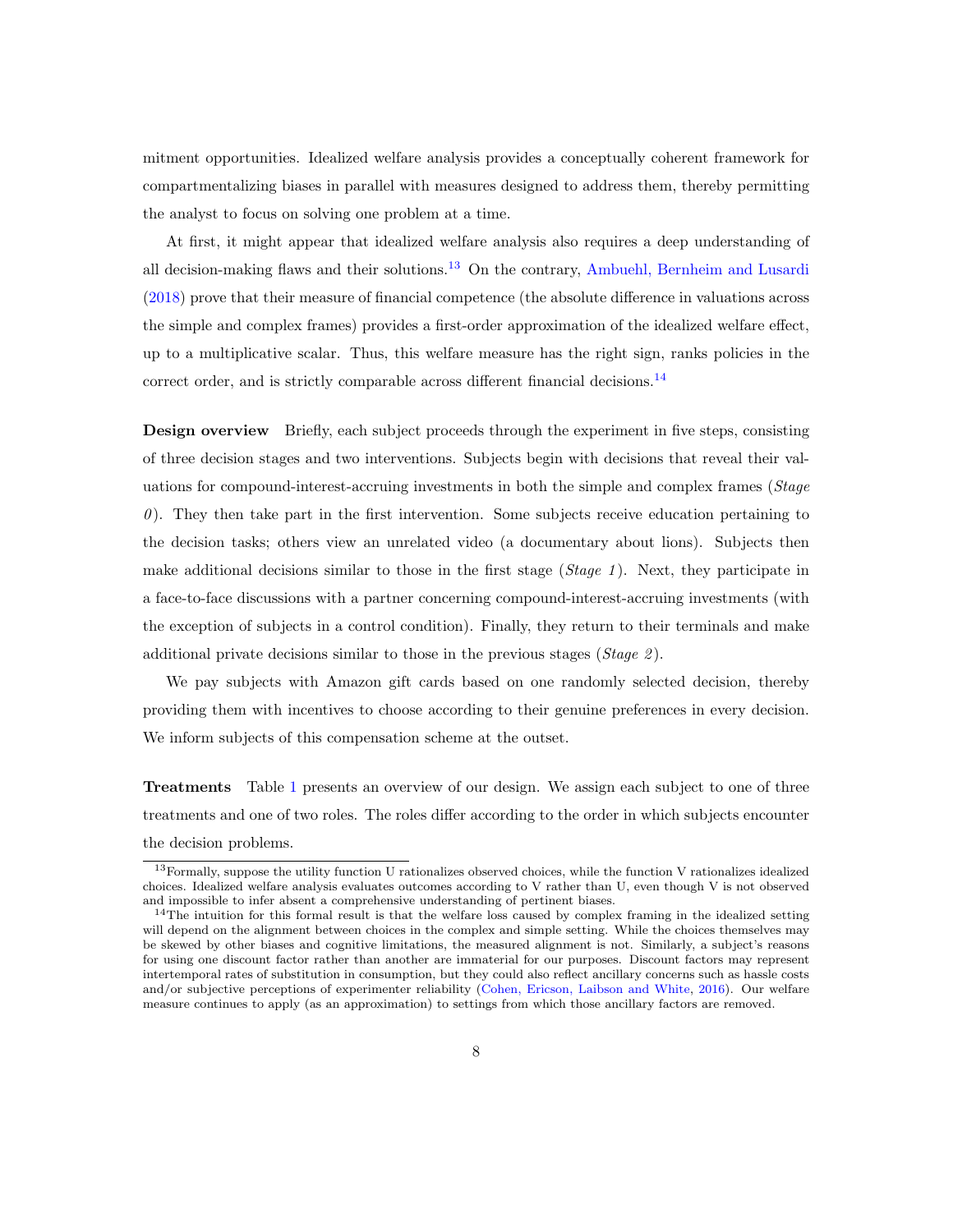| Role                  |               | A (Receivers)                                       |                | $B$ (Senders)                                       |                |  |
|-----------------------|---------------|-----------------------------------------------------|----------------|-----------------------------------------------------|----------------|--|
| Treatment             | Solitary      | Communication                                       | Indirect Educ. | Communication                                       | Indirect Educ. |  |
| Stage 0               |               | Choice Problems<br>$(Simple, Test_0)$               |                | Choice Problems<br>$(Simple, Test_0)$               |                |  |
| Intervention 1        |               | Documentary                                         |                | Education<br>Documentary                            |                |  |
| Stage 1               |               | Choice Problems<br>$(Simple, Complex_1, Test_1)$    |                | Choice Problems<br>$(Simple, Discussed, Test_1)$    |                |  |
| <i>Intervention 2</i> | Contemplation | Communication                                       | Communication  | Communication                                       |                |  |
| Stage 2               |               | Choice Problems<br>$(Simple, Complex_2, Discussed)$ |                | Choice Problems<br>$(Simple, Complex_1, Complex_2)$ |                |  |

Table 1: Experiment Structure.

In the *Communication* treatment, subjects converse face-to-face in pairs between Stages 1 and 2. Each pair consists of one subject in role *A* and one in role *B* (where the subjects are unaware of these roles). To facilitate discussions, we distribute six sheets to each pair, each describing a compound-interest-accruing investment.<sup>15</sup> Each subject in role *B* has made private decisions concerning the investments on the decision sheets (in Stage 1) before conversing with their partner. For subjects in role *A*, these tasks are novel. We recommend that subjects use 15 minutes for discussion, but they are free to end the discussion whenever they like, and can continue with the experiment once they are done. To help subjects break the ice, we ask them to note two questions they plan to ask their partner, and two pieces of advice they may want to give. We provide no explicit incentives for engaging in discussion, but we remind subjects they will complete 18 additional decision tasks in private, which may include the ones we ask them to discuss; consequently, there is a substantial chance that their payment will be determined by one of those decisions. All decision problems are numbered so that subjects can check whether they have seen a problem before. We unobtrusively record all communication, which subjects understand.<sup>16</sup> All subjects in the *Communication* treatment view the unrelated video between Stages 0 and 1.

The *Indirect Education* treatment parallels the *Communication* treatment, but adds financial education for subjects in role *B* prior to communication. Subjects complete the intervention between

<sup>15</sup>The following is an example. "Decision Task 10. We will invest 6 tokens at 2% for 72 days, compounded daily. You will get whatever is in the account after that time. How many tokens would we have to give you today, so you would be just as happy with receiving those tokens today as with receiving the proceeds in the account in 72 days?" The problem described on every sheet shares this same structure.

 $16$ See Appendix B.4 for the verbatim instructions.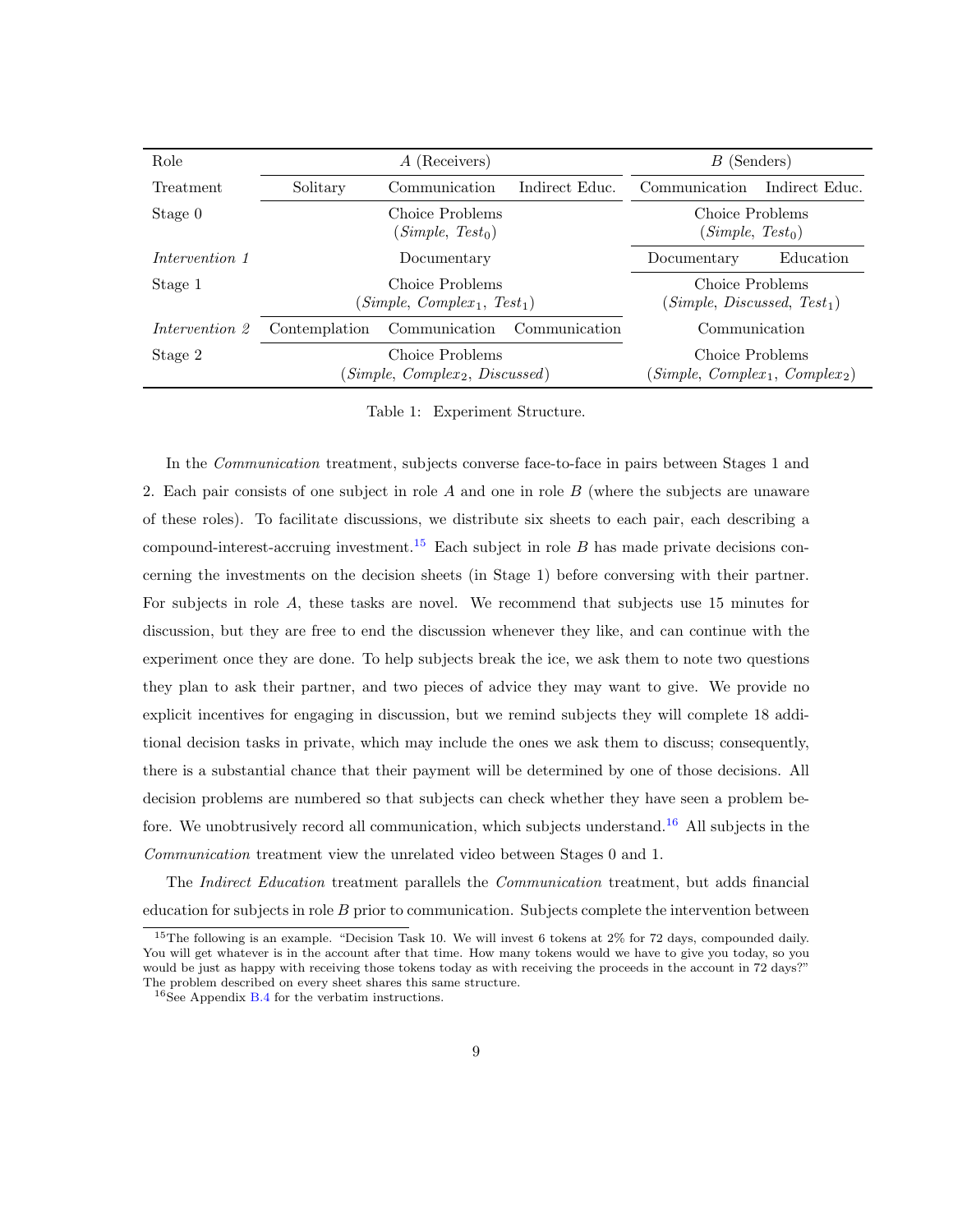the first two Stages of decision making. Subjects in role *A* watch the unrelated video. It is based on the section on compound interest from a popular investment guide, *The Elements of Investing: Easy Lessons for Every Investor*, by Malkiel and Ellis (2013). It focuses on the rule of 72, a simple method for approximating the time it takes for an investment to double. Subjects view videos of narrated slide presentations. The narration is verbatim from the text (with a few minor adjustments), while the slides summarize key points. We enhanced the effectiveness of that intervention by adding practice questions with personalized feedback.<sup>17</sup> See Appendix B.2 for details.

The *Solitary* treatment serves as an overall control—there is no education, and no communication prior to decision making. Just as in the other treatments, subjects converse in pairs about assigned decision problems (and expect to do so from the outset), but the communication takes place after Stage 2 rather than between Stages 1 and 2. Our purpose in preserving peer-to-peer communication in the *Solitary* treatment is to isolate effects on behavior arising from communication per se, rather than from the expectation of communication, which could lead subjects to think harder about the tasks, and thereby make higher-quality decisions.<sup>18</sup> We continue to hand out the six discussion sheets between Stages 1 and 2, and ask subjects to consider these assets in private. Subjects know that their Stage 2 decision tasks may reference these assets.

Decision tasks Each round of decision making concerns a future reward that is either framed as a compound-interest-accruing investment (the complex frame) or presented directly (the simple frame). We elicit valuations for these investments using once-iterated multiple price lists (Andersen, Harrison, Lau and Rutstrom, 2006). On each line of each list, the subject decides between receiving the future reward or *V* tokens immediately, where *V* ranges from 0 to 109 tokens. The first and second lists for each task have resolutions of 10 and 1 tokens, respectively.<sup>19</sup> Subjects cannot proceed if they switch back and forth between the future and the present reward as *V* increases, as such behavior is inconsistent with a well-defined valuation of the future reward. If they do behave inconsistently, an error message prompts them to revisit their decisions. Subjects complete all lists at their own pace.

 $17$ Ambuehl, Bernheim and Lusardi (2018) use a similar intervention. To maximize effectiveness, we tested several versions using a series of pilot experiments on Amazon Mechanical Turk.

<sup>18</sup>In a preliminary version of the *Solitary* treatment, subjects did not anticipate that they would communicate with anyone. The quality of financial decision making was generally lower, presumably because these subjects lacked the social motivation for good decision making that was present in the other treatments. Blanes i Vidal and Nossol (2011) and Kuhnen and Tymula (2012) document related attempts to save face.

<sup>19</sup>See Appendix B.3 for screenshots of the decision screens.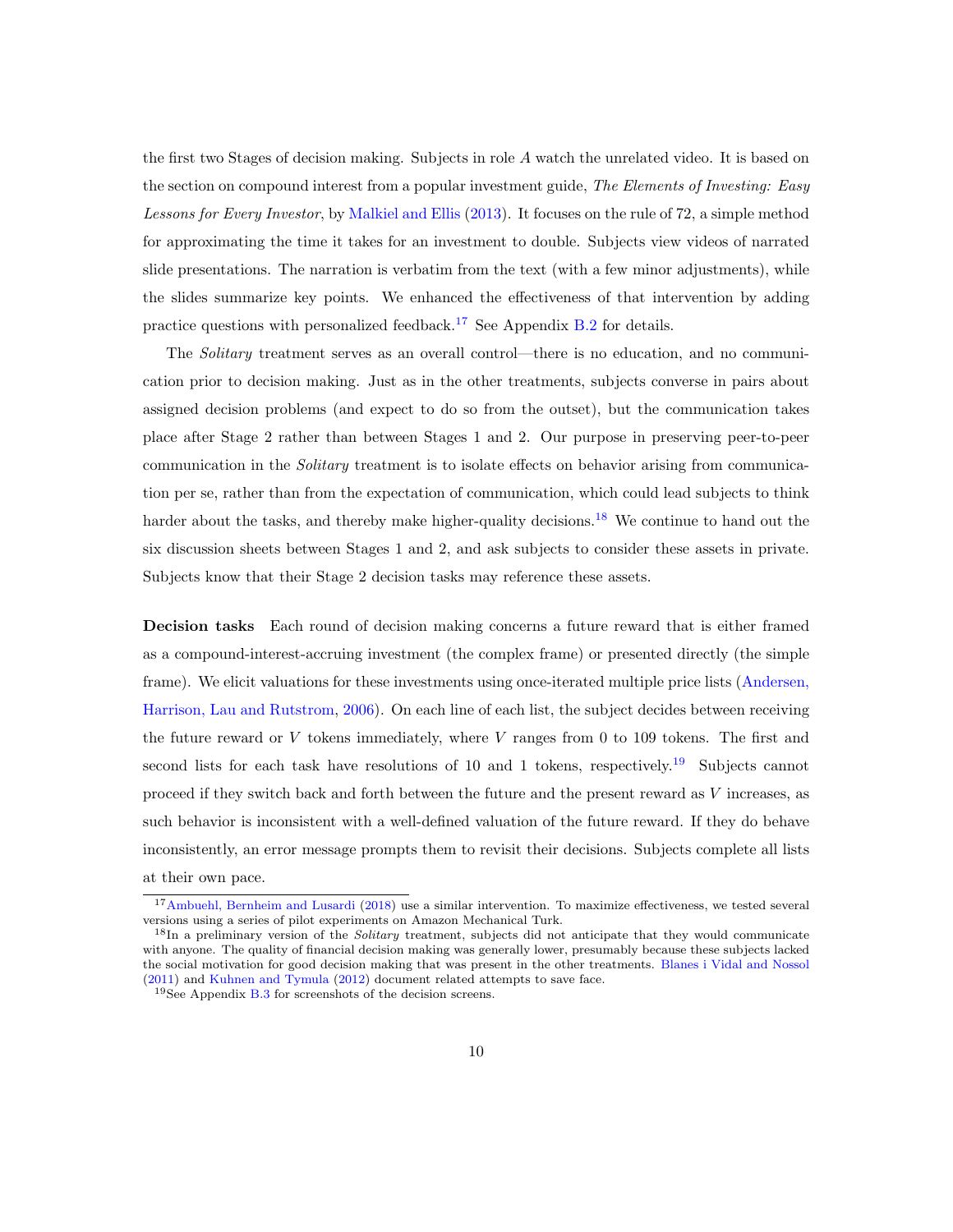We employ three sets of complexly framed tasks labelled *Complex*<sub>1</sub>, *Complex*<sub>2</sub>, and *Discussed*. Each set contains six tasks. The investments in the *Discussed* set are those the subjects discuss with each other. The tasks in  $Complex<sub>1</sub>$  and  $Complex<sub>2</sub>$  are similar, but different subjects encounter them in different Stages. Table 2 shows the details of each task. Half of the investments in each set concern investments that pay out in 72 days; the other half concern investments that pay out in 48 days. We have chosen the parameters so that the principal amount doubles an integer number of times over the investment period. These properties make it easy for subjects to apply the rule of 72, a heuristic formula for approximating exponential growth covered in the educational intervention. All payments are denominated in tokens, which are worth  $\pounds 0.20$  each. Subjects face each combination of time frame and interest rate three times, with varying principal amounts, in order to increase statistical power. In each decision, the investment compounds to approximately (*±*2) 24, 58, or 88 tokens. These amounts are located near the top, middle, and bottom of the multiple decision lists, so that any tendency to choose switching points towards the middle of a list does not systematically influence our results.

| Task set         | $Complex_1$      | Complex <sub>2</sub>         | $\it Discussed$  |
|------------------|------------------|------------------------------|------------------|
|                  |                  | Investment duration: 72 days |                  |
| Interest rate    | $3\%$            | $1\%$                        | $2\%$            |
| $#$ of doublings | 3                | 1                            | 2                |
| Principal        | $\{6, 14, 22\}$  | $\{12, 28, 44\}$             | $\{3, 7, 11\}$   |
| Future reward    | ${24, 56, 88}$   | $\{24, 56, 88\}$             | ${24, 56, 88}$   |
|                  |                  | Investment duration: 48 days |                  |
| Interest rate    | $3\%$            | $4.5\%$                      | $1.5\%$          |
| $#$ of doublings | $\mathcal{D}$    | 3                            |                  |
| Principal        | $\{12, 28, 44\}$ | $\{3, 7, 11\}$               | $\{6, 14, 22\}$  |
| Future reward    | ${24, 56, 88}$   | ${24, 56, 88}$               | $\{24, 56, 88\}$ |

Table 2: Task parameters.

As is clear from Table 2, only the framing of investment opportunities differs across the three sets of complexly framed tasks. Moving from one set to the next, we change the framing by varying the principal amount and interest rate while holding the future reward and the length of the delay fixed. The eighteen complexly framed assets have a total six simply framed counterparts. Consequently, we present subjects with only one set of six simply framed tasks, which we label *Simple*. As shown in Table 1, subjects provide valuations for all six simply framed opportunities in all three Stages.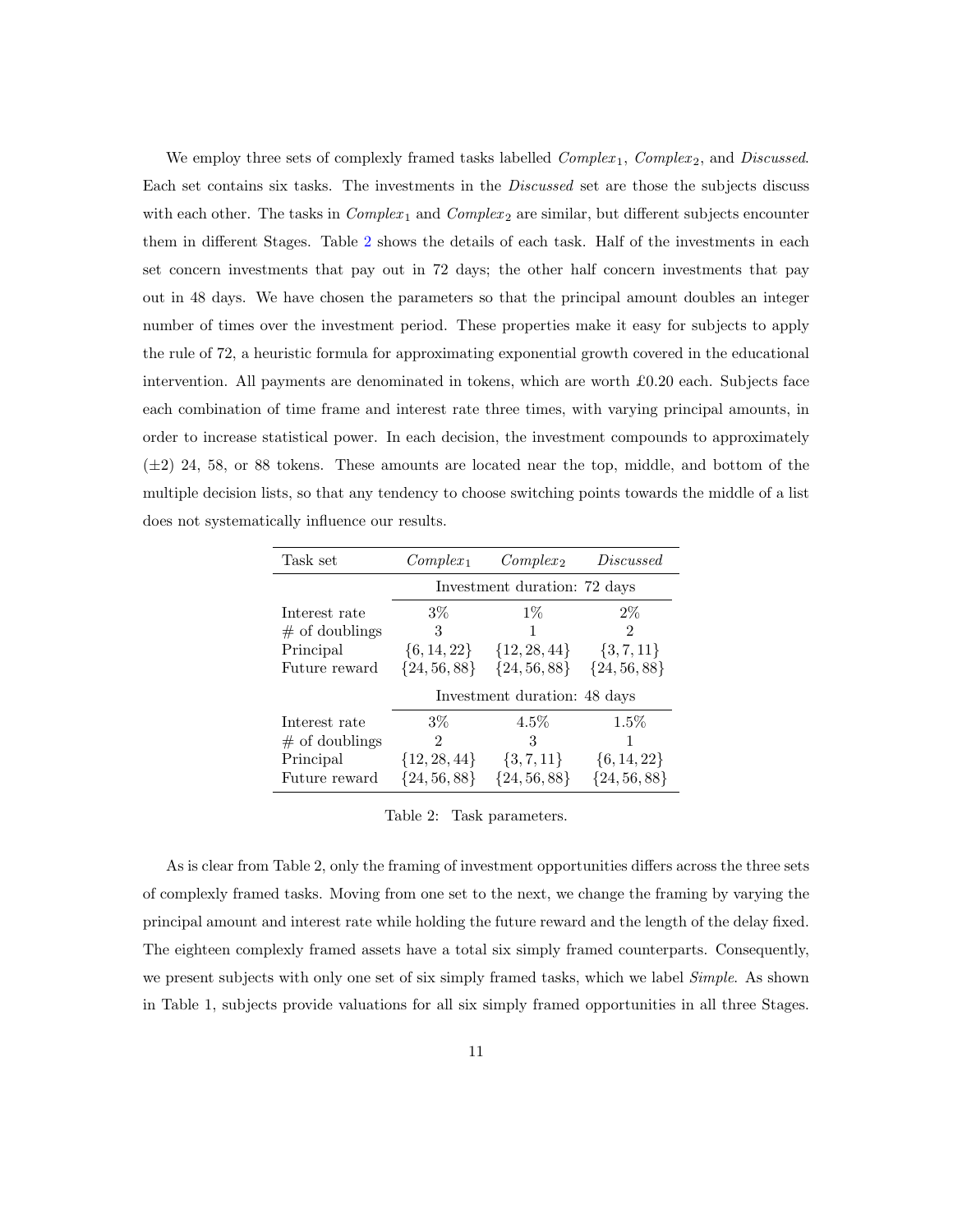To avoid showing them exactly the same opportunity multiple times, we vary the future rewards in the simply framed tasks by two tokens or less.<sup>20</sup>

Two sets of ancillary tasks, labeled *Test*<sub>0</sub> and *Test*<sub>1</sub>, consist of incentivized questions that test the subject's ability to compute compound interest, but do not implicate preferences. In these tasks, subjects evaluate compound interest investments that pay off in *t* days, and indicate the amount of money to be received in *t* days (rather than immediately) that they consider equally valuable.<sup>21</sup> We use these responses to construct statistical control variables.

The order in which subjects perform the various sets of decision tasks depends on their roles (see Table 1). Stage 0 is the same for all subjects. Its purpose is to establish baselines for financial knowledge and time preferences. Accordingly, the subjects perform the *Simple* and *Test*<sub>0</sub> tasks, which we intermingle.

The purpose of Stage 1 is to evaluate financial knowledge, time preferences, and the quality of decision making in complexly framed tasks after the first intervention. Tasks include *Test*1, *Simple*, and a set of complexly framed tasks – *Complex*<sub>1</sub> for subjects in role A, and *Discussed* for subjects in role *B*. Comparisons between  $Test_0$  and  $Test_1$  allow us to assess the effects of the intervention on knowledge. Comparisons between the simply framed tasks from Stages 0 and 1 allow us to determine whether the intervention influences time preferences. Comparisons between the complexly and simply framed tasks in Stage 1 allow us to assess the quality of decision making after the first intervention. All Stage 1 decisions are intermingled in an individually randomized order. Substantively equivalent decision problems are never identified as such.

The purpose of Stage 2 is to evaluate time preferences and the quality of decision making in complexly framed tasks, separately for tasks the subjects have discussed as well as for novel tasks, after communication or contemplation. Tasks include *Simple* and either *Discussed* and *Complex* <sup>2</sup> for subjects in role A, or  $Complex_1$  and  $Complex_2$  for subjects in role B. Comparisons between the simply framed tasks from Stages 1 and 2 allow us to determine whether the second intervention influences time preferences. Comparisons between assessed financial competence (the discrepancies between simply and complexly framed choices) in Stages 1 and 2 allow us to determine the extent to which the second intervention affects decision making quality. For subjects in role A, we can

<sup>20</sup>Specifically, rewards with a 72-day delay are (26*,* 59*,* 90)*,* (25*,* 58*,* 92), and (24*,* 57*,* 91) in Stages 0, 1, and 2, respectively. The corresponding rewards with a 48-day delay are (24*,* 58*,* 89)*,* (24*,* 57*,* 90), and (25*,* 58*,* 91).

<sup>&</sup>lt;sup>21</sup>The parameters of problems in set  $Test_0$  in the format (duration, interest rate, principal, future reward) are given by  $(18, 8, 22, 88), (36, 4, 6, 24),$  and  $(54, 4, 7, 56)$ . For set Test<sub>1</sub>, they are  $(18, 4, 12, 24), (36, 6, 7, 56),$  and (54*,* 2*.*67*,* 22*,* 88).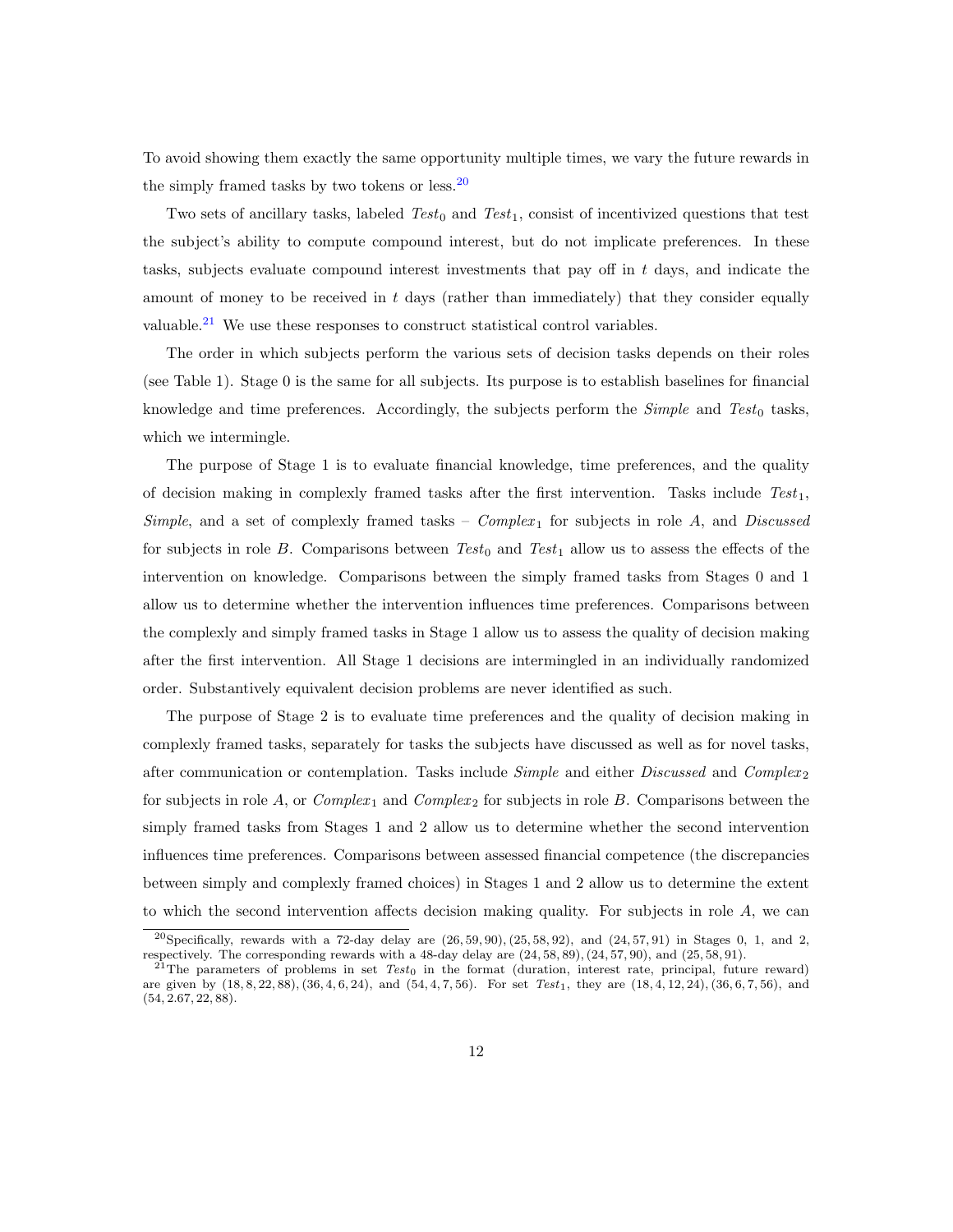separately evaluate the effects on the quality of decision making for tasks they have discussed (*Discussed*) and for tasks they have not previously seen (*Complex* <sup>2</sup>). Once again, decisions are randomly intermingled.

Because subjects in role *B* make decisions about the *Discussed* tasks before communicating while subjects in the *A* role do not, we will refer to the *B* subjects as *Senders* and the *A* subjects as *Receivers*. Notice, however, that communication can flow in either direction, or not at all. Also notice that, in the *Solitary* treatment, all subjects are in role *A*.

Table 1 summarizes the timing of the decision problems for each role.

Implementation All instructions are displayed on screen and explained via an audio recording to minimize experimenter effects.<sup>22</sup> Subjects proceed at their own pace. They begin with a short video recording of one of the authors (Bernheim), vouching that we will pay subjects exactly the amount we promise them at precisely the time we promise them. There is also a comprehension check that subjects need to pass in order to continue.

Following that check, we measure subjects' comprehension of the mechanics of multiple decision lists. We present them with an initial list that asks them to decide, on each line, whether they prefer to receive *x* pence, or £1, for a range of values *x*. Since these are decisions between larger and smaller amounts of money to be received at the same point in time, any switching point other than 100 indicates deficient understanding. In addition, subjects see a completed list, and are required to indicate their payment in case the computer selects a given line for implementation. Subjects proceed regardless of their answers to these questions.<sup>23</sup>

Before participating in the main Stages of the experiment, subjects also complete a short battery of unincentivized psychological questions,  $24$  as well as three standard financial literacy questions

<sup>&</sup>lt;sup>22</sup>See Appendix B.4. The videos of the instructions are accessible through these links: https://youtu.be/OHQvUZZKUzM (Preliminary), https://youtu.be/LCIAldy3SvM (Stage 0), https://youtu.be/OkbCO2iV76s (Stage 2-Communication and Indirect Education), and https://youtu.be/xSvxEG R5WY (Stage 2-Solitary).

<sup>23</sup>These decisions are not incentivized.

<sup>&</sup>lt;sup>24</sup>This battery consists of a 10-item version of the big-five personality scale (Rammstedt and John, 2007), the Mehrabian and Stefl (1995) conformity scale, as well as Frederick's 2005 three-item scale of cognitive style.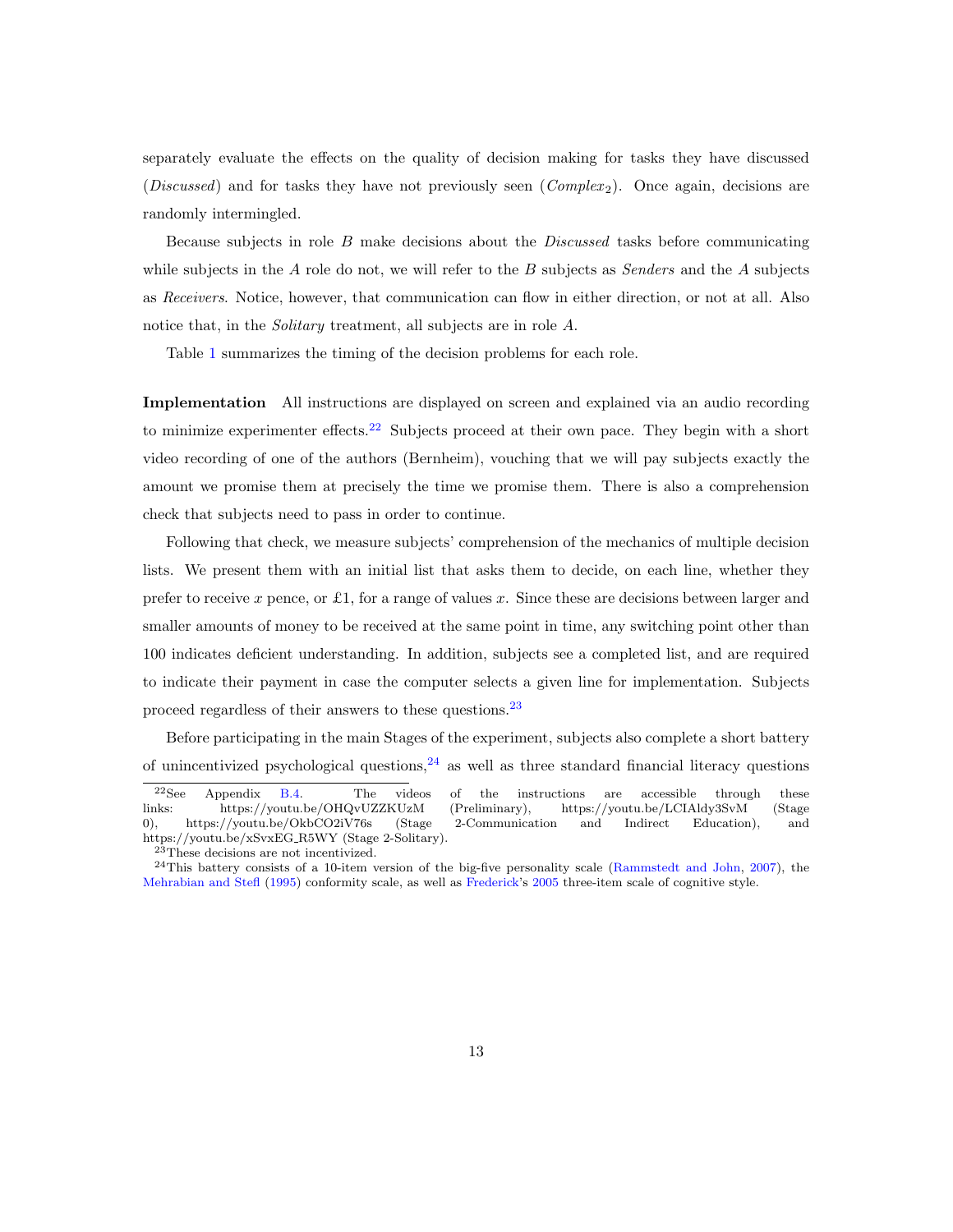(Lusardi, 2008).<sup>25</sup> At the end of the experiment, they complete an unincentivized demographic survey. They also answer questions about their decision making processes and about their partners.

Because people typically have access to computational tools when making financial decisions, we provided each subject with a calculator that included a function for exponentials.<sup>26</sup>

# 3 Data Collection and Preliminary Analysis

Data Collection We ran sessions from Fall 2015 to Spring 2016 at the University of Birmingham, UK.<sup>27</sup> On average, sessions lasted 124 minutes, and subjects earned £26.55, including a £12.5 participation fee. We restrict our analysis to subjects who demonstrated comprehension of the experimental procedures (87*.*12%, or 460 of 528 subjects).<sup>28</sup> Focusing on subjects in the role of Receiver, we have 99, 89, and 75 subjects in the *Communication*, *Indirect Education*, and *Solitary* treatments, respectively.<sup>29</sup>

To study the content of subjects' discussions, we engaged workers on Amazon Mechanical Turk and assigned to of them to transcribe each audio recording. Research assistants at Stanford University reviewed these transcripts and coded qualitative information concerning each discussion, such as whether the subjects mentioned the rule of 72 or discussed market interest rates.<sup>30</sup> Most

<sup>&</sup>lt;sup>25</sup>We elicit these at the beginning of the study to prevent answers from being influenced by subjects' communication partners. The financial literacy questions are 1) Suppose you had \$100 in a savings account and the interest rate was 2% per year. After 5 years, how much do you think you would have in the account if you left the money to grow? *[More than \$102, Exactly \$102, Less than \$102, Don't know]*, 2) Imagine that the interest rate on your savings account was 1% per year and inflation was 2% per year. After 1 year, with the money in this account, would you be able to buy *[More than today, Exactly the same as today, Less than today, Don't know]*, 3) Do you think the following statement is true or false? Buying a single company stock usually provides a safer return than a stock mutual fund. *[True, False, Don't know]*.

 $^{26}$ Typically, people also have access to the internet. However, Lusardi and Mitchell (2011) find that only about 20% of a representative sample make use of these tools for real financial decisions, and the web-based experiment in Ambuehl, Bernheim and Lusardi (2018) finds that an equally small proportion of experimental subjects use these tools for their experimental decisions.

<sup>&</sup>lt;sup>27</sup>See Appendix B.1 for details. We chose the University of Birmingham because the subject pool is large and diverse in terms of mathematical skills.

<sup>28</sup>90.78% of Senders and 85.67% of Receivers passed the initial comprehension check. We retain subjects who understand the mechanics of the decision lists even if they are paired with subjects who do not, since the quality of communication does not depend on an understanding multiple decision lists. Despite of precautions, four subjects participated twice. These subjects may have had multiple accounts in the participant management system. We identify these subjects by their email addresses, which they must supply to receive payment via Amazon gift cards. For these subjects, we only retain the data from their first session.

<sup>29</sup>While 98 Senders in the *Indirect Education* treatment passed the comprehension checks, only 89 Receivers passed. <sup>30</sup>Word count is recorded separately for each transcript; all other responses are coded based on both transcripts jointly.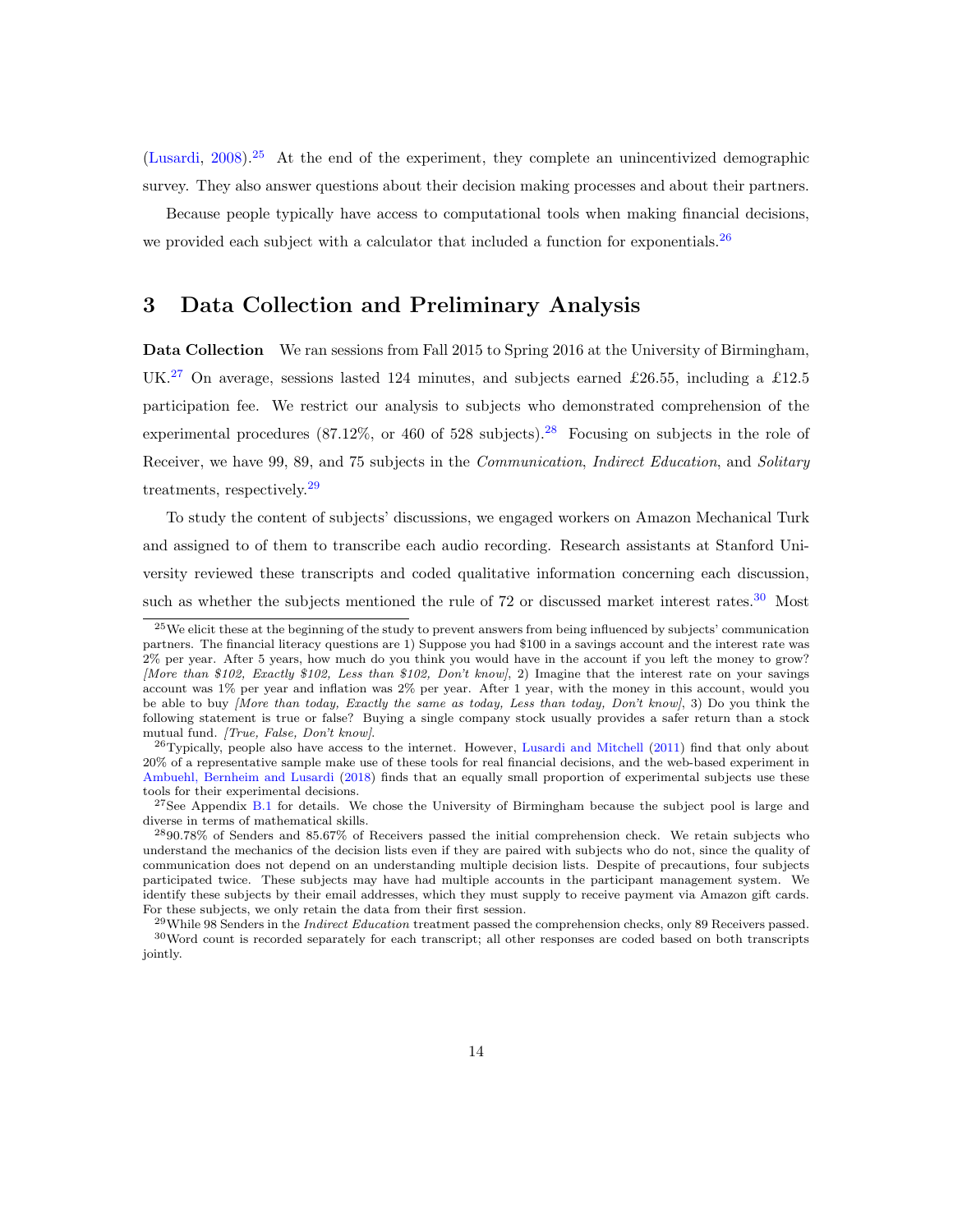recordings were of sufficient quality to allow transcription, yielding qualitative data on the nature of communication for 175 out of 188 pairs in the *Communication* and *Indirect Education* treatments.

Financial competence Throughout, we measure the quality of subjects' decision making by their *financial competence* (Ambuehl, Bernheim and Lusardi, 2018). Formally, we let  $V_{j,d}^f$  denote individual *j*'s valuation in decision problem *d* with framing  $f \in \{simple, complex\}$ .<sup>31</sup> To compare behavior across rewards of different sizes, we normalize valuations. If the future reward associated with decision problem *d* is given by *r*, we let  $\delta_{j,d}^f = \frac{V_{j,d}^f}{r}$  denote subject *j*'s *normalized valuation*. For each decision *d*, subject *j*'s financial competence is then given by

$$
c_{j,d} = - \left| \delta_{j,d}^{complex} - \delta_{j,d}^{simple} \right|.
$$

To interpret the magnitude of  $c_{j,d}$ , consider the example of a subject who is willing to pay 80 cents for a complexly framed investment that he would value at \$1 if he properly understood his opportunity set. For that subject,  $c_{j,d} = -0.2$ .<sup>32</sup>

Our main dependent variable is the extent to which a subject's financial competence *changes* between Stages 1 and 2. By considering changes rather than levels, we difference out individuallevel heterogeneity in financial competence and thus obtain more precise estimates. Specifically, we pair each complexly framed decision *d* in Stage 2 with the unique complexly framed decision *d'* in Stage 1 that has the same time frame and the same future value. Subject *j*'s improvement on task *d* is then given by

$$
Improvement_{j,d} = c_{j,d} - c_{j,d'}.
$$

This procedure yields 12 observations per subject, one for each valuation pair in Stage 2.

Notice that we compare a subject's complexly framed choices in a given Stage of the experiment to her simply framed choices in the same Stage. In a subset of regressions, we instead compare a subject's complexly framed choices in any Stage to the simply framed choices she made in Stage 0. The substantive difference between these two alternatives is that the former gauges subjects' ability to choose in accordance with their goals at the time of choice, whereas the latter gauges

 $31$ Because we elicit valuations using multiple price lists, they are interval-coded. We use interval midpoints.

<sup>&</sup>lt;sup>32</sup>The value  $c_{j,d} = -0.2$  can also obtain for someone who is willing to pay \$1.20 for a complexly framed investment that he values at \$1 in the simple frame.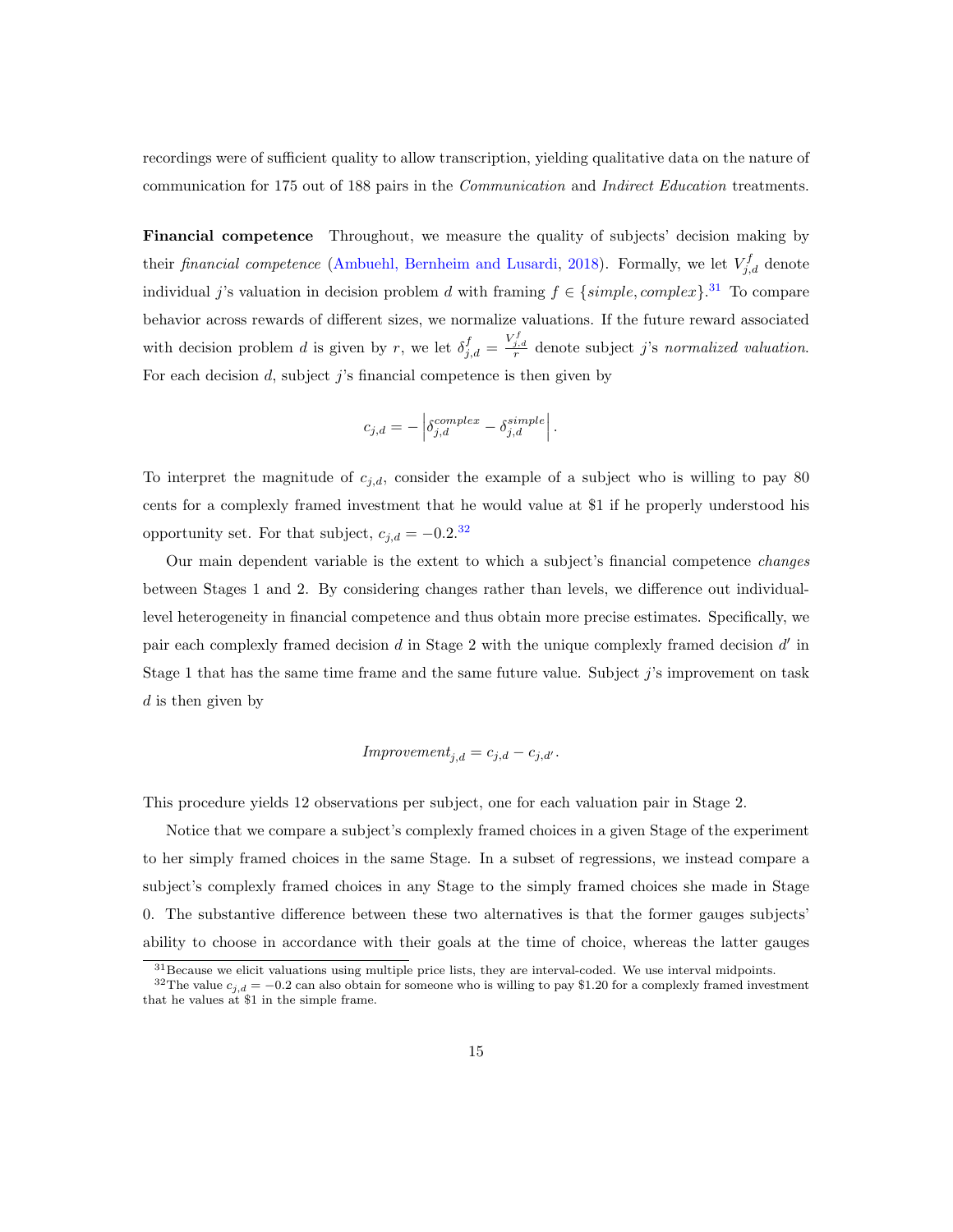

Figure 1: Distribution of financial competence. We display within-subject averages taken across all decisions that involve complex framing.

their ability to choose in accordance with their goals at the beginning of the experiment. Our main conclusions do not differ across these two measures.

Summary statistics and randomization check Figure 1 shows a histogram of financial competence averaged over all decisions,  $\bar{c}$ , for all subjects in our study who passed the comprehension check on multiple price lists. The distribution of financial competence is skewed, with a mean of  $-0.22$  and a median of  $-0.14$ . For 10% of decisions,  $\bar{c}$  is larger than  $-0.015$ , and the first and third quartiles are  $-0.33$  and  $-0.05$ , respectively. The three financial literacy questions subjects answered at the beginning of the study (reproduced in footnote 25) provide a measure of initial financial knowledge. 45.04% answered all of those questions correctly.<sup>33</sup>

Our subjects' behavior is also similar to that documented in existing literature regarding both the extent of temporal discounting and the extent of exponential growth bias (a well-established tendency to underestimate the extent to which compound interest accumulates over time; see Wagenaar and Sagaria (1975), Eisenstein and Hoch (2007), Stango and Zinman (2009), Almenberg and Gerdes  $(2012)$ , and Levy and Tasoff  $(2016)$ ). Regarding temporal discounting, subjects value

<sup>33</sup>Similarly, 44.3% of U.S. college graduates answered all three questions correctly (Lusardi and Mitchell, 2014). In our sample, 97.7%, 87.2%, and 49.6% of subjects answered the first, second, and third questions correctly, respectively. We did assess subjects' initial knowledge of the compound interest formula. Assuming subjects discussed the formula if they knew it, we can assess the fraction who knew it based on the fraction of pairs who discussed it. 62.6% of pairs discussed the rule. Because we paired subjects randomly, we estimate the likelihood that any given subject was initially unfamiliar with the formula as  $0.374^{1/2} = 61.2\%$ .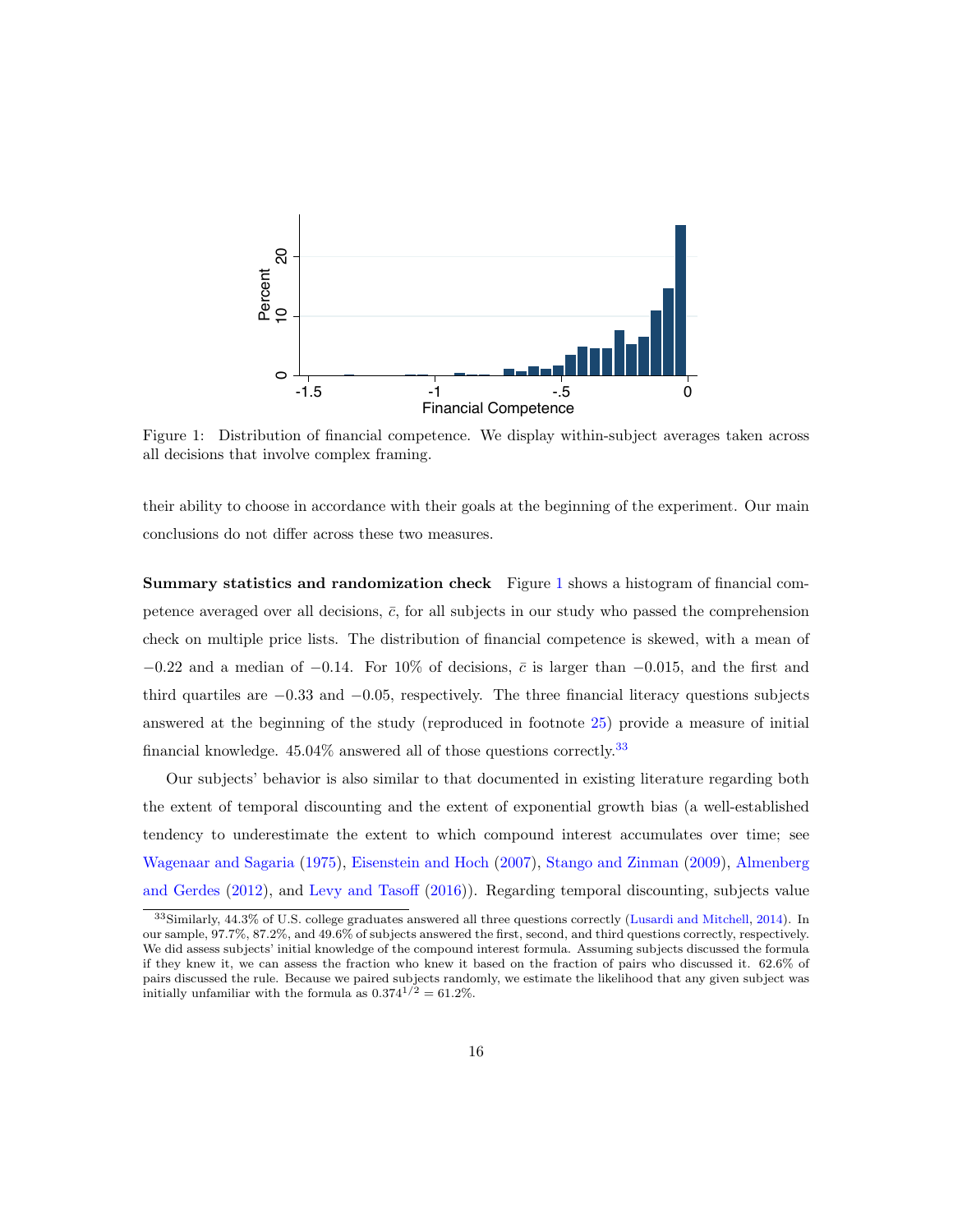£1 at £0.87 on average if it is paid with a delay of 48 days, and at £0.84 if it is paid with a delay of 72 days (with a population-level standard deviation of £0.27 in both cases).<sup>34</sup> These discount factors are comparable to those in the literature on discounting over similarly brief time frames (Frederick, Loewenstein and O'Donoghue, 2002).<sup>35</sup> Regarding exponential growth bias, we find that Receivers tend to undervalue compound interest investments by 5.03 percentage points on average (s.e. 1.90 percentage points, clustered by subject) in Stage 1 of the study.<sup>36</sup>

Summary statistics for 36 additional subject-level variables are listed in Appendix A.1. Comparing across our three treatments (*Communication*, *Indirect Education*, and *Solitary*), we reject four tests of joint equality at the 10% level, and an additional three at the 5% level, which is a bit higher than expected by chance. Significant differences appear for the demographic variables gender, age, and credit card ownership. Moreover, differences are present in some of the debriefing questions (e.g. whether subjects had previously talked about the study with others), which possibly reflects the fact that we ran the *Solitary* treatment after the *Communication* treatment.<sup>37</sup> To address these differences, we include statistical controls for subject characteristics in all regressions that involve the *Solitary* treatment. Specifically, we sort control variables into three categories. *Demographic variables* consist of gender, age, age-squared, ethnicity indicators, an indicator for whether English is the subject's first language, an indicator for whether the subject is an international student, and indicator variables for whether the subject lives in a rural, suburban, or urban area. *Financial variables* encompass log household per capita income, dummies for credit card ownership, having used a cash advance, having rolled over credit card debt, and a dummy indicating whether the subject correctly answered all of the three unincentivized financial literacy questions administered at the beginning of the survey. *Psychological and debriefing variables* consist of subjects' performance on the Cognitive Reflection Test (Frederick, 2005), the five dimensions of the big five personality scale (Rammstedt and John, 2007), subjects' conformity score (Mehrabian and Stefl, 1995), and

<sup>34</sup>These numbers include all subjects in all roles who passed the comprehension check about the multiple price list. In Stage 1, the respective numbers are 0.87 and 0.85, and in Stage 2 they are 0.89 and 0.86.

<sup>&</sup>lt;sup>35</sup>They are, however, smaller than the discount factors elicited over longer time frames (Harrison, Lau and Williams, 2002; Andersen, Harrison, Lau and Rutström, 2014).

<sup>&</sup>lt;sup>36</sup>Because valuations derived from the multiple price lists method can be affected by the upper and lower bounds of the list (Andersen, Harrison, Lau and Rutstrom, 2006), we perform this analysis separately depending on whether the future value of the investment is in the upper, middle, or lower third of the list. We find significant exponential growth bias for the first two cases but not for the third. The respective numbers are 13.18 (s.e. 1.60), 9.58 (s.e. 1.84), and -7.67 (s.e. 3.47). Moreover, for questions in sets *Test*<sup>0</sup> and *Test*1, these numbers are 24.29 (s.e. 4.76), -15.62 (s.e. 2.07), and -18.41 (s.e. 1.47).

<sup>37</sup>We conducted the *Solitary* treatment at a later time than the treatments involving communication, as our initial hypotheses focussed on the comparison between the *Communication* treatment and the *Indirect Education* treatment alone.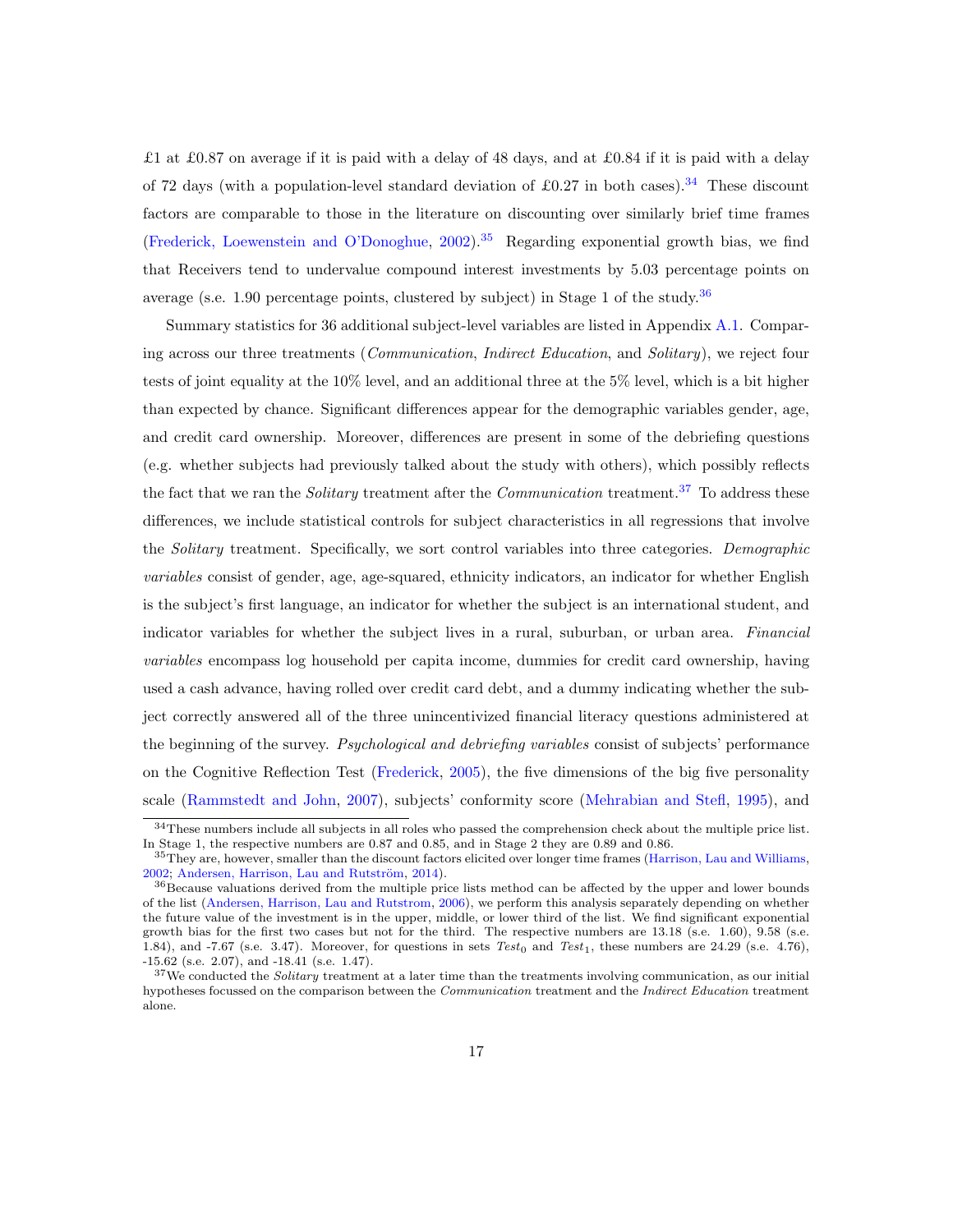dummies indicating whether subjects had heard about the study before participating, had talked to others about it, had prepared for it, and wished to be contacted about any follow-up study.

# 4 Main Analysis

Our analysis proceeds in four parts. We first study the effect of communication with a randomly assigned peer on the quality of financial decision making (Section 4.1). We then examine mechanisms. We investigate whether the beneficial effects of communication reflect genuine learning, or are merely a consequence of subjects' ability to identify high-competence peers and mimic their choices without comprehending the underlying concepts (Section 4.2). We also study how the effectiveness of communication depends on the relative financial sophistication of the subject and her partner (Section 4.3). Finally, we investigate whether the effects of beneficial financial education propagate through peer-to-peer communication (Section 4.4).

#### 4.1 Mean Effect of Communication

We begin by studying whether communication about financial decisions is helpful, harmful, or haphazard (a case of the blind leading the blind).

Panel A of Figure 2 displays the levels of financial competence across Stages 1 and 2 separately for the *Solitary* and *Communication* treatments. While competence increases slightly in the *Solitary* treatment, the improvement in the *Communication* treatment is substantially larger.<sup>38</sup> In our experiment, communication with a randomly selected peer has a clear beneficial effect on the quality of decision making.

Formally, we regress *Improvement<sub>j,d</sub>* on an indicator for the *Communication* treatment, using the *Solitary* treatment as baseline. We focus on subjects in the role of Receiver and pool across discussed decisions (the *Discussed* set) and novel decisions (the *Complex* <sup>2</sup> set). We include a control for Receivers' preexisting level of financial competence (measured by their decisions in the  $Test_0$  and *Test*<sup>1</sup> sets).<sup>39</sup> Panel A of Table 3 displays the result. Column 1 shows that the improvement in the *Solitary* treatment is a statistically insignificant 2.2 percentage points. The increase in competence

<sup>38</sup>The increase in the *Solitary* treatment does not necessarily reflect learning. An alternative explanation is the fact that Stage 2 employs a different set of decisions than Stage 1.

 $39$ The rationale for this control is that subjects who differ with respect to initial financial competence may improve to varying degrees over the course of the experiment, either due to learning or to regression to the mean. This factor could create apparent treatment effects as an artifact of a difference in starting points across the treatment groups.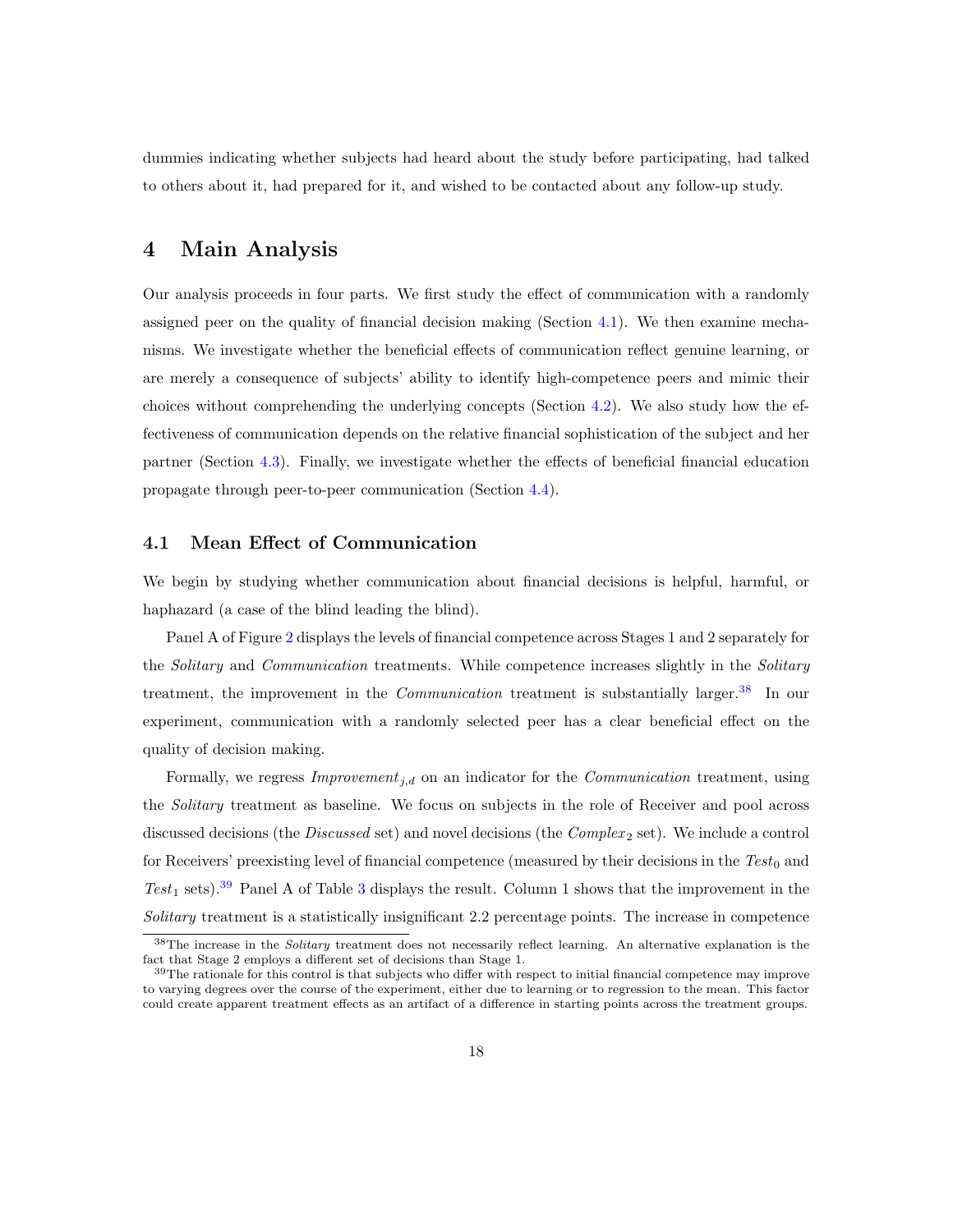





D. Effect on Receivers in better half  $\qquad$  E. Effect on Receivers in worse half

Figure 2: Overview of results. Figures depict estimated average financial competence in Stage 1 and Stage 2 for different groups of subjects and questions. All data are from subjects in the role of Receiver only. See Tables 3, 4, and 5 for standard errors of the slope coefficients and statistical tests for differences between them.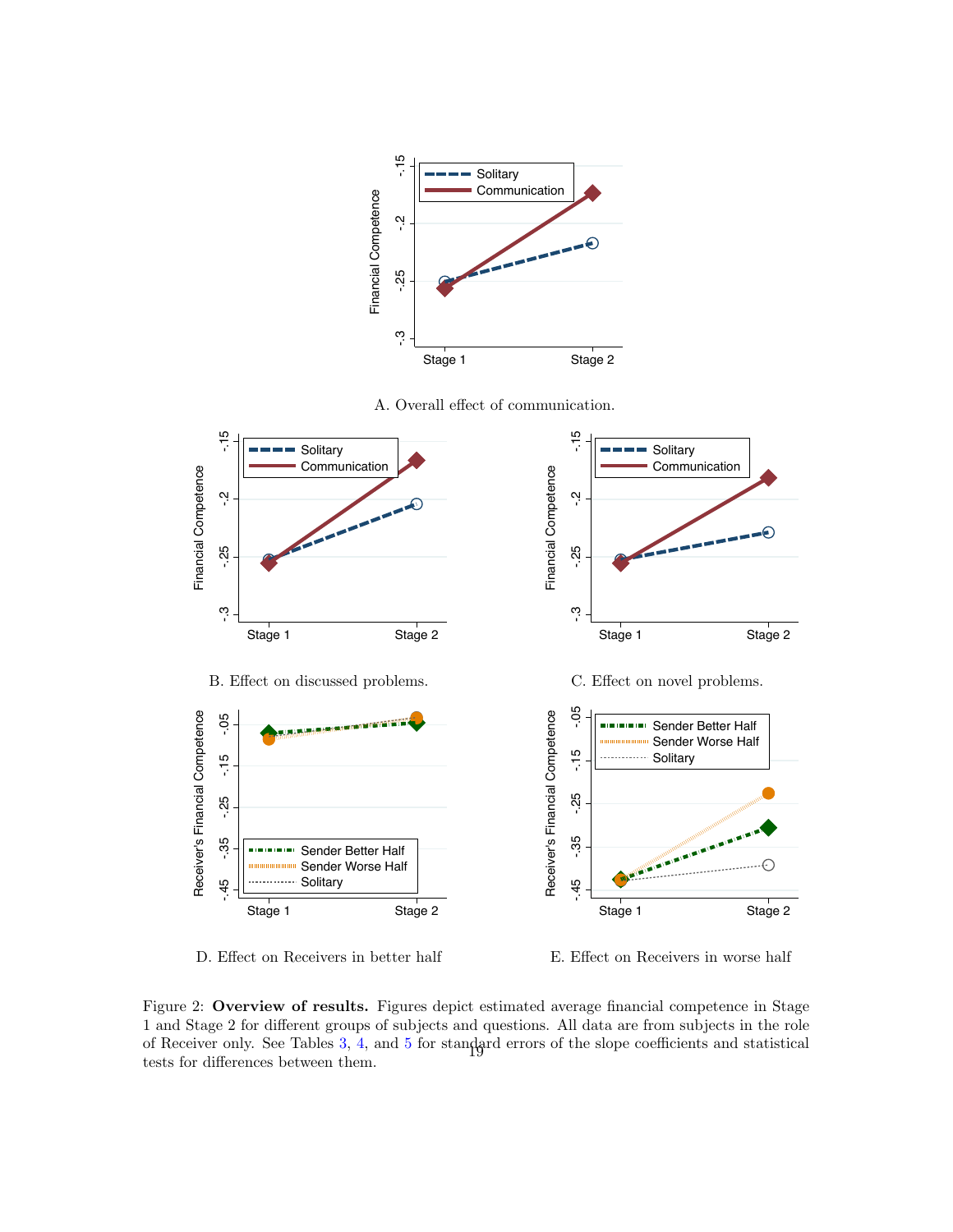|                                                          | (1)                      | (2)             | (3)                                                            | (4)                      | (5)                      | (6)                                     |
|----------------------------------------------------------|--------------------------|-----------------|----------------------------------------------------------------|--------------------------|--------------------------|-----------------------------------------|
| <b>VARIABLES</b>                                         |                          |                 | Improvement in Receivers' financial competence                 |                          |                          |                                         |
|                                                          |                          |                 | before $/$ after communication                                 |                          |                          |                                         |
| Benchmark choices in simple frame                        |                          | Contemporaneous |                                                                |                          | Stage 0                  |                                         |
| Improvement in Solitary                                  | 0.022                    | 0.021           | 0.016                                                          | 0.0001                   | 0.0003                   | $-0.004$                                |
|                                                          | (0.018)                  | (0.018)         | (0.018)                                                        | (0.020)                  | (0.019)                  | (0.019)                                 |
| Panel A: <i>Communication</i>                            |                          |                 |                                                                |                          |                          |                                         |
| <i>Improvement (compared to Solitary)</i>                | $0.064**$                |                 | $0.066**$ $0.072***$ $0.069**$ $0.068**$ $0.072***$            |                          |                          |                                         |
|                                                          | (0.027)                  | (0.028)         | (0.027)                                                        |                          | $(0.028)$ $(0.028)$      | (0.027)                                 |
| Panel B: <i>Indirect Education</i>                       |                          |                 |                                                                |                          |                          |                                         |
| <i>Improvement (compared to Solitary)</i>                |                          |                 | $0.073**$ $0.073***$ $0.080***$ $0.067**$ $0.067**$ $0.076***$ |                          |                          |                                         |
|                                                          | (0.029)                  | (0.028)         |                                                                |                          |                          | $(0.028)$ $(0.028)$ $(0.028)$ $(0.028)$ |
| <i>p</i> -value                                          |                          |                 |                                                                |                          |                          |                                         |
| $\text{Communication} = \text{Indirect Education}$ 0.748 |                          | 0.788           | 0.747                                                          | 0.955                    | 0.972                    | 0.871                                   |
| Controls                                                 |                          |                 |                                                                |                          |                          |                                         |
| Initial skills                                           | Yes                      | <b>Yes</b>      | Yes                                                            | Yes                      | Yes                      | Yes                                     |
| Demographic                                              | $\overline{\phantom{0}}$ | Yes             | Yes                                                            | $\overline{\phantom{0}}$ | Yes                      | Yes                                     |
| Financial $\&$ Psychological                             |                          | $\overline{a}$  | Yes                                                            | $\blacksquare$           | $\overline{\phantom{a}}$ | Yes                                     |
| Observations                                             | 3,156                    | 3,156           | 3,156                                                          | 3,156                    | 3,156                    | 3,156                                   |
| Subjects                                                 | 263                      | 263             | 263                                                            | 263                      | 263                      | 263                                     |

Table 3: Overall effect of communication. Improvement in financial competence from Stage 1 to Stage 2. Estimates in the *Improvement in Solitary* row are the predicted levels of improvement of a Receiver in the *Solitary* condition, with subjects' initial skills and demographic, financial and psychological characteristics averaged over all subjects in all treatments. Initial skills are measured as the absolute deviation between a subjects' valuation and the true future value in decision sets *Test*<sup>0</sup> and *Test*1. A full list of demographic, financial and psychological controls is given in Appendix Table A.1. Standard errors are clustered by subject.  $^*p < 0.1, ^{**}p < 0.05, ^{***}p < 0.01$ .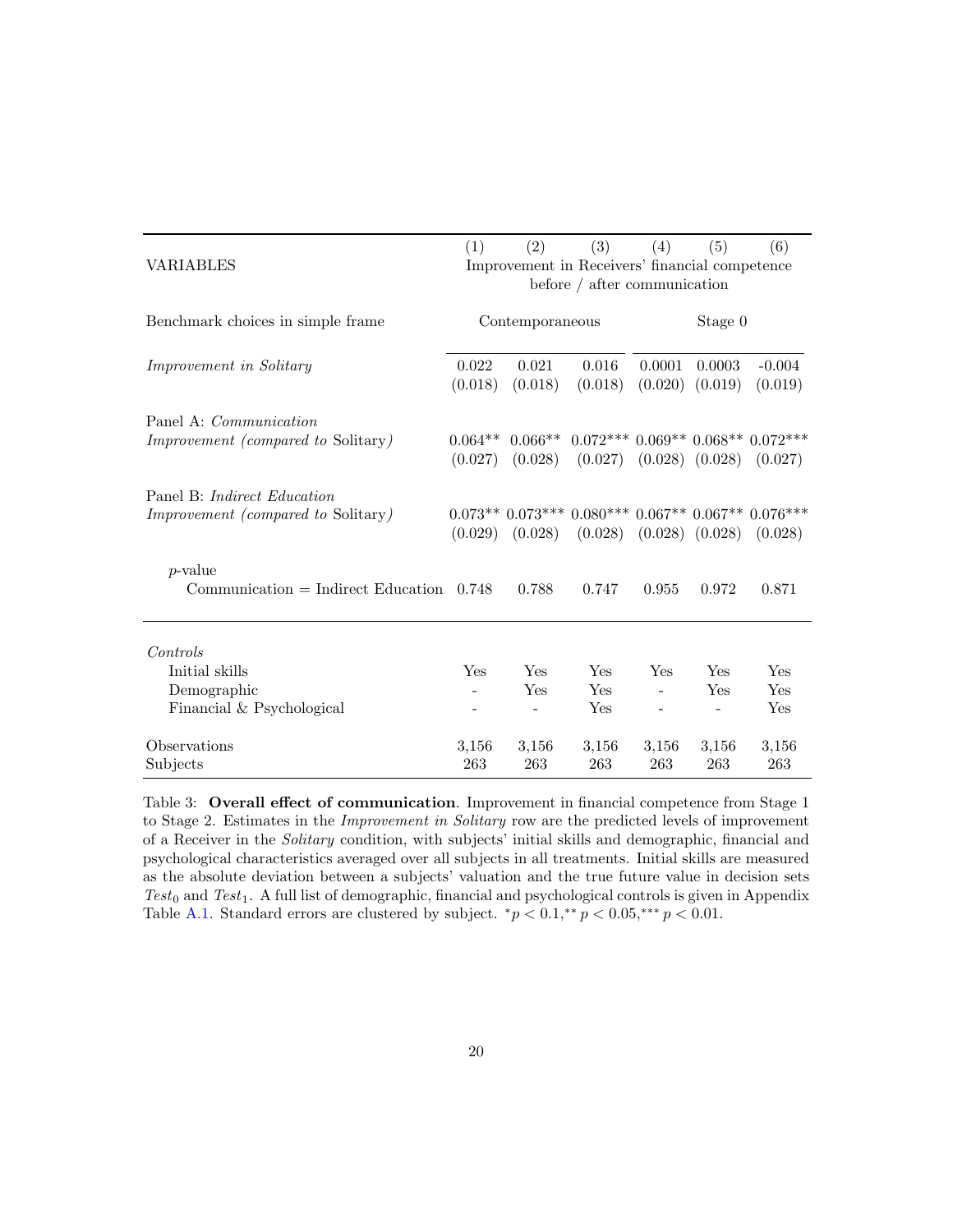of Receivers in the *Communication* treatment is 6.4 percentage points larger than this baseline  $(p < 0.05)$ . This size of this effect is particularly impressive when compared to the average level of financial competence among all Receivers in Stage 1 (26 percent, with a standard error of 1.6 percent). These findings remain substantively unchanged as we include additional control variables (columns 2 - 3).

Because financial competence is defined as the absolute difference in valuations across simple and complex frames, changes in competence could reflect behavioral changes in either frame. To demonstrate that peer communication increases competence primarily through its effect on behavior with complex framing, columns 4 - 6 replicate columns 1 - 3, using the simply framed choice made in Stage 0 as the normative benchmark rather those made contemporaneously with the complexly framed tasks. This alternative measure of financial competence is unaffected by changes in simply framed choices that may result from communication. The estimated treatment effects remain virtually unchanged. Hence, we conclude that communication improves measured financial competence primarily through its effect on choices in the complex frame.

#### 4.2 Effect of communication on discussed and novel tasks

To understand the mechanisms underlying the beneficial effect of peer communication, we now study whether it is limited to the specific decisions the subjects discuss with their peers, or whether it extends to novel tasks. Panels B and C of Figure 2 separate panel A into these two types of tasks (decision sets *Discussed* and  $Complex_2$ , respectively).<sup>40</sup> While the improvement of subjects in the *Solitary* treatment appears slightly smaller for the novel tasks, there is no such difference for subjects in the *Communication* treatment. This finding suggests that communication improves decision making through conceptual learning, and not merely through choice mimicry.

Formally, we estimate these effects as follows. For each subject, we compute average *improve* $ment_{j,d}$  across the six tasks in each of the two sets of decisions. We estimate a two-equation system using Seemingly Unrelated Regression. The critical explanatory variable is an indicator for whether the subject was in the *Solitary* or *Communication* treatment.

Panel A of Table 4 displays the results. Column 1a shows that a Receiver in the *Communication* treatment improves by an additional 6.6 percentage points for novel questions (the *Complex*<sub>2</sub> set) compared to the *Solitary* treatment. The corresponding number for discussed questions (the

<sup>40</sup>The Stage 1 decisions used are the same in both these panels.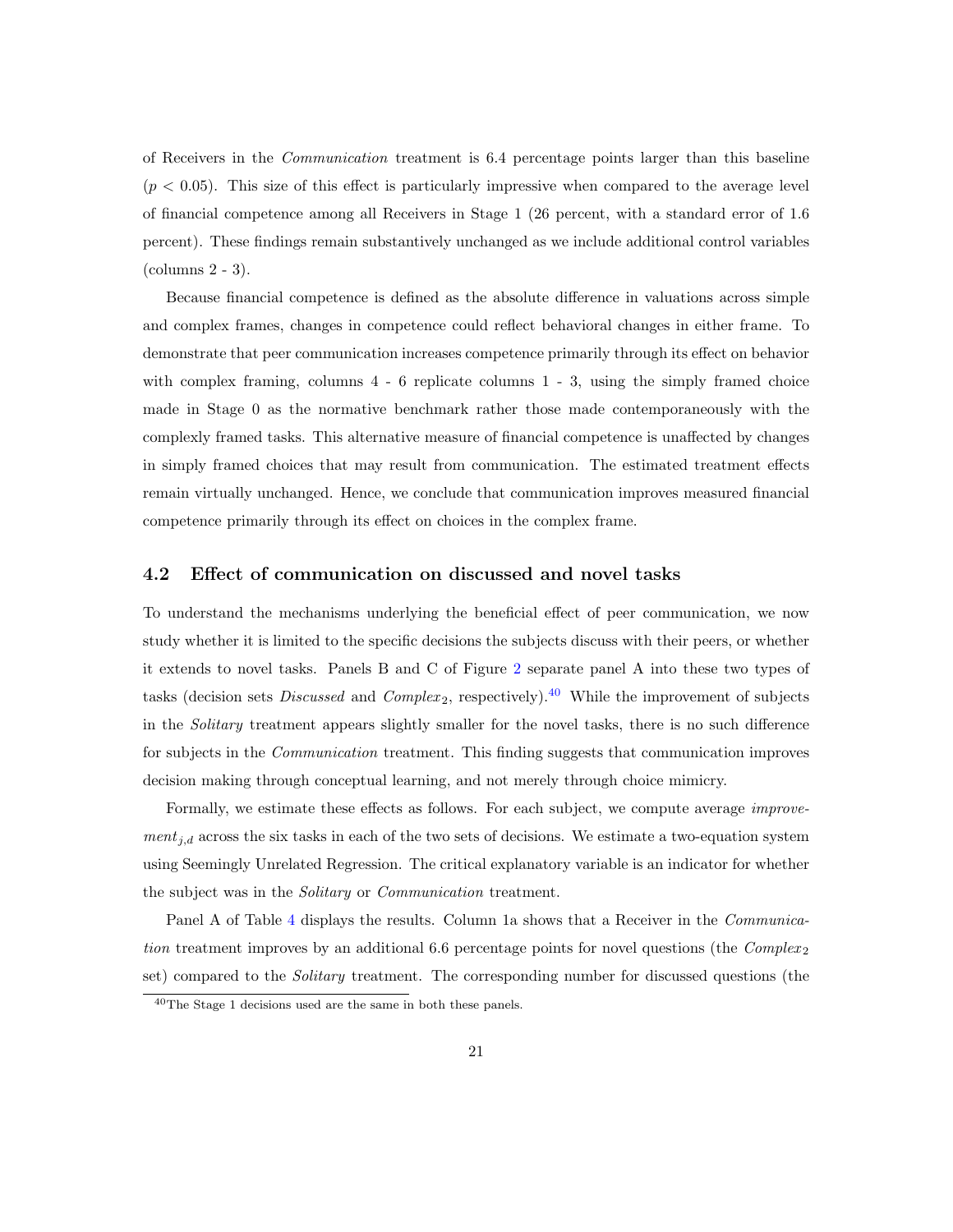| VARIABLES                                                                 | (1a)                             | (1b)                            | Improvement in Receivers' financial competence before<br>$\left( 2a\right)$ | (2b)                  | (3a)                                                | (3b)                  | (4a)                                               | (4b)                  | $\prime$ after communication<br>$(5a)$                                      | (5b)                                   | (6a)                                    | (6b)                  |
|---------------------------------------------------------------------------|----------------------------------|---------------------------------|-----------------------------------------------------------------------------|-----------------------|-----------------------------------------------------|-----------------------|----------------------------------------------------|-----------------------|-----------------------------------------------------------------------------|----------------------------------------|-----------------------------------------|-----------------------|
| Benchmark choices in simple frame                                         |                                  |                                 |                                                                             | Contemporaneous       |                                                     |                       |                                                    |                       |                                                                             | Stage 0                                |                                         |                       |
| Decisions discussed<br>Task set                                           | $Compl.\!_{2}$<br>$\overline{N}$ | $\mathit{Disc}.$<br>${\rm Yes}$ | $Compl.$ <sub>2</sub><br>$\overline{R}$                                     | Disc.<br>${\rm Yes}$  | $Compl.$ <sub>2</sub><br>$\mathcal{L}_{\mathsf{O}}$ | Disc.<br>${\rm Yes}$  | $Compl.$ <sub>2</sub><br>$\mathsf{S}^{\mathsf{O}}$ | Disc.<br>$Y$ es       | $Compl._2$<br>$\rm _{No}$                                                   | Disc.<br>${\rm Yes}$                   | $Compl.$ 2<br>$\mathsf{S}^{\mathsf{O}}$ | Disc.<br>Yes          |
| Improvement in Solitary                                                   | (0.021)<br>0.012                 | (0.022)<br>$\!0.031$            | (0.021)<br>$\rm 0.014$                                                      | (0.027)               | (0.009)                                             | (0.022)<br>0.022      | (0.021)<br>$-0.010$                                | (0.022)<br>$0.010\,$  | $-0.007$<br>(0.021)                                                         | $0.007$ $(0.022)$                      | $-0.0110$<br>(0.021)                    | (0.003)               |
| Improvement (compared to Solitary)<br>Panel A: Communication              | $0.066**$<br>(0.028)             | $0.062**$<br>(0.029)            | $0.065**$<br>(0.028)                                                        | $0.068**$<br>(0.029)  | $0.071**$<br>(0.029)                                | $0.073**$<br>(0.030)  | $0.071**$<br>(0.028)                               | $0.067**$<br>(0.030)  | $0.067**$<br>(0.028)                                                        | $0.069**$<br>(0.030)                   | $0.072**$<br>(0.029)                    | $0.071**$<br>(0.030)  |
| Improvement (compared to Solitary)<br>Panel B: Indirect Education         | $0.054*$<br>(0.029)              | $0.092***$<br>(0.030)           | (0.029)<br>740.0                                                            | $0.099***$<br>(0.030) | $0.055*$<br>(0.029)                                 | $0.106***$<br>(0.030) | (0.029)<br>0.047                                   | $0.087***$<br>(0.030) | (0.029)<br>0.041                                                            | $0.093***$<br>(0.031)                  | (0.029)<br>0.048                        | $0.103***$<br>(0.031) |
| Sender educated $=$ Sender uneducated<br>$p$ -value                       | 0.648                            | 0.290                           | 0.519                                                                       | 0.263                 | 0.541                                               | 0.241                 | 0.376                                              | 0.459                 | 0.341                                                                       | 0.396                                  | 0.393                                   | 0.269                 |
| Financial & Psychological<br>Demographic<br>Initial skills<br>Controls    |                                  | Yes<br>$\sim$ 1<br>$\mathbf{I}$ |                                                                             | Yes<br>Yes            |                                                     | Yes<br>Yes<br>Yes     | $\mathbf{I}$                                       | Yes<br>$\mathbf{I}$   |                                                                             | Yes<br>Yes<br>$\overline{\phantom{a}}$ | Yes<br>Yes<br>Yes                       |                       |
| $d$ iscussed = $not$ - $d$ iscussed<br>$p-values$                         |                                  | 0.846                           |                                                                             | 0.885                 |                                                     | 0.917                 |                                                    | 0.819                 |                                                                             | 0.918                                  | 0.977                                   |                       |
| $discussed = not-discussed$<br>if Sender uneducated<br>if Sender educated |                                  | 0.043                           |                                                                             | 0.006                 |                                                     | 0.005                 | 0.033                                              |                       |                                                                             | $0.006\,$                              | 0.003                                   |                       |
| Difference in differences                                                 |                                  | 0.016                           |                                                                             | 0.005                 |                                                     | 0.004                 |                                                    | 0.010                 |                                                                             | 0.004                                  | 0.001                                   |                       |
| Observations<br>Subjects                                                  |                                  | 263<br>526                      | 263<br>526                                                                  |                       | 526                                                 | 263                   | 263<br>526                                         |                       |                                                                             | 263<br>526                             | 263<br>526                              |                       |
| Table 4: Effect of communication on di                                    |                                  |                                 |                                                                             |                       |                                                     |                       |                                                    |                       | iscussed and novel problems. Estimation based on a SUR two-equation system. |                                        |                                         |                       |

The means of the dependent variable for novel valuation problems are 0.02.1, 0.075, and 0.060 in the Solitary, Communication, and Indirect Education treatments, respectively. For discussed valuation problems they are 0.046, 0.090, and 0.115. A full list of demographic, financial and psychological controls is given in Appendix Table A.1. Initial skills are measured as the absolute deviation between a subjects' valuation and the true future value in decision sets Test<sub>0</sub> and Test<sub>1</sub>. Statistical controls are and *Indirect Education* treatments, respectively. For discussed valuation problems they are 0.046, 0.090, and 0.115. A full list of demographic, financial and psychological controls is given in Appendix Table A.1. Initial skills are measured as the absolute deviation between a subjects' valuation and the true future value in decision sets *Test*<sub>0</sub> and *Test*<sub>1</sub>. Statistical controls are ↵ect of communication on discussed and novel problems. Estimation based on a SUR two-equation system. The means of the dependent variable for novel valuation problems are 0.02.1, 0.075, and 0.060 in the *Solitary*, *Communication*, constrained to have the same coefficients across the two equations.  $*p < 0.1, ** p < 0.05, **p < 0.01$ . ficients across the two equations.  $*_{p} < 0.1, **p < 0.05, **p < 0.01$ . constrained to have the same coe  $\overline{\mathrm{Pa}}$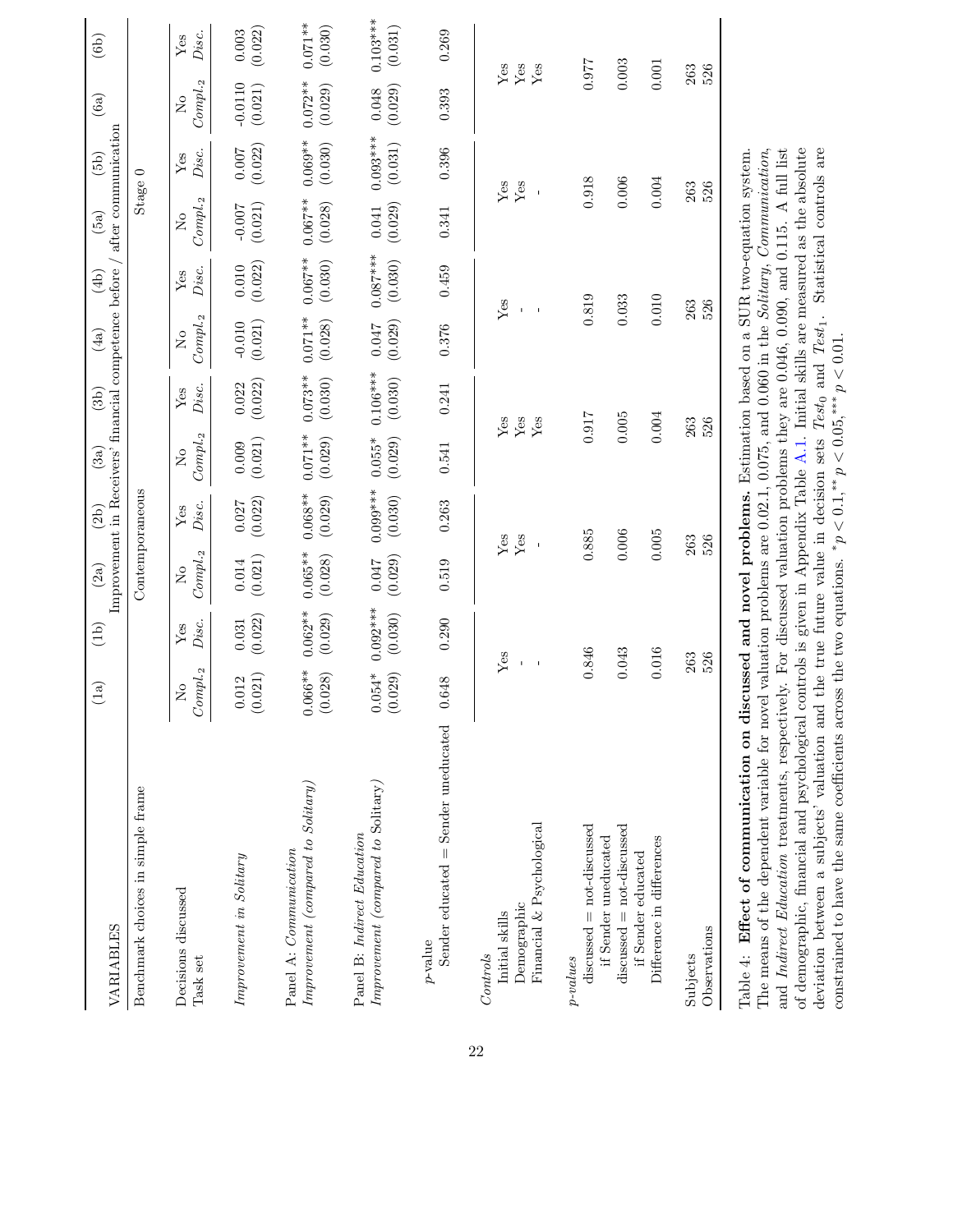*Discussed* set) is 6.2 percentage points (column 1b). While both of these coefficient estimates are statistically significant at the 5% level, they are not statistically distinguishable from each other  $(p = 0.84)$ <sup>41</sup>. The results remain qualitatively unchanged when we add statistical control variables (columns 2 and 3), and if we isolate the portion of these effects due to changes in behavior in the complex frame by using the simply framed choices from Stage 0 as the normative benchmark  $(columns 4 - 6).$ 

#### 4.3 Effectiveness of Communication by Subject Characteristics

The mechanisms underlying the effects of peer communication likely depend on the characteristics of the subjects in each pairing. We consider two hypotheses. On the one hand, communication may facilitate the transmission of financial knowledge and decision-making skills from those who have them to those who do not. Under this first hypothesis, a subject's improvement should be larger the more competent her peer. On the other hand, effective skill transmission may require an ability to understand each others' sources of confusion and to address each other's questions and concerns at the appropriate level, and at a comprehensible pace. It may also require people to feel comfortable asking questions without fear of embarrassing themselves (Edmondson, 1999). Under this second hypothesis, the benefits from communication may be largest when peers are most similar, even when greater similarity requires the peer to be less financially competent

To determine which of these hypotheses more accurately describes our data, we classify each subject according to whether her initial financial competence falls into the top or bottom half of the distribution. We perform this classification using the tasks in  $Test_0$  and  $Test_1$ , rather than the tasks we use to define our primary outcome variables (i.e., the decisions in  $Complex_1$ ,  $Complex_2$ and *Discussed*).<sup>42</sup> Accordingly, our measured changes in financial competence are not confounded by regression to the mean. To increase statistical power, we pool across the *Communication* and *Indirect Education* treatments.

Panels D and E of Figure 2 display the results. Panel D shows that there is little room for improvement for Receivers who are initially among the more skilled half of decision makers.<sup>43</sup>

 $41$ Differences between the discussed and novel tasks are differenced out under the assumption that they have the same effects on behavior in the *Solitary* and *Communication* treatments.

<sup>42</sup>For Senders, we also use decision set *Discussed* for classification. Senders make these decisions before meeting their peer, and the inclusion of these data increases statistical power.

 $^{43}$ If behavior is stochastic even within the simple framing, one cannot expect measured financial competence to equal zero even for a subject who perfectly understands compound interest, and applies this knowledge when making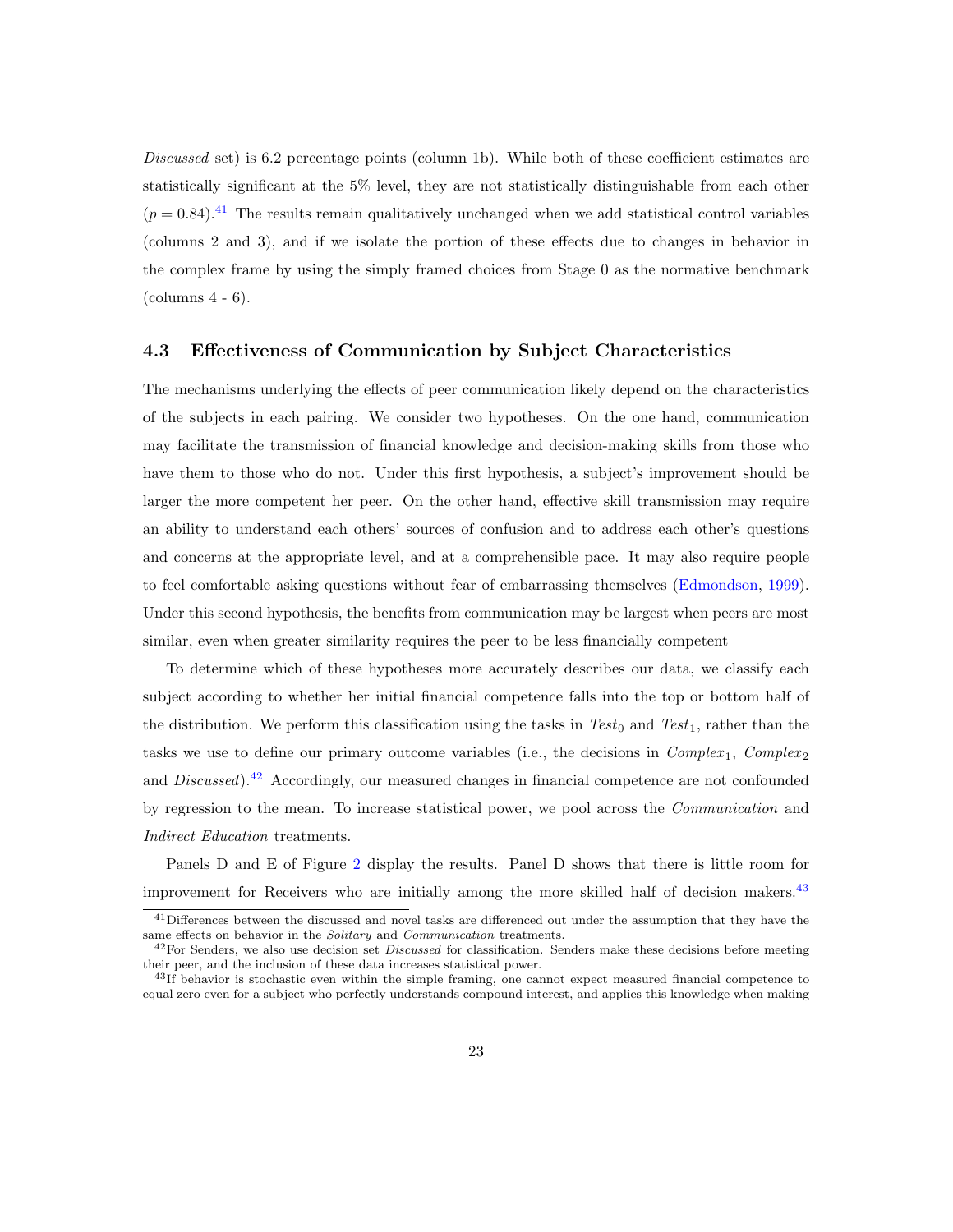Communication has little if any effect on the degree of improvement regardless of the peer's skills. In contrast, Receivers who are initially among the less skilled half of decision makers improve substantially when they communicate, as shown in panel E. Significantly, the improvement is *smaller* for low-skill Receivers when they are paired with high-skill Senders rather than low-skill Senders. Thus, peer-to-peer communication transmits financial decision making skills most effectively when peers are equally uninformed, rather than when an informed decision maker teaches an uninformed peer.

We formalize these comparisons by regressing the extent of improvements in financial competence on a dummy variable indicating whether the subject was assigned to the *Communication* treatment or the *Solitary* treatment, as well as dummy variables indicating whether the Receiver and (for subjects in the *Communication* treatment) the Sender fell within the top half or bottom half of decision makers according to initial financial competence.

Results appear in Column 1 of Table 5. Compared to a below-median subject in the *Solitary* treatment, a below-median Receiver who communicates with a below-median Sender improves the most; the additional improvement is 16.4 percentage points  $(p < 0.01)$ . While such Receivers also benefit from communication with above-median Senders  $(p < 0.1)$ , the improvement is larger in the former case  $(8.3$  percentage points,  $p < 0.1$ ). Columns 2 and 3 perform this analysis separately on the sets of novel and discussed decision problems, respectively. The results are similar to the ones in column 1. For below-median Receivers, both the improvement in the *Solitary* condition, as well as the additional improvement due to communication, are slightly smaller for novel than for discussed tasks. No such differences are apparent for above-median receivers.

To evaluate the extent to which our results are due to changes in complexly framed choices as opposed to simply framed choices, columns 4-6 replicate columns 1-3, using the simply framed choices from Stage 0 as the normative benchmark. This modification strengthens our conclusions: the incremental improvement when a below-median Receiver communicates with a below-median Sender rather than an above-median Sender is now statistically significant at the 1% level.

decisions. To estimate the deviation one would expect due to stochasticity in behavior from a subject who is perfectly informed of the implications of a complexly framed decision, we estimate the extent of stochasticity in choice in the simply framed choices alone. We pair simply framed decisions with approximately the same future value (16 with 19, 17 with 20, and 28 with 21). For each subject, we calculate the absolute distance in normalized valuations between members of a pair, and average across the three pairs. The sophisticated half of decision makers exhibit a mean absolute deviation of 0.058 (s.e. 0.094) whereas the corresponding number is 0.105 (s.e. 0.162) for the less sophisticated half.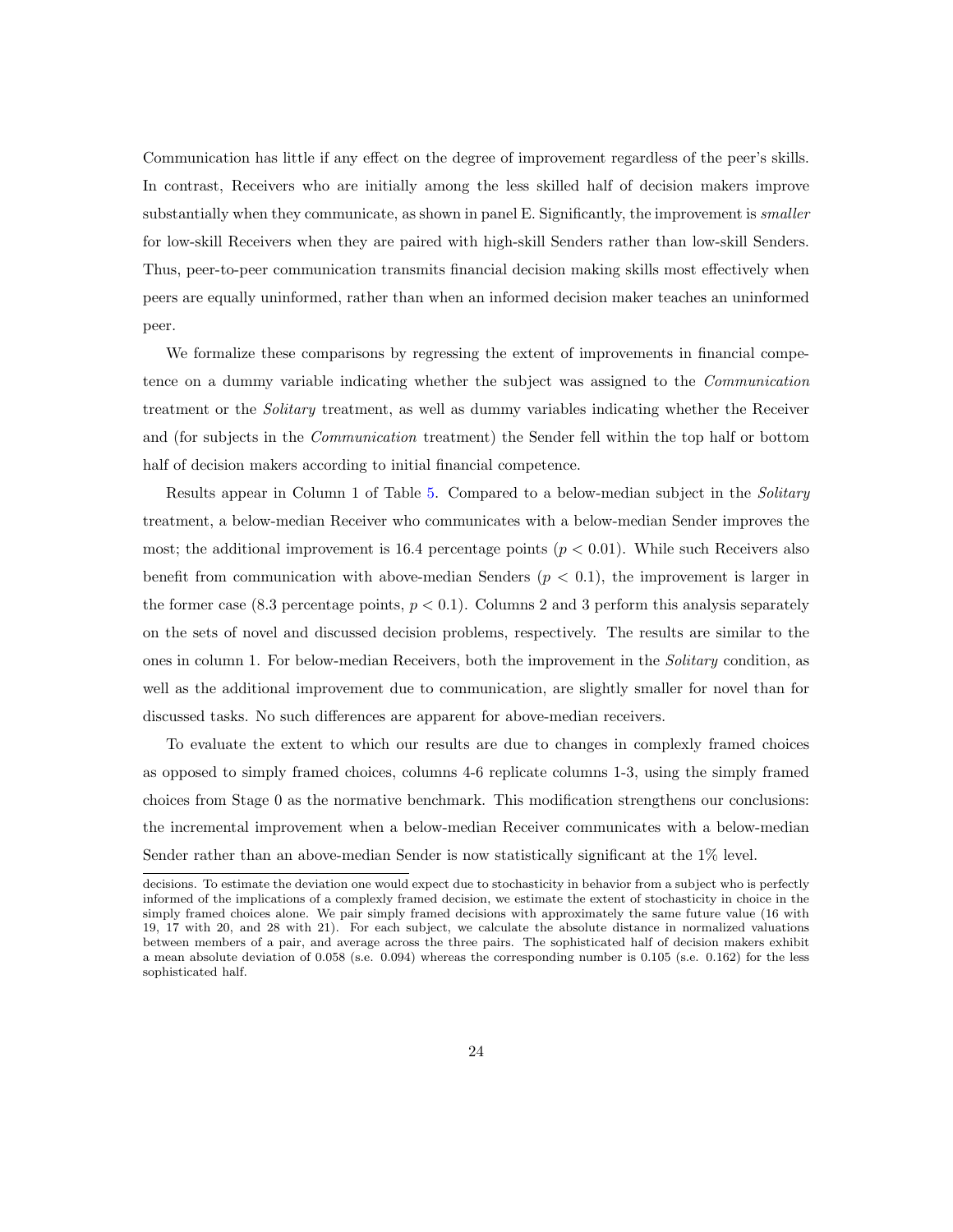|                                                                            | (1)      | (2)                   | (3)                                            | (4)        | (5)        | (6)        |
|----------------------------------------------------------------------------|----------|-----------------------|------------------------------------------------|------------|------------|------------|
| <b>VARIABLES</b>                                                           |          |                       | Improvement in Receiver's financial competence |            |            |            |
| Benchmark choices in simple frame                                          |          | Contemporaneous       |                                                |            | Stage $0$  |            |
| Sets of decision problems                                                  |          |                       |                                                |            |            |            |
| Discussed                                                                  | Yes      |                       | Yes                                            | Yes        |            | Yes        |
| Complex <sub>2</sub>                                                       | Yes      | Yes                   |                                                | Yes        | Yes        |            |
| Improvement in Solitary condition                                          | $0.031*$ | 0.023                 | $0.040**$                                      | 0.010      | 0.000      | 0.020      |
| for bottom half Receiver                                                   | (0.016)  | (0.016)               | (0.017)                                        | (0.017)    | (0.017)    | (0.018)    |
| Additional improvement from communication if                               |          |                       |                                                |            |            |            |
| Receiver bottom half                                                       |          |                       |                                                |            |            |            |
| and Sender bottom half                                                     |          | $0.164***$ $0.148***$ | $0.179***$                                     | $0.183***$ | $0.158***$ | $0.208***$ |
|                                                                            | (0.045)  | (0.049)               | (0.046)                                        | (0.045)    | (0.049)    | (0.046)    |
| and Sender top half                                                        | $0.083*$ | 0.054                 | $0.112**$                                      | 0.053      | 0.029      | 0.078      |
|                                                                            | (0.044)  | (0.044)               | (0.049)                                        | (0.044)    | (0.044)    | (0.050)    |
| Receiver top half                                                          |          |                       |                                                |            |            |            |
| and Sender bottom half                                                     | 0.005    | 0.008                 | 0.002                                          | 0.005      | 0.009      | 0.002      |
|                                                                            | (0.019)  | (0.021)               | (0.020)                                        | (0.017)    | (0.018)    | (0.019)    |
| and Sender top half                                                        | $-0.022$ | $-0.022$              | $-0.021$                                       | $-0.013$   | $-0.006$   | $-0.019$   |
|                                                                            | (0.020)  | (0.022)               | (0.021)                                        | (0.018)    | (0.020)    | (0.018)    |
| Control variables                                                          |          |                       |                                                |            |            |            |
| Initial skills                                                             | Yes      | Yes                   | Yes                                            | Yes        | Yes        | Yes        |
| Receiver Top Half                                                          | Yes      | Yes                   | Yes                                            | Yes        | Yes        | Yes        |
| Demographics                                                               | Yes      | Yes                   | Yes                                            | Yes        | Yes        | Yes        |
| <i>p-values about effect on Receiver</i>                                   |          |                       |                                                |            |            |            |
| $(R \text{ bottom}, S \text{ bottom}) = (R \text{ bottom}, S \text{ top})$ | 0.092    | 0.065                 | 0.181                                          | 0.006      | 0.010      | 0.008      |
| $(R \text{ bottom}, S \text{ bottom}) = (R \text{ top}, S \text{ bottom})$ | 0.001    | 0.008                 | 0.000                                          | 0.000      | 0.004      | 0.000      |
| $(R \text{ bottom}, S \text{ top}) = (R \text{ top}, S \text{ top})$       | 0.029    | 0.121                 | 0.012                                          | 0.160      | 0.486      | 0.057      |
| $(R \text{ top}, S \text{ bottom}) = (R \text{ top}, S \text{ top})$       | 0.191    | $0.157\,$             | 0.294                                          | 0.321      | 0.469      | 0.253      |
| Joint insignificance                                                       | 0.004    | 0.022                 | 0.002                                          | 0.001      | 0.019      | 0.000      |
| Subjects                                                                   | 263      | 263                   | 263                                            | 263        | 263        | 263        |
| Observations                                                               | 3,156    | 1,578                 | 1,578                                          | 3,156      | 1,578      | 1,578      |

Table 5: Effect of communication by pair characteristics. We pool Receivers across the *Communication* and *Indirect Education* treatments. This table includes statistical controls for demographics and initial skill levels. Initial skills are measured as the absolute deviation between a subjects' valuation and the true future value in decision sets  $Test_0$  and  $Test_1$ . A full list of demographic controls is given in Appendix Table A.1. We reproduce this table with the addition of financial and psychological controls in Appendix A.3. Doing so does not change the qualitative conclusions or statistical significance. Decision problem fixed effects are included. Standard errors are clustered by subject.  $^*p < 0.1, ^{**}p < 0.05, ^{***}p < 0.01$ .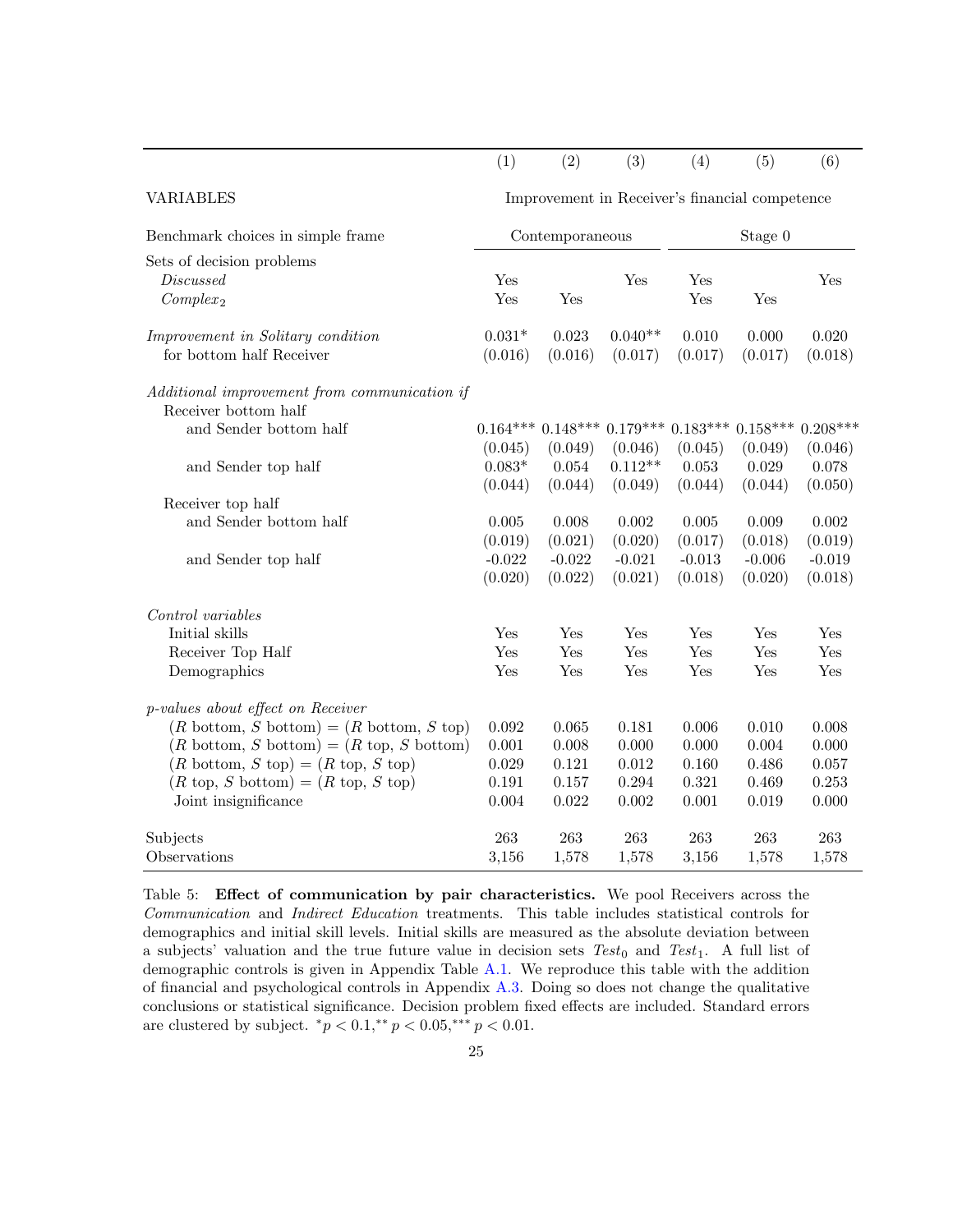An analysis of the contents of subjects' conversations reinforces these inferences.<sup>44</sup> We estimate additional regressions to determine how the content of communication depends on whether the Sender and Receiver are in the same or in different halves of the skill distribution.<sup>45</sup> Panel A of Table 6 displays the results. Column 1 shows that members of pairs we classify as similar are much more likely to highlight similarities than members of pairs we classify as dissimilar (73.6% vs. 42.2%), through statements such as "I'm bad at this too, so let's see whether we can help each other out." Moreover, while heterogenous pairs discuss tasks for 8.26 minutes, similar pairs discuss tasks for 10.15 minutes, nearly 25 percent more (column 2,  $p < 0.1$  for differences across pairs). This difference relates to the quality and focus of the conversation: while the number of tasks discussed does not differ according to the pairs' characteristics (column 3), the number of small-talk topics discussed is significantly smaller (column 4).<sup>46</sup>

#### 4.4 Indirect Effects of Financial Education

The beneficial effects of peer communication raise the possibility that social networks may propagate the influence of financial education through the population, magnifying its benefits. Accordingly, in this subsection we examine the indirect effects of financial education on those who have not participated themselves. The preceding results suggest two competing hypotheses. On the one hand, treated consumers acquire new skills, which they may transmit to others. On the other hand, an effective educational treatment reduces the similarity between treated and untreated consumers, potentially stymying the transmission process. Individuals may also have greater difficulty communicating recently acquired conceptual knowledge.

Before investigating the indirect effects of education, we demonstrate that our intervention has a direct beneficial effect on those who participate. We regress Senders' financial competence in Stage

<sup>44</sup>A sample conversation between two of our subjects illustrates the importance of responding to the partner at the right level and pace: *A: But you already have one whole pie. I hope I'm making it clear. So you've got a whole pie, right? This is day zero. You've got to have a pie, but after day one, you gain a slice of that pie, so you have more slices. And on day two, you get even more slices of pie. B: Okay, that seems to make sense. A: Yeah, so that's why you have to add one to it, because you already have this pie. This is one, but this is 0.02. B: On top of that. A: Yeah. The pie is good example? B: Yeah, that was much easier.* Later in the conversation: *B: You've just taught me more maths then I've ever learned, ever.*

<sup>45</sup>Each of our audio recordings uniquely matches a pair of subjects in our data, but we cannot reliably identify whether a pair member is in the role of Sender or Receiver. Hence, all our analysis of discussion content is at the pair level.

<sup>46</sup>Transcribers indicated which of three pre-specified small-talk topics subjects discussed: place of origin, field of degree, and years of study.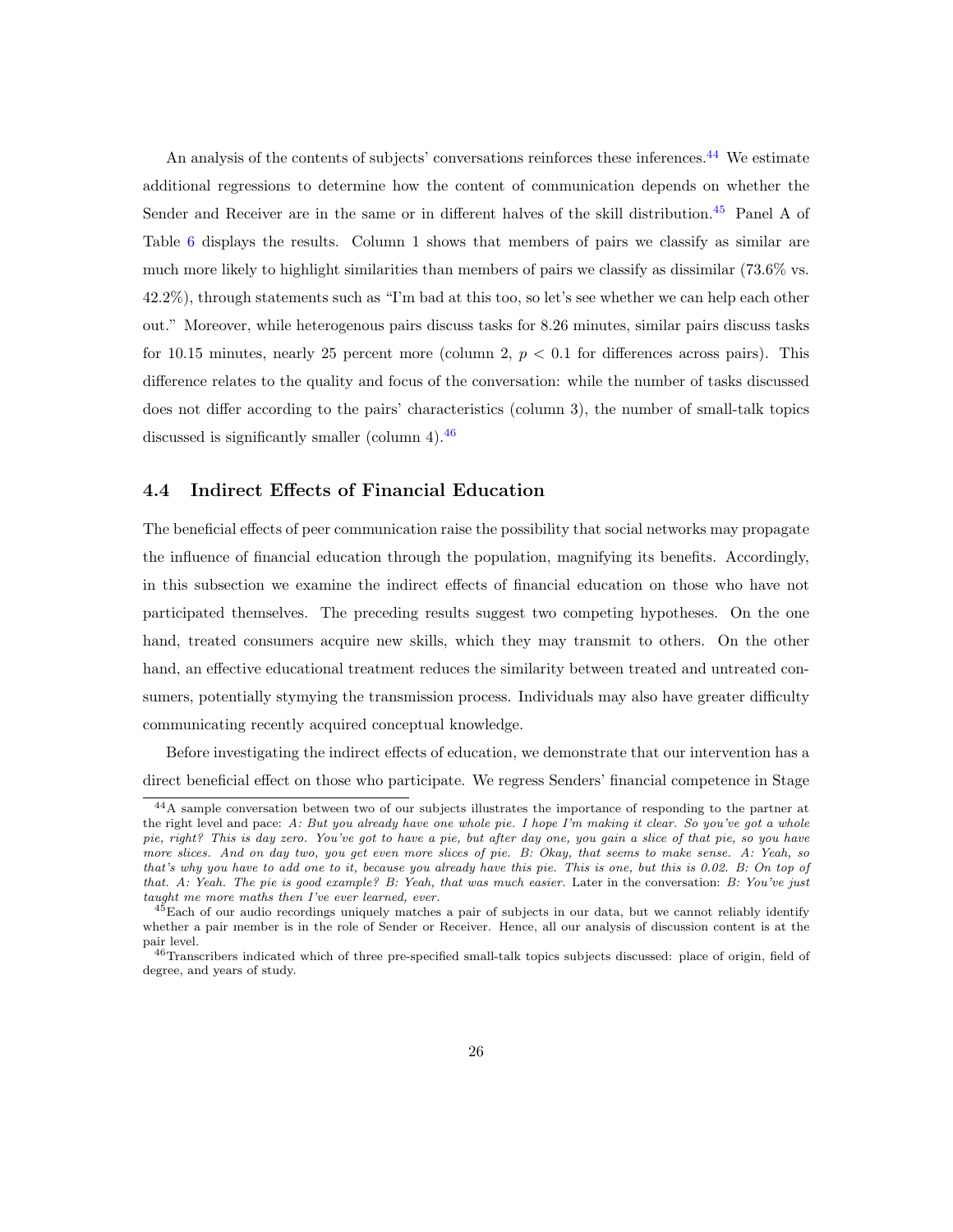|                                    | (1)                    | (2)     | (3)                              | (4)     | (5)       | (6)       | (7)         |
|------------------------------------|------------------------|---------|----------------------------------|---------|-----------|-----------|-------------|
| <b>VARIABLES</b>                   | highlight              | minutes | $#$ problems $#small$ one person |         |           | Rule      | Compounding |
|                                    | similarities discussed |         | discussed                        | talk    | proclaims | of 72     | formula     |
|                                    |                        |         |                                  | topics  | skills    | discussed | discussed   |
|                                    |                        |         |                                  |         |           |           |             |
| Panel A: <i>Communication</i>      |                        |         |                                  |         |           |           |             |
| Different skills                   | 0.341                  | 8.264   | 4.136                            | 0.659   | 0.229     | 0.000     | 0.667       |
|                                    | (0.132)                | (0.487) | (0.196)                          | (0.119) | (0.037)   | (0.000)   | (0.135)     |
| Similar skills                     | 0.622                  | 10.154  | 4.073                            | 0.400   | 0.137     | 0.039     | 0.588       |
|                                    | (0.181)                | (0.595) | (0.341)                          | (0.143) | (0.061)   | (0.016)   | (0.104)     |
| Panel B: <i>Indirect Education</i> |                        |         |                                  |         |           |           |             |
| Different skills                   | 0.386                  | 8.516   | 4.023                            | 0.432   | 0.413     | 0.739     | 0.391       |
|                                    | (0.105)                | (0.664) | (0.797)                          | (0.176) | (0.13)    | (0.092)   | (0.061)     |
| Similar skills                     | 0.357                  | 9.499   | 4.476                            | 0.214   | 0.349     | 0.767     | 0.442       |
|                                    | (0.063)                | (0.469) | (0.443)                          | (0.070) | (0.072)   | (0.051)   | (0.139)     |
| $p-Values$                         |                        |         |                                  |         |           |           |             |
| Effect of similarity               |                        |         |                                  |         |           |           |             |
| Communication tr.                  | 0.001                  | 0.091   | 0.873                            | 0.088   | 0.284     | 0.530     | 0.509       |
| Indirect Education tr.             | 0.997                  | 0.403   | 0.380                            | 0.150   | 0.412     | 0.886     | 0.729       |
| Effect of indirect education       |                        |         |                                  |         |           |           |             |
| Similar skills                     | 0.009                  | 0.568   | 0.437                            | 0.239   | 0.035     | 0.000     | 0.038       |
| Dissimilar skills                  | 0.550                  | 0.826   | 0.800                            | 0.153   | 0.059     | 0.000     | 0.002       |
| All four parameters equal          | 0.006                  | 0.301   | 0.817                            | 0.044   | 0.020     | 0.000     | 0.004       |
| Diff-in-diff                       | 0.023                  | 0.576   | 0.463                            | 0.863   | 0.868     | 0.735     | 0.476       |
| Observations                       | 175                    | 188     | 171                              | 175     | 175       | 175       | 175         |

Table 6: Discussion content by treatment and pair characteristics. Standard errors based on 10,000 bootstrap samples, clustered by coder. Hypothesis tests based on linear regressions with coder fixed effects. Column 2 does not include coder fixed effects because minutes discussed is measured directly. The number of observations is smaller for column 3 since the measure could not be determined from some of the recordings due to audio quality.  $^*p < 0.1, ^{**}p < 0.05, ^{***}p < 0.01$ .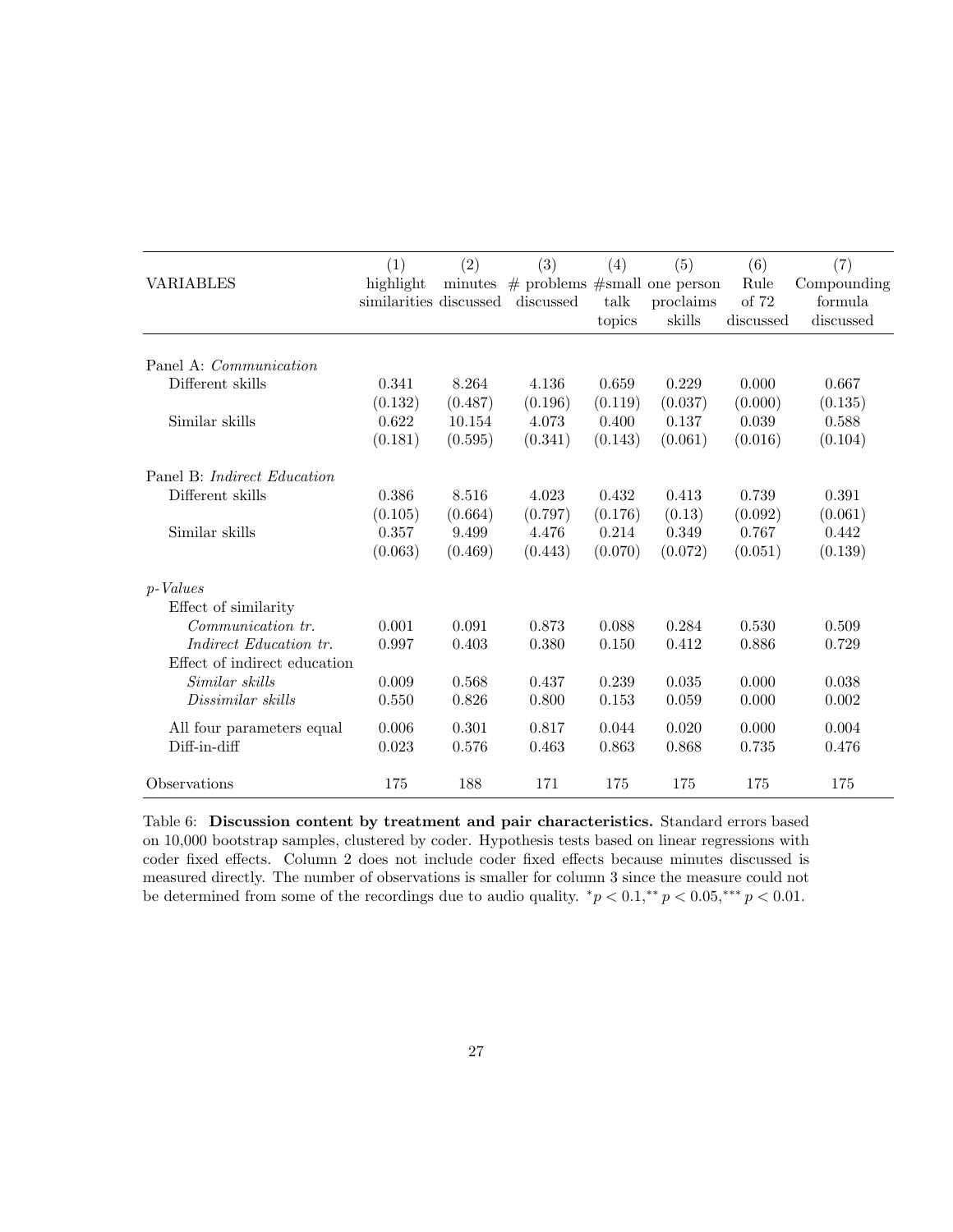1 on an indicator for whether they participated in the education intervention.<sup>47</sup> We find that the direct effect of the intervention is to raise Senders' financial competence. The level of competence of Senders who undergo the intervention is  $-0.192$ , compared with  $-0.274$  for those who did not. The difference of 8.2 percentage points is substantial, and corresponds to roughly a one-third increase in competence  $(p < 0.1).48$ 

Next we test whether peer communication is more effective if the Sender has participated in the education intervention. Panel B of Table  $3$  shows that there are no detectable indirect effects of education on a Receivers' degree of improvement, pooling discussed and novel tasks. Depending on the specification, the indirect effect of education leads to an additional improvement that varies between -0.1 and 0.9 percentage points, and is never statistically significant.

Differences do emerge, however, once we distinguish between discussed and novel tasks. Panel B of Table 4 shows that Receivers who are indirectly exposed to the education intervention improve to a significantly greater degree in decision tasks they have discussed than in novel ones (columns 1 - 3). The difference-in-differences, compared to Receivers whose Sender did not receive the education intervention, is statistically significant ( $p < 0.05$  or  $p < 0.01$ , depending on specification).

To what extent do these effects correspond to qualitative differences in conversations? Table 6 shows that pairs whose members are initially in the same half of the competence distribution are substantially less likely to highlight similarities if the Sender participates in the education intervention (column 1, *p <* 0*.*01). It becomes much more likely, however, that one member of the pair tries to convince the other that he is more knowledgeable than his peer, regardless of their similarity (column 5, *p <* 0*.*05 for similar pairs and *p <* 0*.*1 for dissimilar pairs). This finding suggests that education may increase the likelihood that Senders rely on strategies akin to 'proof by intimidation,' which would help Receivers perform better in discussed problems, but would diminish the benefits of peer communication for novel problems.

An additional possibility is that the contents of the education intervention crowd out other methods of decision making. Indeed, in the *Indirect Education* condition three quarters of the pairs discuss the rule of 72—the main substantive content of the education intervention—whereas virtually no one does so in the *Communication* treatment. Meanwhile, 62.6% of pairs discuss the exact compound interest formula, *future value* = *present value*  $\cdot (1+r)^t$  if the Sender has

 $47$ In contrast to the previous regressions, we control for preexisting financial competence using only the  $Test_0$  tasks and not the *Test*<sup>1</sup> tasks, because the educational intervention is administered between these two Stages. <sup>48</sup>Appendix A.2 presents a more detailed analysis.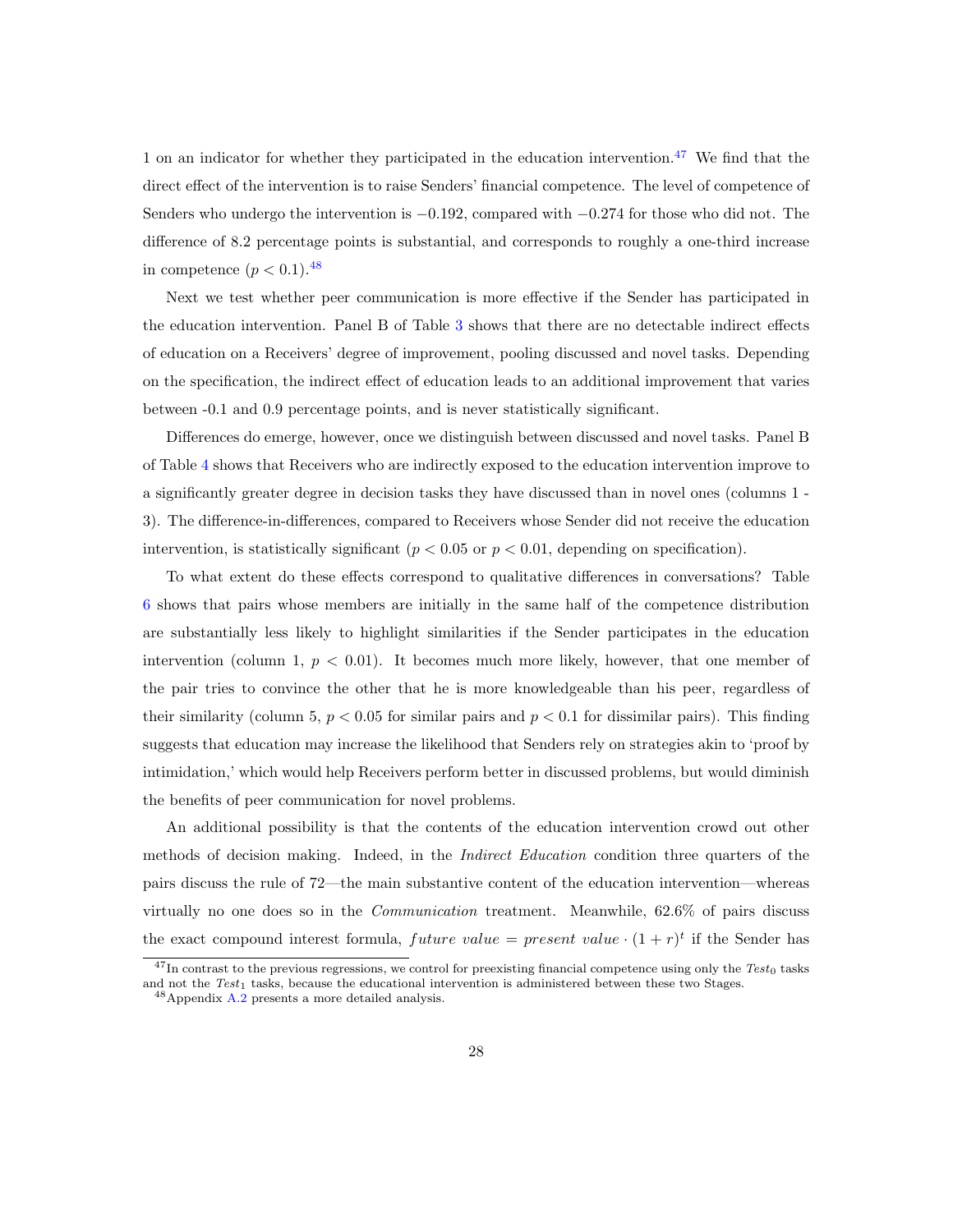not participated in the education intervention, while only 41.6% do so in the *Indirect Education* treatment. If the rule of 72 is an inferior substitute for the exact formula (either because the Sender fails to explain it intelligibly, or because the Receiver fails to apply it correctly), then such crowding out would reduce the effectiveness of peer communication.

### 5 Conclusion

We have presented an experiment in which communication about financial decisions between randomly paired subjects leads to genuine improvements in the quality of decision making, measured according to the *financial competence* method of Ambuehl, Bernheim and Lusardi (2018).

We have shown that the improvements reflect genuine conceptual learning rather than mimicry of the choices of those who are better informed. The beneficial effects of communication are especially pronounced in interactions between people who are similarly unskilled, and who seem to be more adept at addressing each others questions and concerns at the appropriate level and pace. Subjecting one member of each pair to an effective financial education intervention, however, provides no benefits beyond those arising from communication alone. The intervention provides subjects with more skills to transmit, but decreases the effectiveness of skill transmission by creating skill differentials and by crowding out more effective forms of communication.

Some have argued for targeting interventions at influencers and relying on social diffusion to leverage the effects of financial education (see, e.g., Haliassos, Jansson and Karabulut (2017) and Ouimet and Tate  $(2017)$ ). Because the indirect beneficial effects of education in our experiment arise from mimicry rather than from improved conceptual understanding, our experiment calls the effectiveness of many such diffusion strategies into question. For the same reason, our results caution against promoting rules of thumb that are appropriate for particular segments of the population, but that may propagate to other segments.<sup>49</sup>

A natural extension of our research would involve the study of peer effects in settings where subjects interact with peers of their own choosing. Another extension would examine interaction

<sup>49</sup>For instance, Ambuehl, Bernheim and Lusardi (2018) show that subjects are highly heterogenous in the extent to which they misestimate the power of compound interest. The majority suffers from exponential growth bias, but many people are well calibrated, and some overestimate the power of compounding. The financial education intervention their subjects receive alters behavior mainly through its rhetorical elements, causing subjects to increase their estimate of the value of interest-bearing assets, regardless of the initial extent of their bias. While this counteracts exponential growth bias on average, this intervention harms subjects who did not initially underestimate the power of compound interest.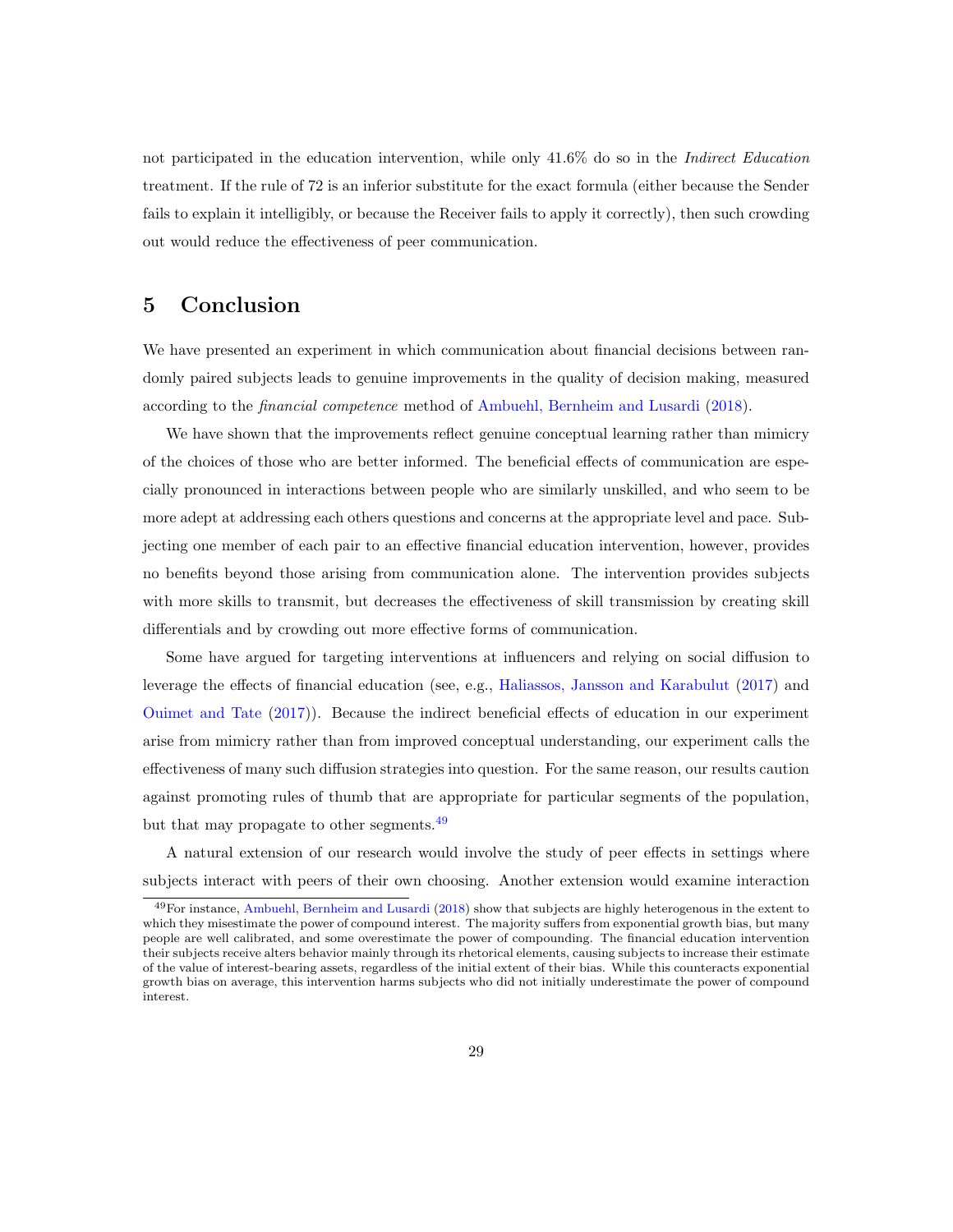among larger groups of individuals. In both settings, subjects' abilities to identify those from whom they can benefit most, and to avoid those who set bad examples, would play important roles in determining the effects of social interaction. We leave these issues for further research.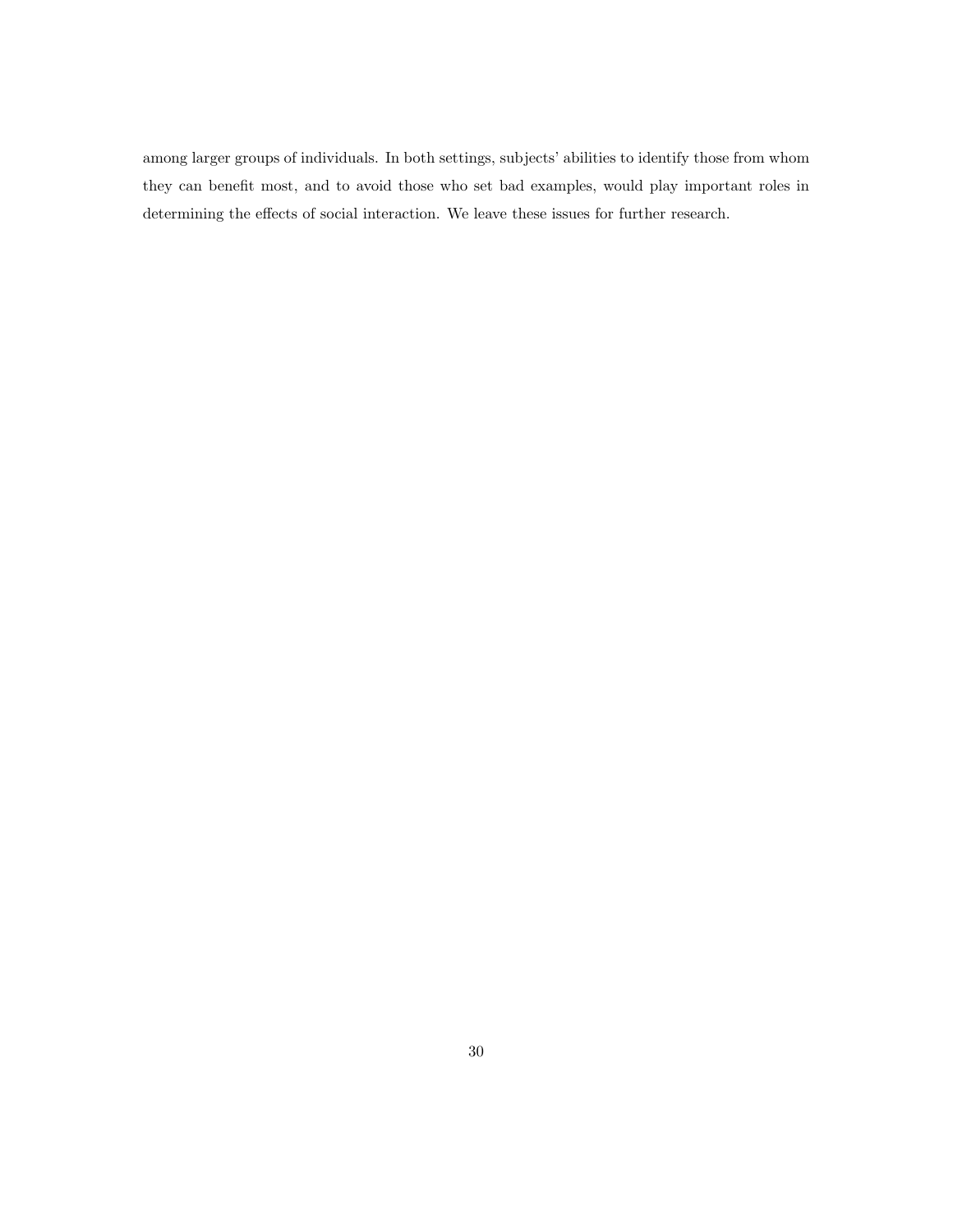# References

- Almenberg, Johan and Christer Gerdes, "Exponential Growth Bias and Financial Literacy," *Applied Economics Letters*, 2012, *19* (17), 1693–696.
- Ambuehl, Sandro, B. Douglas Bernheim, and Annamaria Lusardi, "Evaluating Financial Competence," *NBER Working Paper*, 2018, *20618.*
- Andersen, Steffen, Glenn W. Harrison, Morten I. Lau, and E. Elisabet Rutstrom, "Elicitation using Multiple Price List Formats," *Experimental Economics*, 2006, *9*, 383–405.
- $\overline{\phantom{a}}$ , Glenn W Harrison, Morten Igel Lau, and E Elisabet Rutström, "Discounting behavior:A reconsideration," *European Economic Review*, 2014, *71*, 15–33.
- Bernheim, B. Douglas, "Financial Illiteracy, Education, and Retirement Saving," in Olivia S. Mitchell and Sylvester J. Schieber, eds., *Living with Defined Contribution Pensions. Remaking Responsibility for Retirement.*, University of Pennsylvania Press, 1998, chapter 3.
- Beshears, John, James J Choi, David Laibson, Brigitte C Madrian, and Katherine L Milkman, "The Effect of Providing Peer Information on Retirement Savings Decisions," The *Journal of Finance*, 2015, *70* (3), 1161–201.
- Bhattacharya, Utpal, Andreas Hackethal, Simon Kaesler, Benjamin Loos, and Steffen Meyer, "Is Unbiased Financial Advice to Retail Investors Sufficient? Answers from a Large Field Study," *The Review of Financial Studies*, 2012, *25* (4), 975–1032.
- Booij, Adam S, Edwin Leuven, and Hessel Oosterbeek, "Ability Peer Effects in University: Evidence from a Randomized Experiment," *The Review of Economic Studies*, 2016, *84* (2), 547– 78.
- Boudreau, Cheryl and Mathew D McCubbins, "The Blind Leading the Blind: Who Gets Polling Information and Does it Improve Decisions?," *The Journal of Politics*, 2010, *72* (2), 513–27.
- Brown, Alexandra, J Michael Collins, Maximilian Schmeiser, and Carly Urban, "State Mandated Financial Education and the Credit Behavior of Young Adults," *Divisions of Research*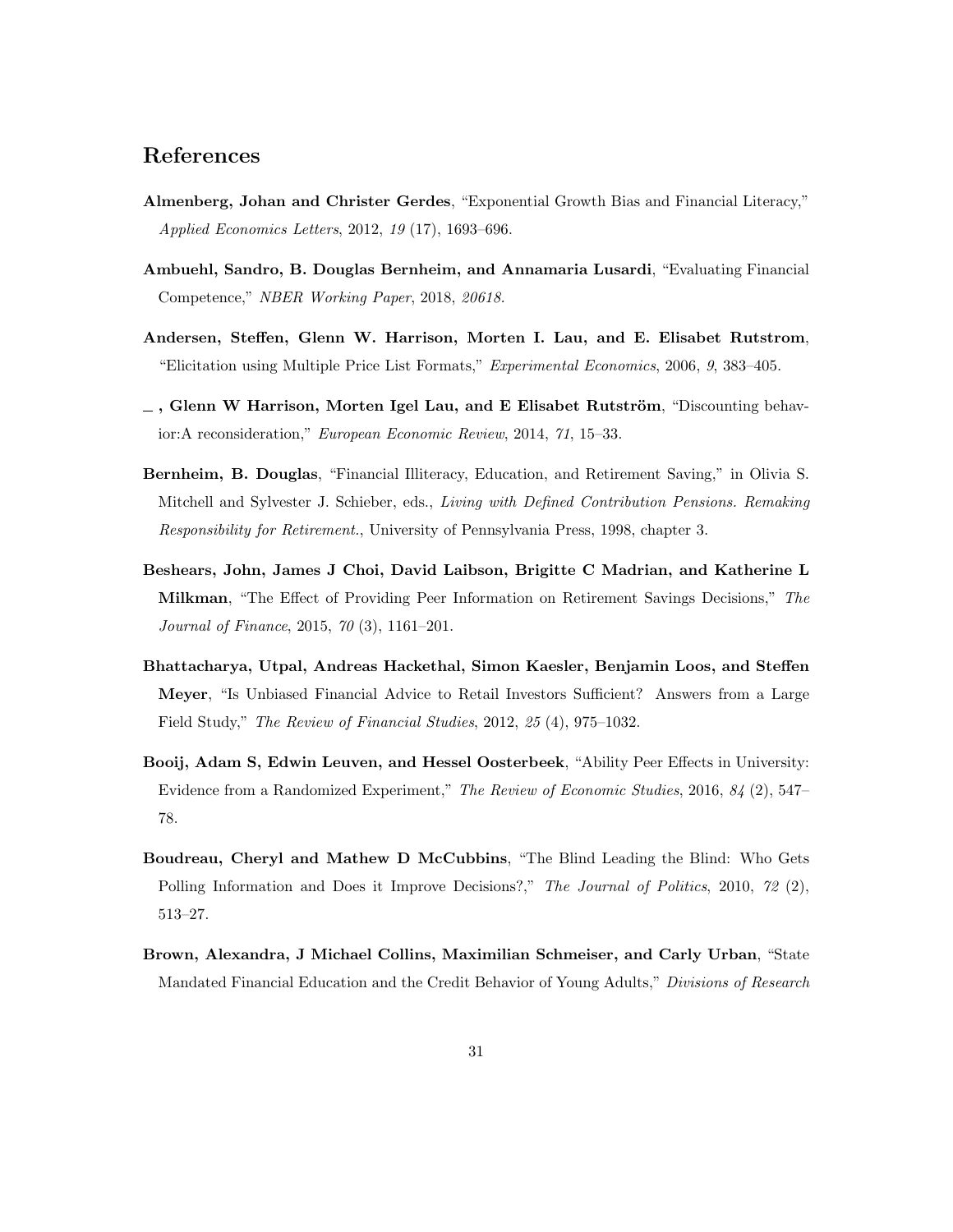$\&$  Statistics and Monetary Affairs Federal Reserve Board, Washington, D.C., Finance and Eco*nomics Discussion Series*, 2014, *2014-68.*

- Bursztyn, Leonardo, Florian Ederer, Bruno Ferman, and Noam Yuchtman, "Understanding Mechanisms Underlying Peer Effects: Evidence from a Field Experiment on Financial Decisions," *Econometrica*, 2014, *82* (4), 1273–301.
- Cai, Jing, Alain De Janvry, and Elisabeth Sadoulet, "Social Networks and the Decision to Insure," *American Economic Journal: Applied Economics*, 2015, *7* (2), 81–108.
- Charness, Gary and Matthias Sutter, "Groups Make Better Self-Interested Decisions," *Journal of Economic Perspectives*, 2012, *26* (3), 157–76.
- Choi, Syngjoo, Shachar Kariv, Wieland Müller, and Dan Silverman, "Who is (More) Rational?," *American Economic Review*, 2014, *104* (6), 1518–550.
- Cohen, Jonathan D, Keith Marzilli Ericson, David Laibson, and John Myles White, "Measuring Time Preferences," *NBER working paper*, 2016, *22455.*
- Department for Education, "The national curriculum in England. Key stages 3 and 4 framework document," December 2014.
- Duflo, Esther and Emmanuel Saez, "The Role of Information and Social Interactions in Retirement Plan Decisions: Evidence from a Randomized Experiment," *Quarterly Journal of Economics*, 2003, *118* (3), 815–42.
- Edmondson, Amy, "Psychological safety and learning behavior in work teams," *Administrative Science Quarterly*, 1999, *44* (2), 350–383.
- Eisenstein, Eric M. and Stephen J. Hoch, "Intuitive Compounding: Framing, Temporal Perspective, and Expertise," *Unpublished Manuscript*, Dec 2007.
- Feld, Jan and Ulf Zölitz, "Understanding Peer Effects: On the Nature, Estimation and Channels of Peer E↵ects," *Journal of Labor Economics*, 2017, *35* (2), 387–428.
- Fernandes, Daniel, John G Lynch Jr., and Richard G Netemeyer, "Financial Literacy, Financial Education, and Downstream Financial Behaviors," *Management Science*, 2014, *60* (8), 1861–883.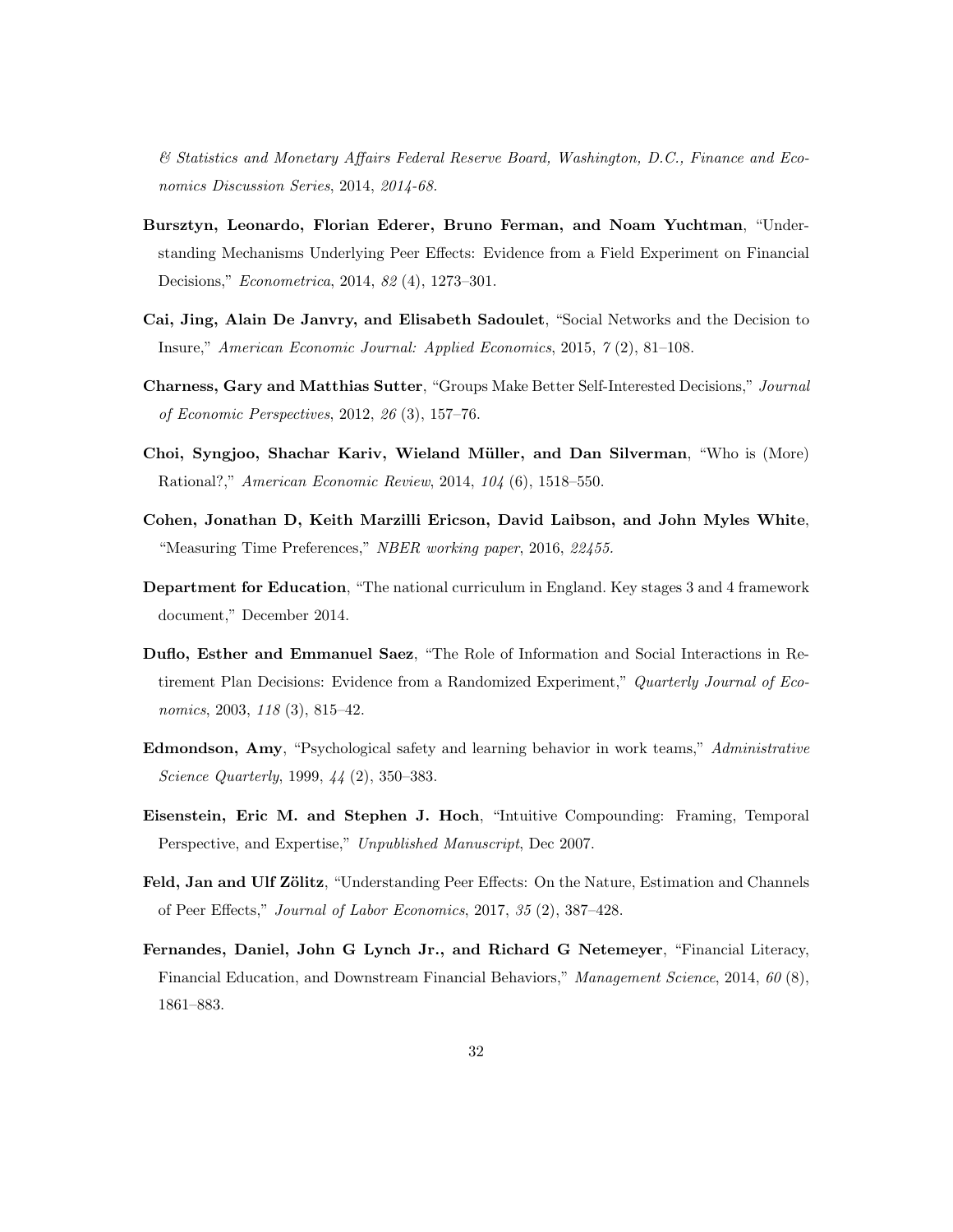- Frederick, Shane, "Cognitive reflection and decision making," *Journal of Economic Perspectives*, 2005, *19* (4), 25–42.
- , George Loewenstein, and Ted O'Donoghue, "Time Discounting and Time Preference: A Critical Review," *Journal of Economic Literature*, 2002, *40* (2), 351–401.
- Haliassos, Michael, Thomas Jansson, and Yigitcan Karabulut, "Financial Literacy Externalities," *Sveriges Riksbank Working Paper Series*, 2017, *333.*
- Harrison, Glenn W, Morten Igel Lau, and Melonie B. Williams, "Estimating Individual Discount Rates in Denmark: A Field Experiment," *American Economic Review*, 2002, *92* (5), 1606–1617.
- Hastings, Justine S., Brigitte C. Madrian, and William L. Skimmyhorn, "Financial Literacy, Financial Education, and Economic Outcomes," *Annual Review of Economics*, 2013, *5*, 347–73.
- Hong, Harrison, Jeffrey D Kubik, and Jeremy C Stein, "Social Interaction and Stock-Market Participation," *The Journal of Finance*, 2004, *59* (1), 137–63.
- $\ldots$ , and  $\ldots$ , "Thy Neighbor's Portfolio: Word-of-Mouth Effects in the Holdings and Trades of Money Managers," *The Journal of Finance*, 2005, *60* (6), 2801–824.
- Hortaçsu, Ali and Chad Syverson, "Product Differentiation, Search Costs, and Competition in the Mutual Fund Industry: A Case Study of S&P 500 Index Funds," *Quarterly Journal of Economics*, 2004, *119* (2), 403–56.
- House of Commons Library, "Financial and enterprise education in schools," http:// researchbriefings.parliament.uk/ResearchBriefing/Summary/SN06156 November 2016.
- Hoxby, Caroline M and Gretchen Weingarth, "Taking Race Out of the Equation: School Reassignment and the Structure of Peer Effects," *Unpublished Manuscript*, 2005.
- Hvide, Hans K and Per Ostberg, "Social interaction at work," *Journal of Financial Economics*, 2015, *117* (3), 628–652.
- i Vidal, Jordi Blanes and Mareike Nossol, "Tournaments without Prizes: Evidence from Personnel Records," *Management Science*, 2011, *57* (10), 1721–736.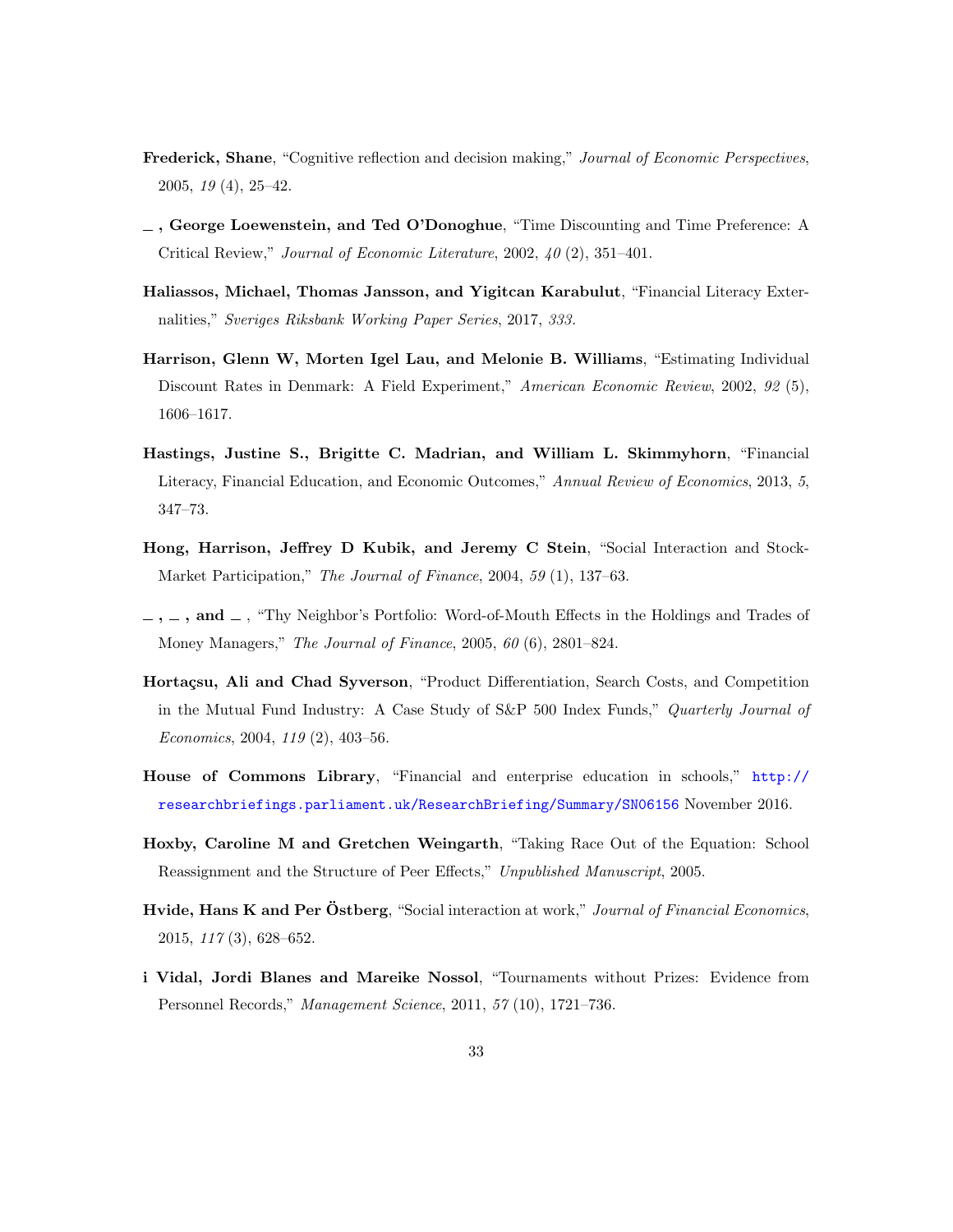- Ivković, Zoran and Scott Weisbenner, "Information Diffusion Effects in Individual Investors' Common Stock Purchases: Covet Thy Neighbors' Investment Choices," *The Review of Financial Studies*, 2007, *20* (4), 1327–357.
- Jackson, C Kirabo and Elias Bruegmann, "Teaching Students and Teaching Each Other: The Importance of Peer Learning for Teachers," *American Economic Journal: Applied Economics*, 2009, *1* (4), 85–108.
- Kast, Felipe, Stephan Meier, and Dina Pomeranz, "Saving More in Groups: Field Experimental Evidence from Chile," *HBS Working Paper 12-060*, 2016.
- Kerr, Norbert L and R Scott Tindale, "Group Performance and Decision Making," *Annual Review of Psychology*, 2004, *55*, 623–55.
- Kimbrough, Erik O, Andrew D McGee, and Hitoshi Shigeoka, "How Do Peers Impact Learning? An Experimental Investigation of Peer-to-Peer Teaching and Ability Tracking," *NBER working paper*, 2017, *23439.*
- Ko, K Jeremy and Christo Pirinsky, "Did Social Interactions Fuel or Suppress the US Housing Bubble?," *Unpublished Manuscript*, 2017.
- Kuhnen, Camelia M and Agnieszka Tymula, "Feedback, Self-Esteem, and Performance in Organizations," *Management Science*, 2012, *58* (1), 94–113.
- Levy, Matthew and Joshua Tasoff, "Exponential Growth Bias and Lifecycle Consumption," *Journal of the European Economic Association*, 2016, *14* (3), 545–83.
- Lieber, Ethan MJ and William Skimmyhorn, "Peer Effects in Financial Decision-Making: Social Spending but Private Saving," *Unpublished Manuscript*, 2017.
- Linnainmaa, Juhani T, Brian T Melzer, and Alessandro Previtero, "The Misguided Beliefs of Financial Advisors," *Unpublished Manuscript*, 2016.
- Lusardi, Annamaria, "Planning and Saving for Retirement," *Unpublished Manuscript*, 2003.
- , "Household Saving Behavior: The Role of Financial Literacy, Information, and Financial Education," *NBER Working Paper*, 2008, *13824.*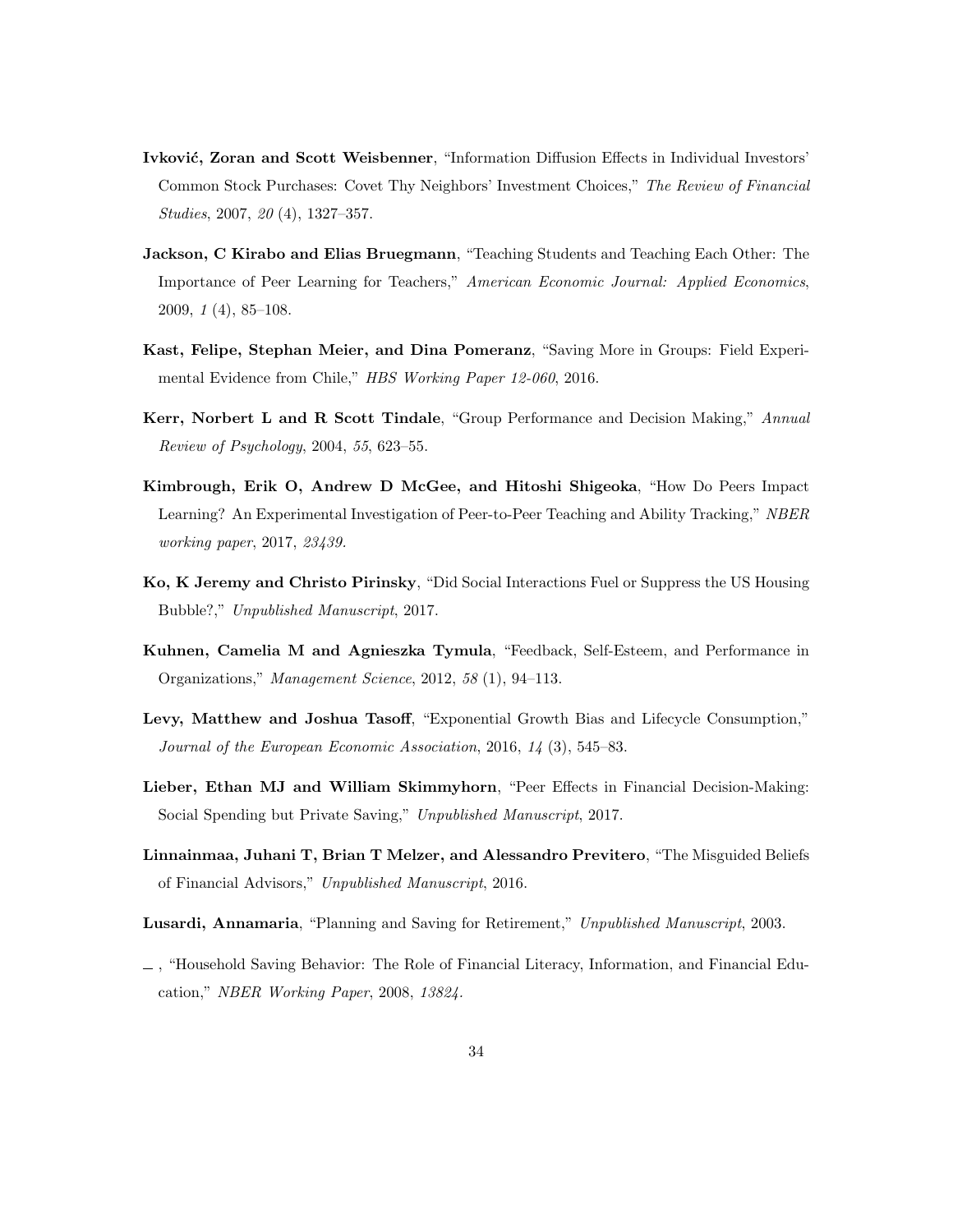- and Olivia Mitchell, "Financial Literacy and Planning: Implications for Retirement Wellbeing," in Annamaria Lusardi and Olivia S Mitchell, eds., *Financial Literacy. Implications for Retirement Security and the Financial Marketplace*, Oxford University Press, 2011, pp. 17–39.
- and , "The Economic Importance of Financial Literacy: Theory and Evidence," *Journal of Economic Literature*, 2014, *52* (1), 1–44.
- Malkiel, Burt G. and Charles D. Ellis, *The Elements of Investing: Easy Lessons for Every Investor*, New Jersey: Wiley, 2013.
- Manski, Charles F, "Identification of Endogenous Social Effects: The Reflection Problem," The *Review of Economic Studies*, 1993, *60* (3), 531–42.
- McCartney, W. Benedict and Avni Shah, "'I'll Have What She's Having': Identifying' Social Influence in Household Mortgage Decisions," *Unpublished Manuscript*, 2017.
- Mehrabian, Albert and Catherine A Stefl, "Basic Temperament Components of Loneliness, Shyness, and Conformity," *Social Behavior and Personality: An International Journal*, 1995, *23* (3), 253–63.
- Miller, Margaret, Julia Reichelstein, Christian Salas, and Bilal Zia, "Can You Help Someone Become Financially Capable? A Meta-Analysis of the Literature," *World Bank Policy Research Working Paper*, 2014, *6745.*
- Mobius, Markus and Tanya Rosenblat, "Social Learning in Economics," *Annual Review of Economics*, 2014, *6* (1), 827–47.
- Ouimet, Paige and Geoffrey Tate, "Learning from Coworkers: Peer Effects on Individual Investment Decisions," *NBER working paper*, 2017, *24085.*
- Rammstedt, Beatrice and Oliver P John, "Measuring Personality in One Minute or Less: A 10-Item Short Version of the Big Five Inventory in English and German," *Journal of Research in Personality*, 2007, *41* (1), 203–12.
- Stango, Victor and Jonathan Zinman, "Exponential Growth Bias and Household Finance," *The Journal of Finance*, 2009, *64* (6), 2807–849.